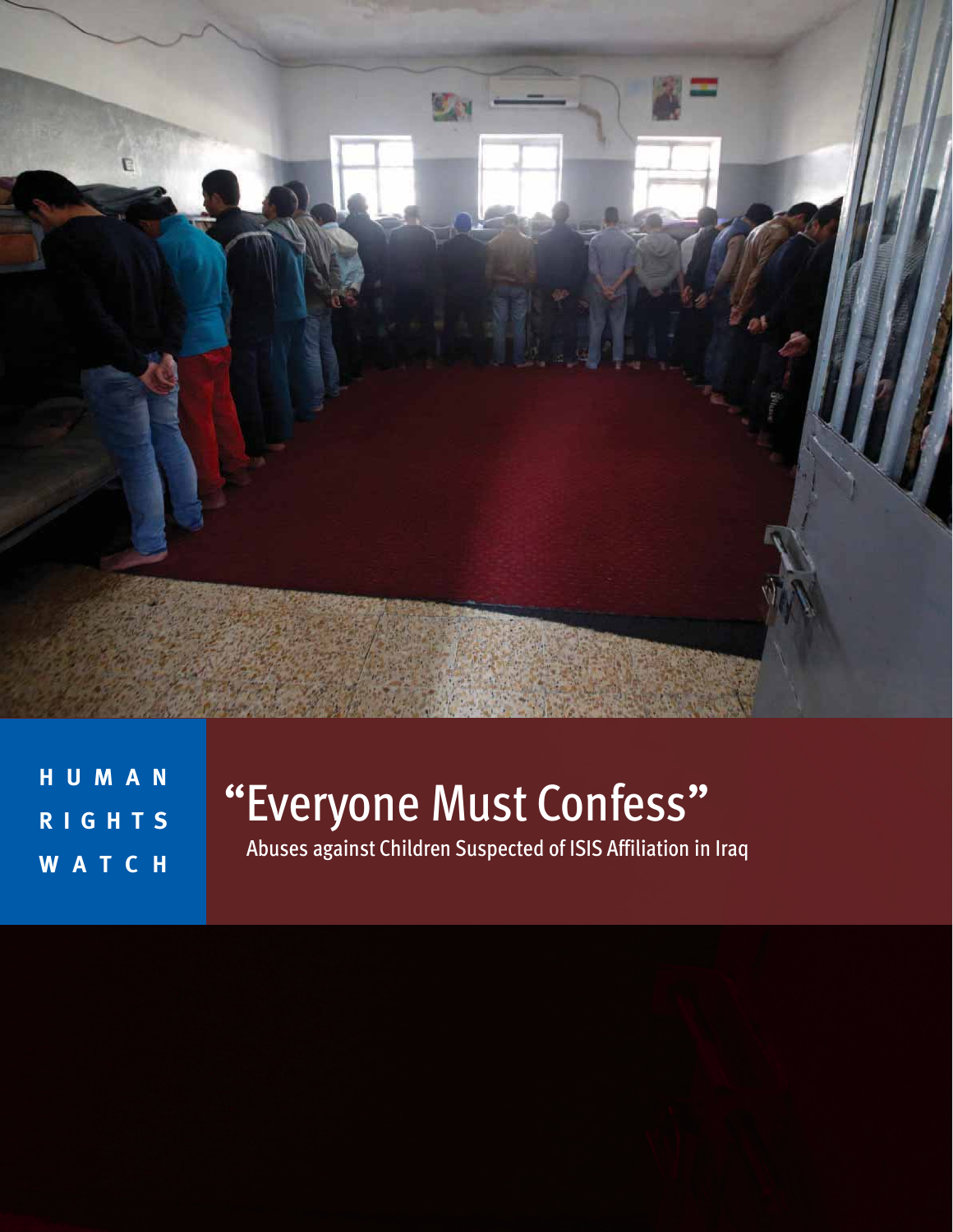

## **"Everyone Must Confess"**

Abuses against Children Suspected of ISIS Affiliation in Iraq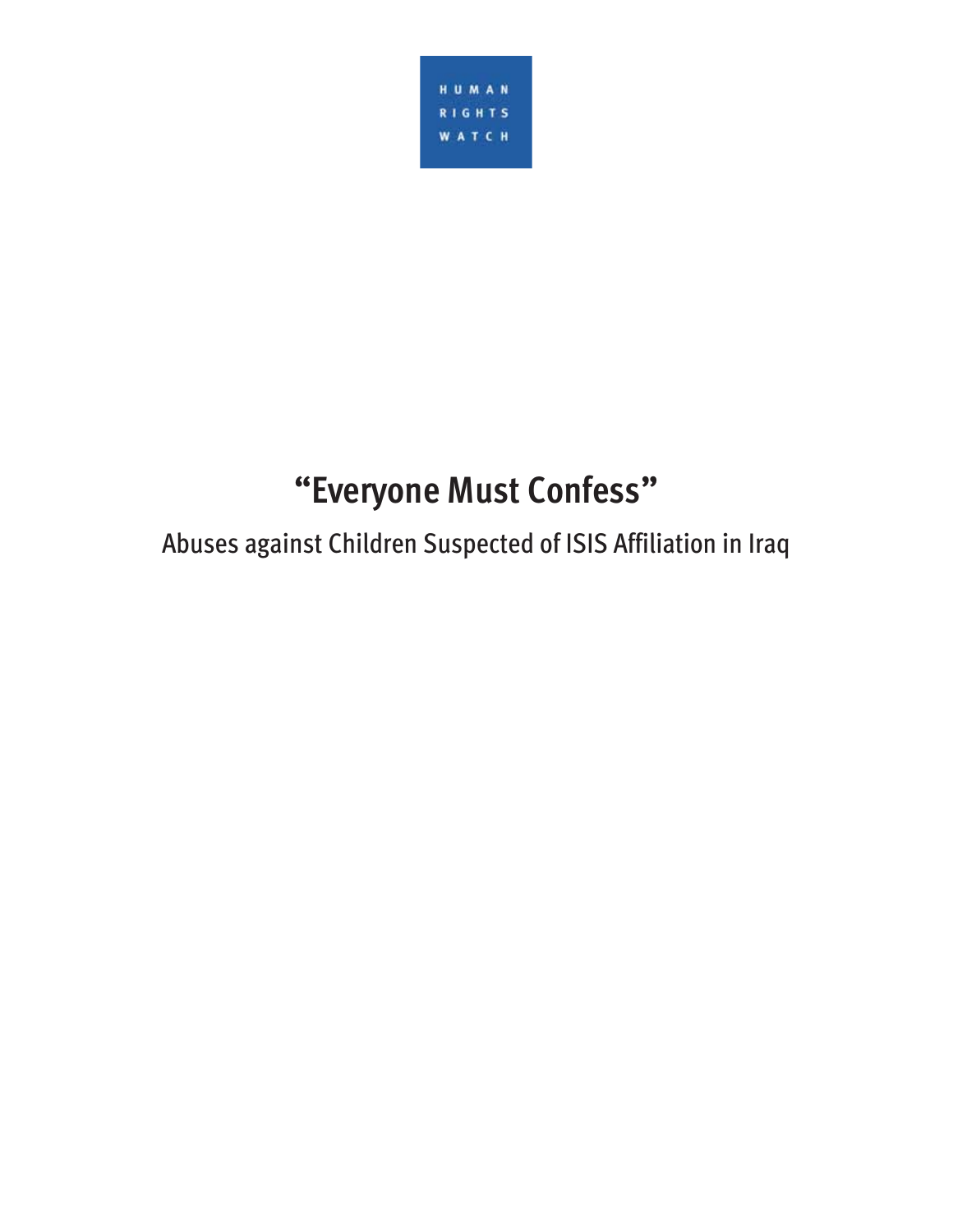Copyright © 2019 Human Rights Watch All rights reserved. Printed in the United States of America ISBN: 978-1-6231-37113 Cover design by Rafael Jimenez

Human Rights Watch defends the rights of people worldwide. We scrupulously investigate abuses, expose the facts widely, and pressure those with power to respect rights and secure justice. Human Rights Watch is an independent, international organization that works as part of a vibrant movement to uphold human dignity and advance the cause of human rights for all.

Human Rights Watch is an international organization with staff in more than 40 countries, and offices in Amsterdam, Beirut, Berlin, Brussels, Chicago, Geneva, Goma, Johannesburg, London, Los Angeles, Moscow, Nairobi, New York, Paris, San Francisco, Sydney, Tokyo, Toronto, Tunis, Washington DC, and Zurich.

For more information, please visit our website: http://www.hrw.org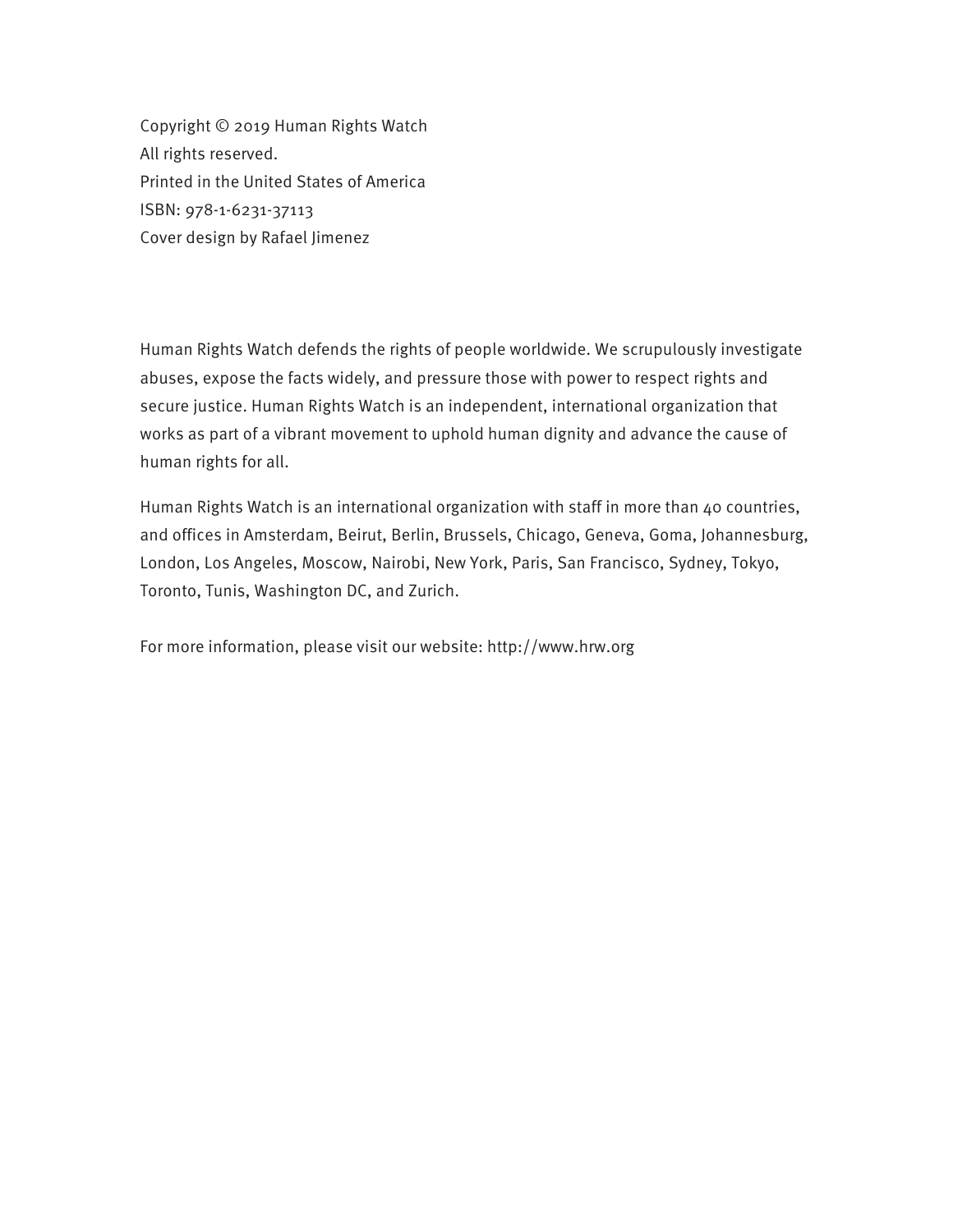

**MARCH 2019** 

ISBN: 978-1-6231-37113

## "Everyone Must Confess"

Abuses against Children Suspected of ISIS Affiliation in Iraq

| III. Treatment of Children Suspected of ISIS Affiliation by Iraqi Federal Forces15 |
|------------------------------------------------------------------------------------|
|                                                                                    |
|                                                                                    |
|                                                                                    |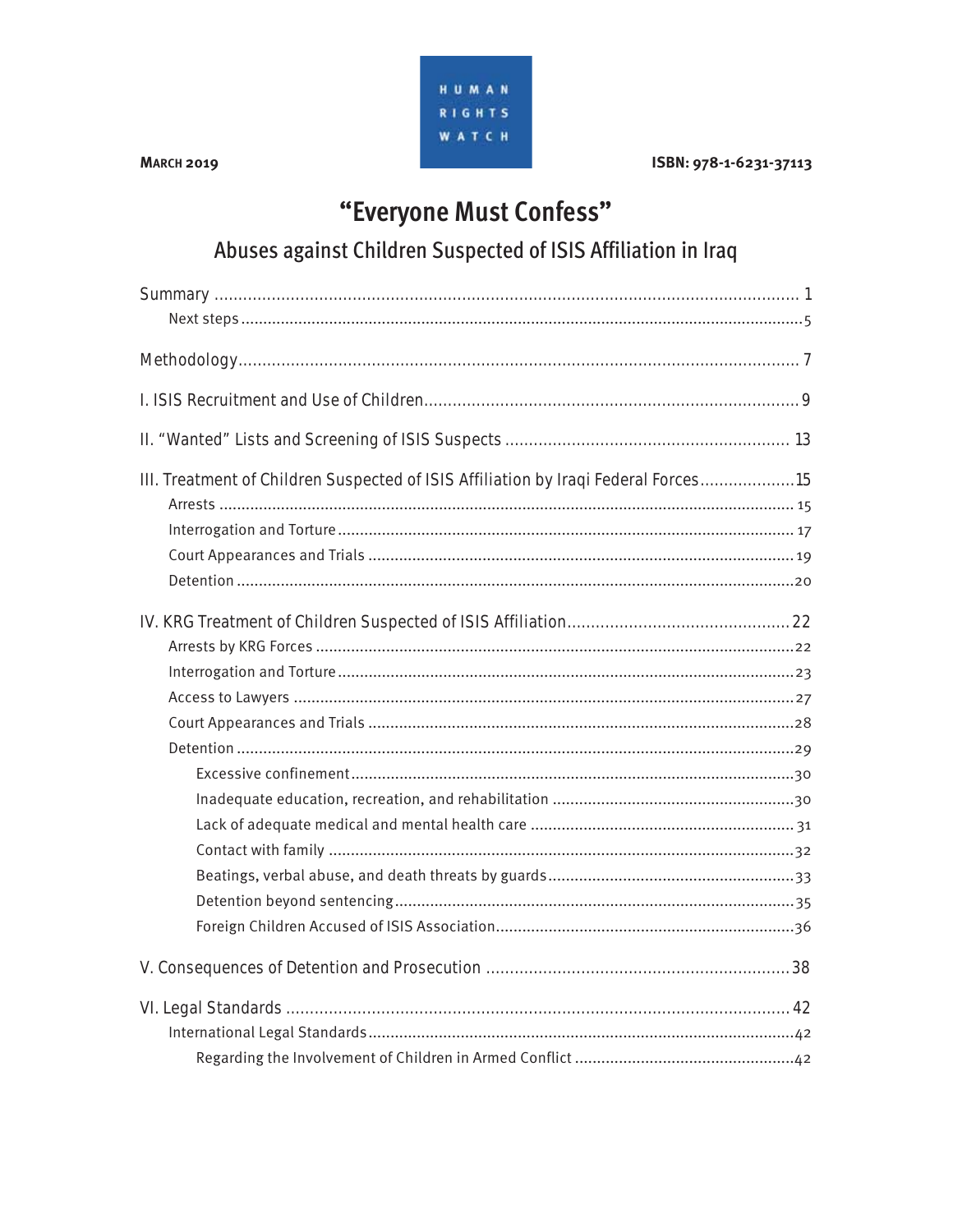| To the Iraqi and KRG Ministries of Interior, Justice, and Labor and Social Affairs 50 |
|---------------------------------------------------------------------------------------|
|                                                                                       |
| To Foreign Governments with Child Nationals Accused of ISIS Affiliation  51           |
|                                                                                       |
|                                                                                       |
|                                                                                       |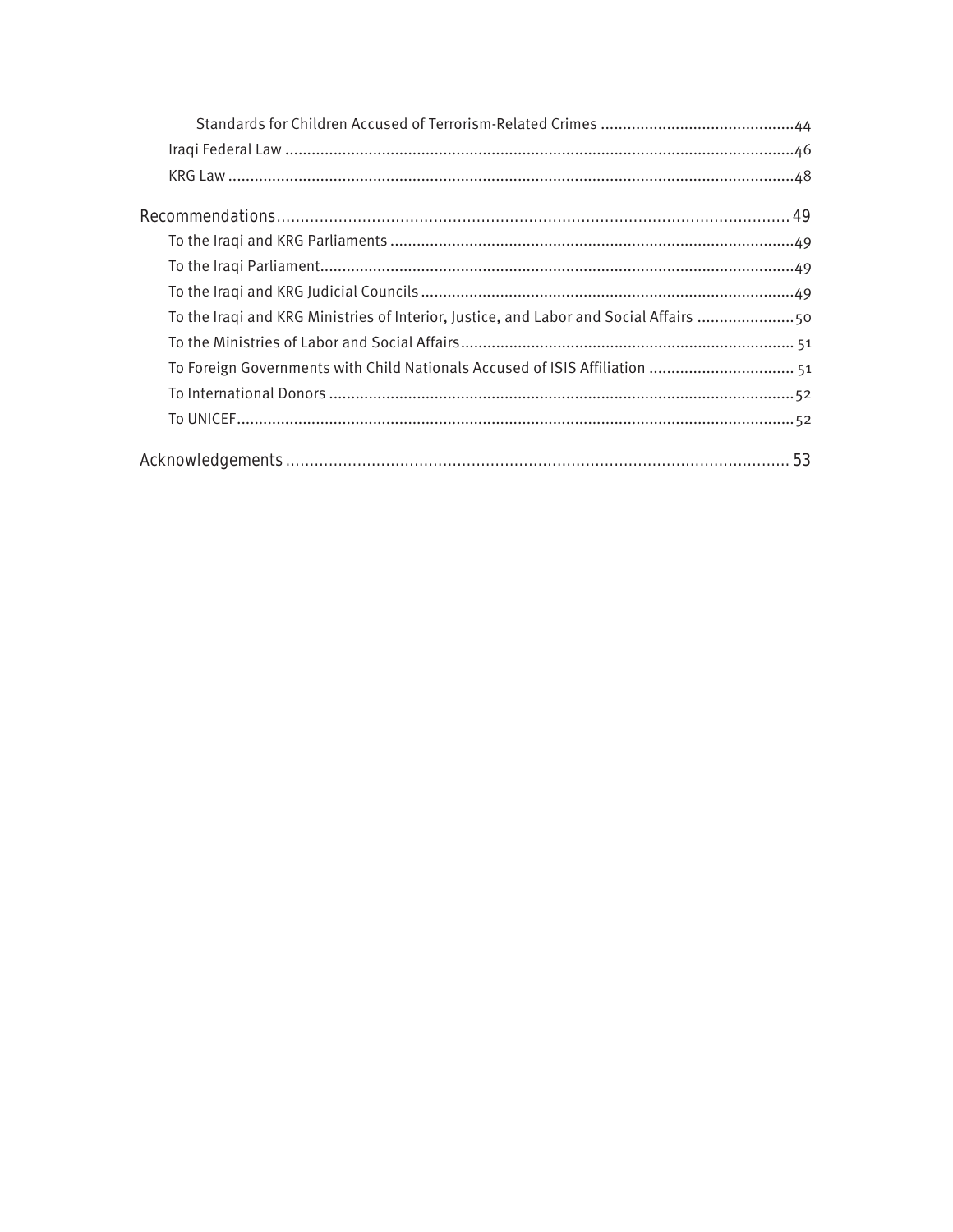## **Summary**

"Nasim" grew up in Mosul, Iraq, and attended school for five years until the Islamic State (ISIS) took control of the city in 2014. Nasim, who was 13 at the time, didn't like the curriculum ISIS imposed in his school, so he dropped out and started working with his father, selling groceries. During the battle for Mosul, he said, the family moved from neighborhood to neighborhood, trying to avoid airstrikes by the US-led coalition.

After Iraqi forces retook the city in July 2017, Nasim said there was "nothing" in Mosul, so he and his brother went to Erbil, in the semiautonomous Kurdistan region of Iraq, looking for work. At a checkpoint entering Erbil, Asayish (the Kurdistan Regional Government's security forces) officers told him his name was on a list of ISIS suspects, and arrested him. Nasim said neither he nor any members of his family had been part of ISIS. "I was shocked when I was arrested," he said. "I always wonder why my name was on the list."

After Nasim's arrest, he said Asayish officers interrogated and threatened him. He said, "They told me that if I didn't confess to joining ISIS, that they would send me to the Hashad [Popular Mobilization Forces, military units under the Iraqi prime minister's command] and they would kill me. I agreed to admit that I had been with ISIS for 15 days. They said that wasn't enough, so I said 30 days." After a week, he was taken to an investigative judge, who asked if his confession was correct. Nasim said it was. "I was afraid if I didn't, they would torture me."

When Human Rights Watch interviewed Nasim, now 17, in November of 2018, he was in detention, awaiting trial on charges of terrorism. "I always wonder why I am here," he said. "I miss my family a lot. I think about them every day, every second."

Since re-taking control over large portions of Iraqi territory that ISIS had captured in 2014, Iraqi and Kurdistan Regional Government (KRG) authorities have arrested thousands of children on suspicion of ISIS membership. Based on information from multiple sources Human Rights Watch estimates that at the end of 2018, Iraqi and KRG authorities were detaining approximately 1,500 children for alleged ISIS affiliation.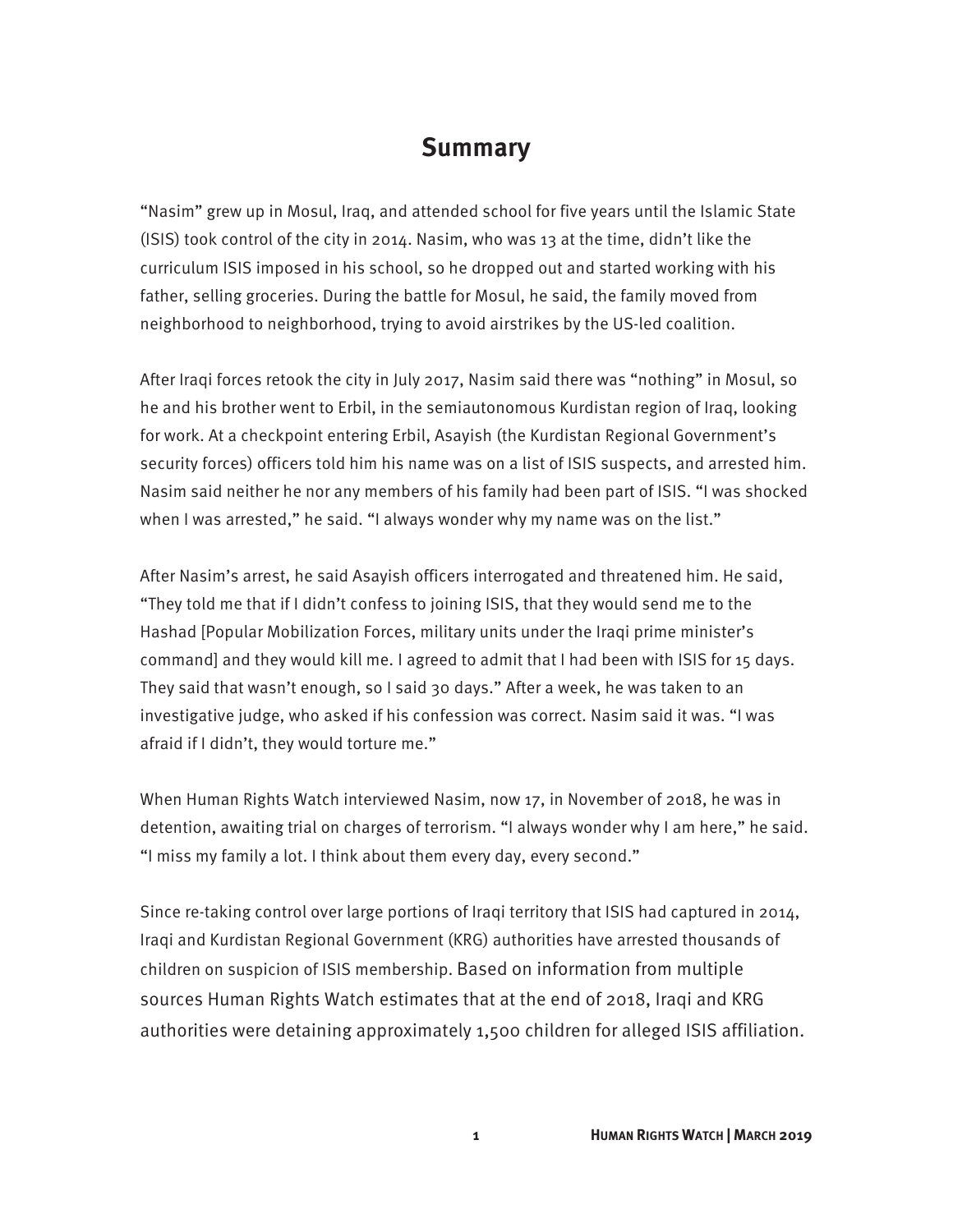Hundreds of children, including at least 185 foreign children, have been convicted on terrorism charges and sentenced to prison terms in Iraq.

International law prohibits any recruitment or use of children by non-state armed groups. According to international standards, children who are recruited in violation of this principle are primarily victims who should be provided with assistance for their rehabilitation and reintegration. If the children committed crimes, international standards on juvenile justice require national authorities to seek alternatives to prosecution and to prioritize rehabilitative measures with the aim of reintegrating children into society. Authorities should detain children only as a measure of last resort and for the shortest appropriate period of time.

In Iraq, however, children with any association with ISIS are treated as criminals. Security officers often torture them to coerce confessions—regardless of their actual involvement and courts in the KRG and federal Iraqi territory prosecute and sentence them to prison as terrorists.

Iraq and the KRG have pursued justice for ISIS crimes by conducting thousands of trials of ISIS suspects, including children, often solely on the charge of ISIS membership, with no regard for the extent of the defendants' actual involvement or whether they committed any violent crimes. The counterterrorism laws being used by both Iraqi government and KRG authorities have allowed investigative judges to bring charges against individuals who did not commit violent acts, but played support roles, for example, by working as cooks or in hospitals. Human Rights Watch has previously criticized this approach for being disproportionate and failing to prioritize and punish the most serious crimes under ISIS. It has also needlessly subjected children to arbitrary arrest, detention, and prosecution in violation of international standards.

The consequences of these punitive policies are profound, creating long-term stigma, family separation, displacement, and severely limiting youths' ability to reintegrate into society and support themselves. Once branded as ISIS, these children fear revenge attacks if they return home after their release from detention. Children who have been arrested and detained by Kurdish authorities in northern Iraq risk re-arrest by Iraqi forces if they return to areas falling under Baghdad's control. Many ISIS suspects believe they have no option beyond living indefinitely in camps for displaced persons or leaving the country.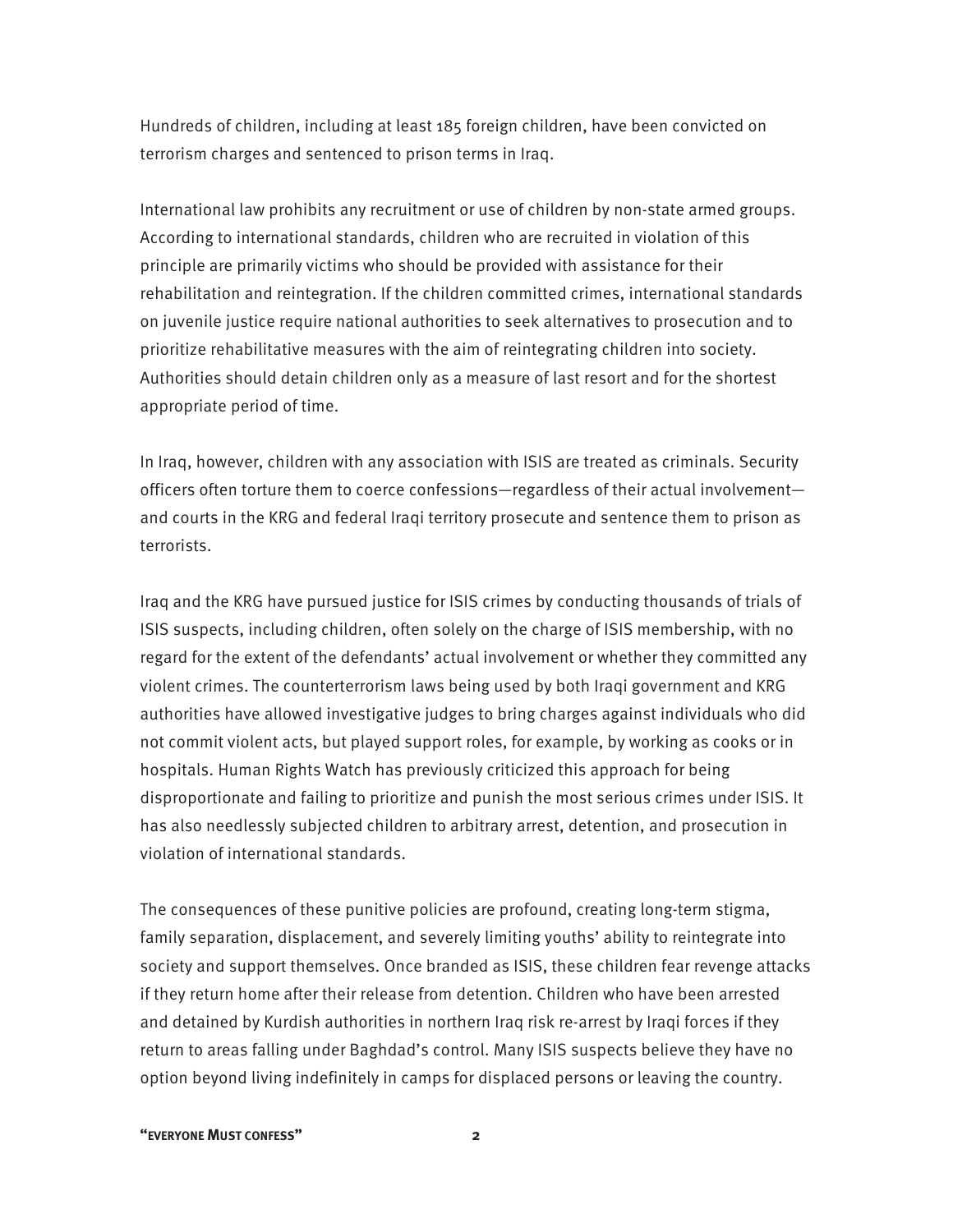The detention and prosecution of children who may have had little or no involvement with ISIS may also foster future grievances. One 17-year-old boy told Human Rights Watch, "You have many kids detained based on fabricated testimonies. Once they are released, maybe they will take revenge on the government and the people who took them to prison."

Beginning in 2014, ISIS recruited thousands of children in Iraq as it captured large portions of Iraqi territory as part of its self-declared "caliphate." ISIS used children as front-line fighters, as suicide bombers, to manufacture and plant explosive devices, conduct patrols, serve as guards and spies, and for a variety of support roles. Hundreds of foreign children were also associated with ISIS, either traveling to Iraq alone or brought by family members and originating from dozens of countries in the Middle East, Asia, Europe, and North America.

ISIS recruited some children by force or coercion, while other children joined because of peer or family pressure, financial need, to escape family problems, or to gain social status. These factors mirror the drivers of child recruitment in most armed conflicts around the world. Multi-country research has found that ideology is rarely the primary force motivating children's association with violent extremist groups. Of 29 children and youth accused of ISIS involvement interviewed for this report, none of those that admitted ISIS association said that ideology played a factor in their decision to join. One boy who joined at age 16 said, ""I had no idea about their goal," but joined because he wanted to feel "brave and powerful."

The screening, investigation, and prosecution of children as ISIS suspects by Iraqi and KRG authorities is deeply flawed, often leading to arbitrary detention and unfair trials. Security forces often apprehend children based on "wanted lists" of names collected from other suspects through interrogation and torture, and reports from families from ISIS-controlled areas. The US Defense Department estimated that 3,000-5,000 ISIS fighters defended Mosul, one of the group's strongholds, but according to senior Iraqi intelligence officials, lists of ISIS suspects reportedly grew to include approximately 100,000 names. The lists include people who were suspected of involvement with ISIS in any capacity, including support functions such as drivers or cooks. Some on the list may have had no involvement with ISIS at all, but be under suspicion because of family members' involvement, or because community members suggested names for the lists based solely on personal or local grievances. According to the UN Human Rights Committee, detaining individuals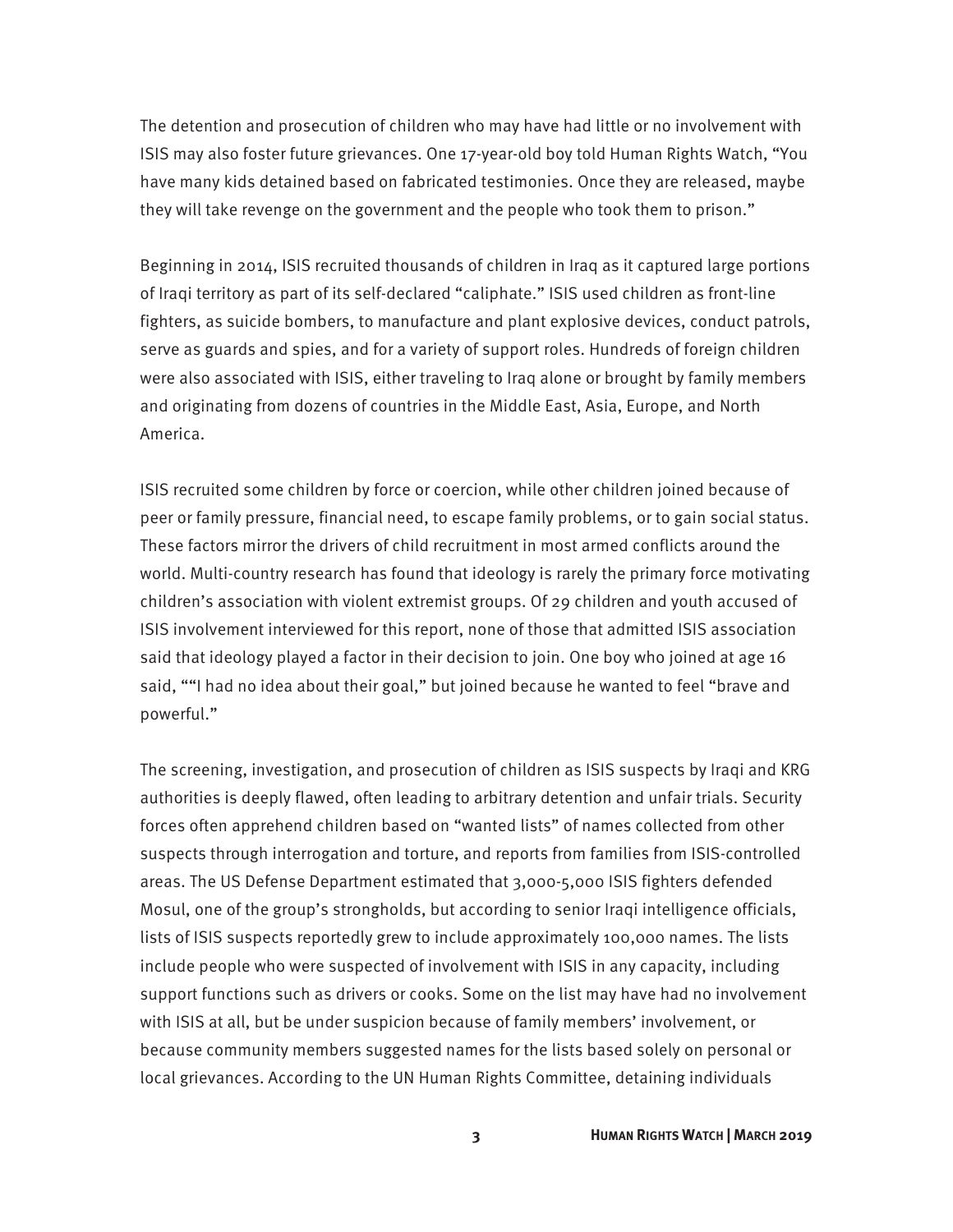solely because they are family members of alleged criminals is an "egregious" form of arbitrary detention. International law allows imposing punishment for crimes only on people responsible for the crimes, after a fair trial to determine individual guilt. Imposing collective punishment on families, villages, or communities violates the laws of war and amounts to a war crime.

Once apprehended, children who spoke to Human Rights Watch said that security officers often interrogated and tortured them until they confessed to ISIS association, regardless of whether they were actually involved. In November 2018, Human Rights Watch interviewed 29 current or former detainees from ages 14 to 18 who were charged or convicted of ISIS affiliation by the KRG, including 24 held at the Women and Children's Reformatory in Erbil, the capital of the Kurdistan Region of Iraq. Nineteen said that Asayish officers tortured them to get confessions, beating them all over their bodies with plastic pipes, electric cables, or rods. Some were subjected to electric shocks or tied in painful stress positions. Security forces threatened others with torture if they refused to confess to ISIS association. The methods of torture the boys described were similar to the accounts of 17 boys held for alleged ISIS association at the same detention center who spoke with Human Rights Watch in December 2016.

Many of the children told Human Rights Watch that they confessed to ISIS involvement simply to stop the torture, but in reality, had little or no actual involvement with ISIS. For example, some said they took some religious training with ISIS, but had no further association. Others said they served only in support roles, working as cooks or drivers. Some denied any involvement at all. Human Rights Watch was not able to independently assess their possible involvement with ISIS.

During the period of research for this report, Human Rights Watch did not have access to child detainees held by Iraqi federal authorities, with the exception of one who had been released and himself was tortured while in custody. However, previous research by Human Rights Watch and others demonstrates that Iraqi federal authorities also torture children for alleged ISIS association. The Committee Against Torture reported in 2015 that people suspected of terrorism, including children, had been arrested without warrant, detained incommunicado, and "severely tortured" to extract confessions. One Nineveh judge told Human Rights Watch that "many" ISIS suspects alleged torture in his courtroom. A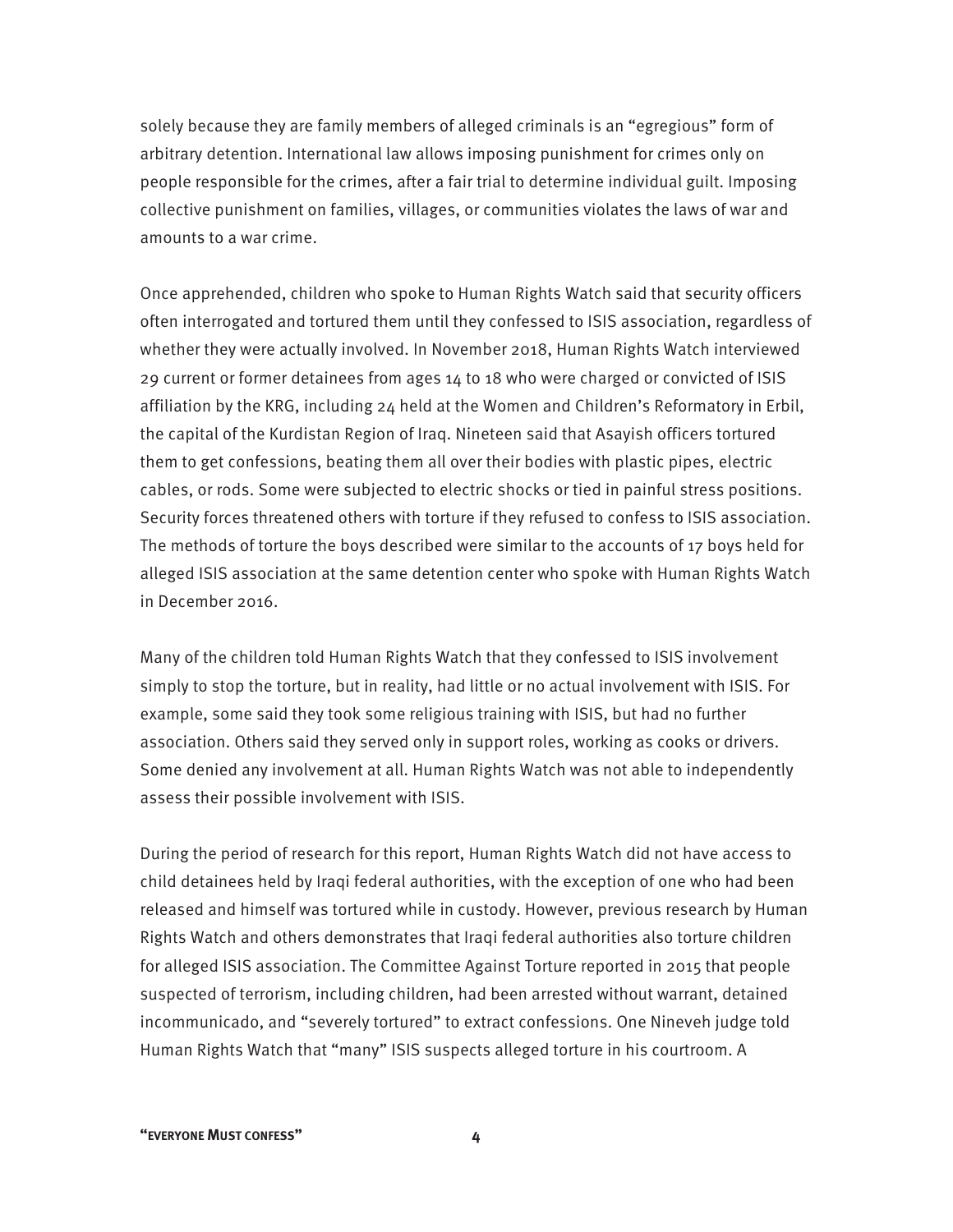previous investigation by Human Rights Watch found that Iraqi judges routinely ignore allegations of torture by ISIS suspects.

Of the children in KRG custody, many didn't know whether they had a lawyer or said they feared that even asking for one would lead to a more severe sentence. Most reported that their court hearings lasted no more than five or 10 minutes, and were typically conducted in Kurdish, a language they did not understand. The hearings appeared to be based almost entirely on the boys' confessions, despite these allegedly being extracted under torture. Several boys said that they told the judge in their case that they made their confession under torture, but each said that the judge appeared to ignore their claim.

Human Rights Watch is also deeply concerned regarding conditions in KRG detention at the Women and Children's Reformatory, including excessive periods of confinement, lack of education and rehabilitation, inadequate medical care, lack of family contact, and abuse by some guards, including beatings, verbal abuse, and death threats. Several boys at the reformatory reported that guards removed them from their rooms and took them outside, out of sight of security cameras, and beat them with plastic pipes, their hands, or shoes. One child was clearly suicidal and cutting himself, but said he received no psychological or special treatment.

#### Next steps

Iraq and the KRG should significantly change their approach to children suspected of ISIS affiliation. To uphold the rights of children, they should recognize children recruited by ISIS primarily as victims, end the detention of children solely for ISIS membership, and prioritize their rehabilitation and reintegration. Both the Iraqi and KRG parliaments should amend their counter-terrorism laws to end the criminalization of membership in terrorism organizations for children under the age of 18. Pending changes in law, the Iraqi and KRG judicial councils should instruct judges, prosecutors, and law enforcement to end the arrest, detention, and prosecution of children on suspicion of mere membership in ISIS and order the release of all children detained for alleged ISIS affiliation unless they are suspected of having committed a violent offense. Authorities should cooperate with UNICEF and child protection agencies to develop rehabilitation and reintegration programs for children formally associated with ISIS, including education programs, vocational training, medical and psycho-social counseling, and initiatives for social reintegration.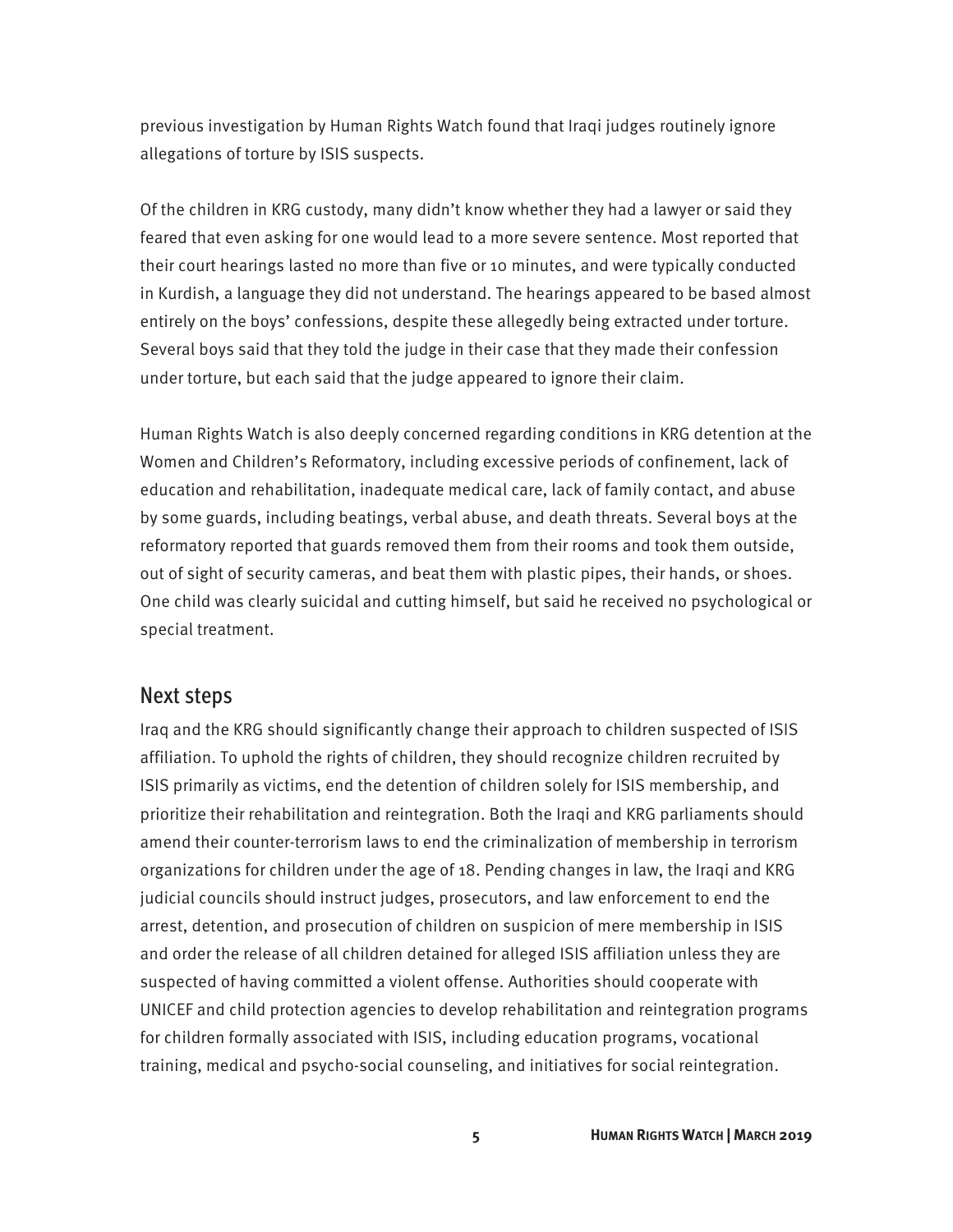In cases where children are alleged to have committed violent acts as members of ISIS, government authorities should ensure they are treated in line with international juvenile justice standards—notably ensuring that detention is a last resort and is imposed for the shortest appropriate period of time, that children are detained separately from adults, that they have access to legal counsel, that the best interest of the child is the primary consideration, and that rehabilitation and reintegration into society are prioritized.

Iraqi and KRG authorities should also immediately act to end all torture and ill-treatment of children arrested for suspected ISIS affiliation, and investigate and hold perpetrators accountable. Judges should exclude any confessions obtained as a result of torture or illtreatment.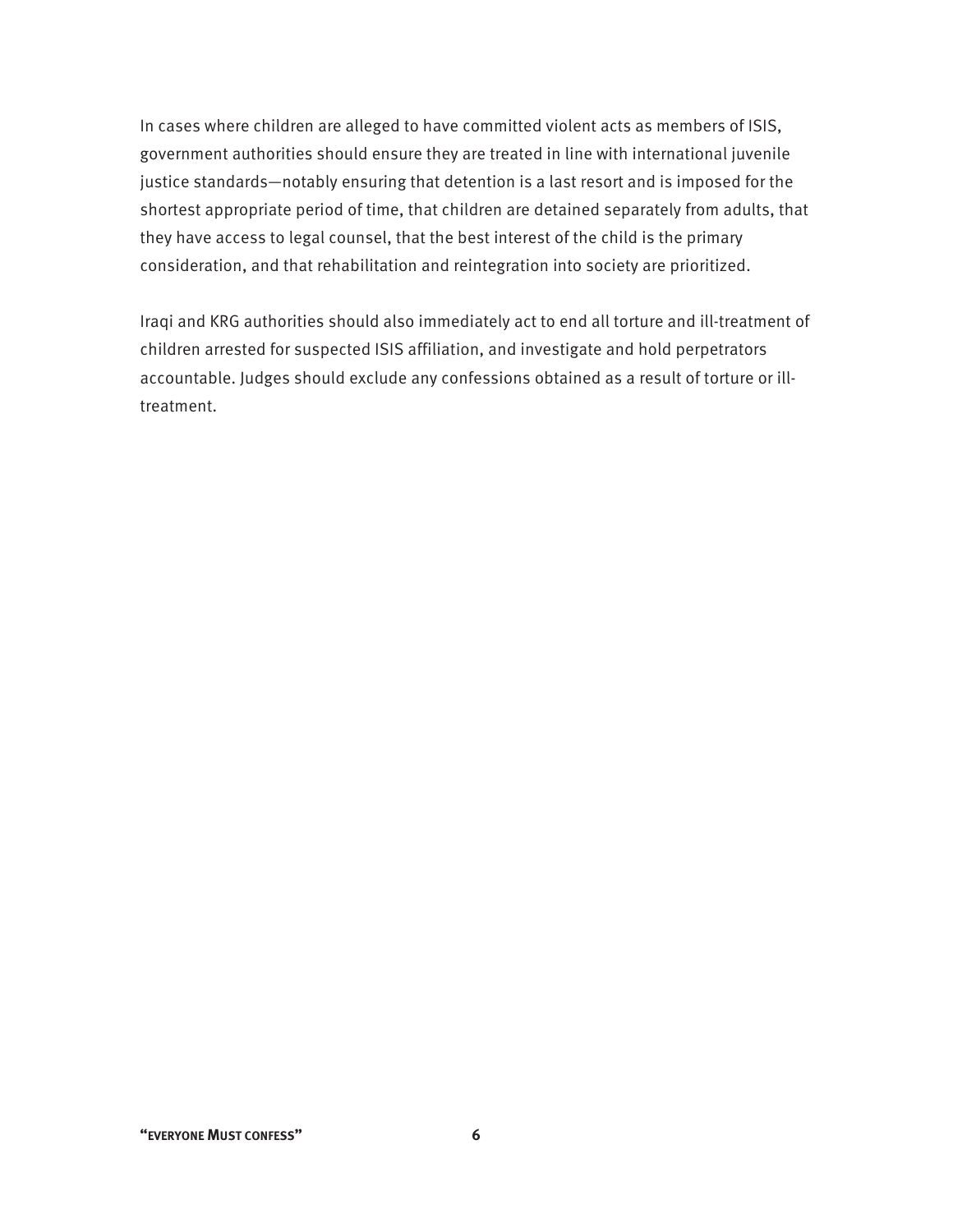## **Methodology**

Human Rights Watch conducted research for this report in northern Iraq in November 2018 and drew on other research conducted since 2016. Human Rights Watch researchers interviewed 29 boys and youth who had been detained for alleged ISIS association, including 24 detainees at the Women and Children's Reformatory in Erbil and 5 boys who had been detained and subsequently released. Of those interviewed at the reformatory, 22 were boys between the ages of 14 and 17, and two were 18 years old and detained on the basis of alleged ISIS association while they were children. Of the 24, 8 had been convicted, while the remainder were detained awaiting trial. Fourteen of the 22 had been arrested in 2018; 6 were arrested in 2017; and 2 in 2016. No girls were detained on national security charges at the reformatory during the time of Human Rights Watch's visit.

Human Rights Watch also interviewed family members of eight other children who had been arrested as ISIS suspects by Iraqi authorities, staff at the Women and Children's Reformatory in Erbil, and consulted with international nongovernmental organizations working on justice issues in Iraq, as well as local lawyers and other legal experts. Interviews took place in both the Kurdistan region and federal Iraqi territory.

Human Rights Watch was unable to access detention facilities in areas of Iraq controlled by the federal government based in Baghdad during its November 2018 research trip, but in 2017 visited three detention centers in Baghdad-held territory, two in the town of Qayyarah, 60 kilometers south of Mosul, and the third at a local police station in Hammam al-Alil, 30 kilometers south of Mosul.

Human Rights Watch researchers spoke to almost all the interviewees in person and in Arabic, except for two interviews with family members that were conducted by telephone. Some of the interviews were conducted in Arabic with translation into English. Researchers informed all interviewees about the purpose and voluntary nature of the interviews, the ways in which they would use the information, and obtained consent from all interviewees, who understood they would receive no compensation for their participation. For reasons of personal security, Human Rights Watch has withheld the names and identifying information of most interviewees. The names of children provided are pseudonyms.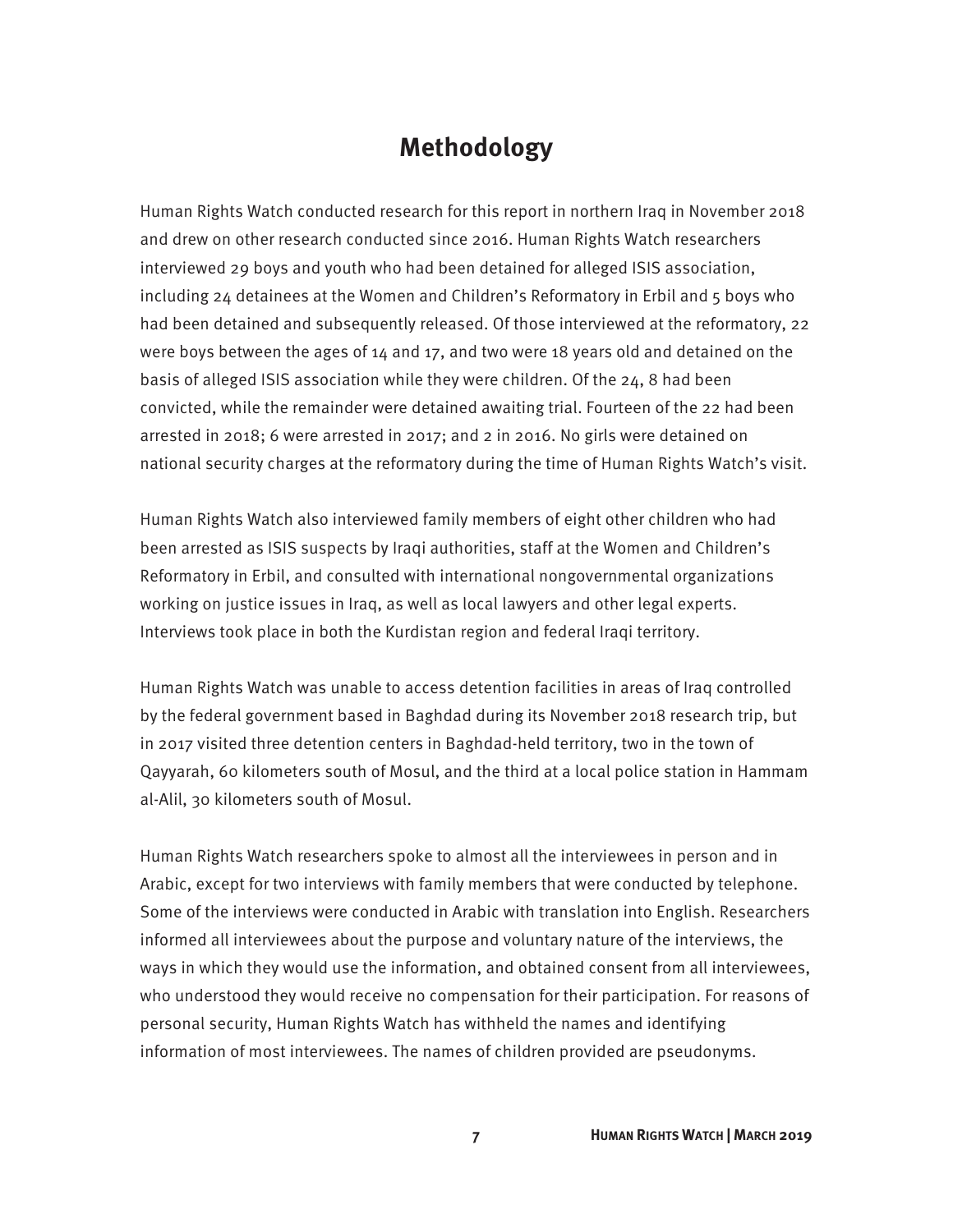In December 2018, Human Rights Watch sent the Iraqi government and KRG authorities letters outlining our preliminary findings and requesting information regarding children who were detained for alleged ISIS association. Human Rights Watch sent follow-up letters to both the government of Iraq and KRG in February 2019. The KRG responded to the first letter on December 14, and the second on February 18, 2019. Both responses are reflected in this report. At time of publication, the Iraqi government had not responded to either letter.

Human Rights Watch maintains a dialogue with the Iraqi government and KRG authorities and is grateful for the cooperation we received.

In this report "child," "children," and "boy" are used to refer to anyone under the age of 18, consistent with usage under international law.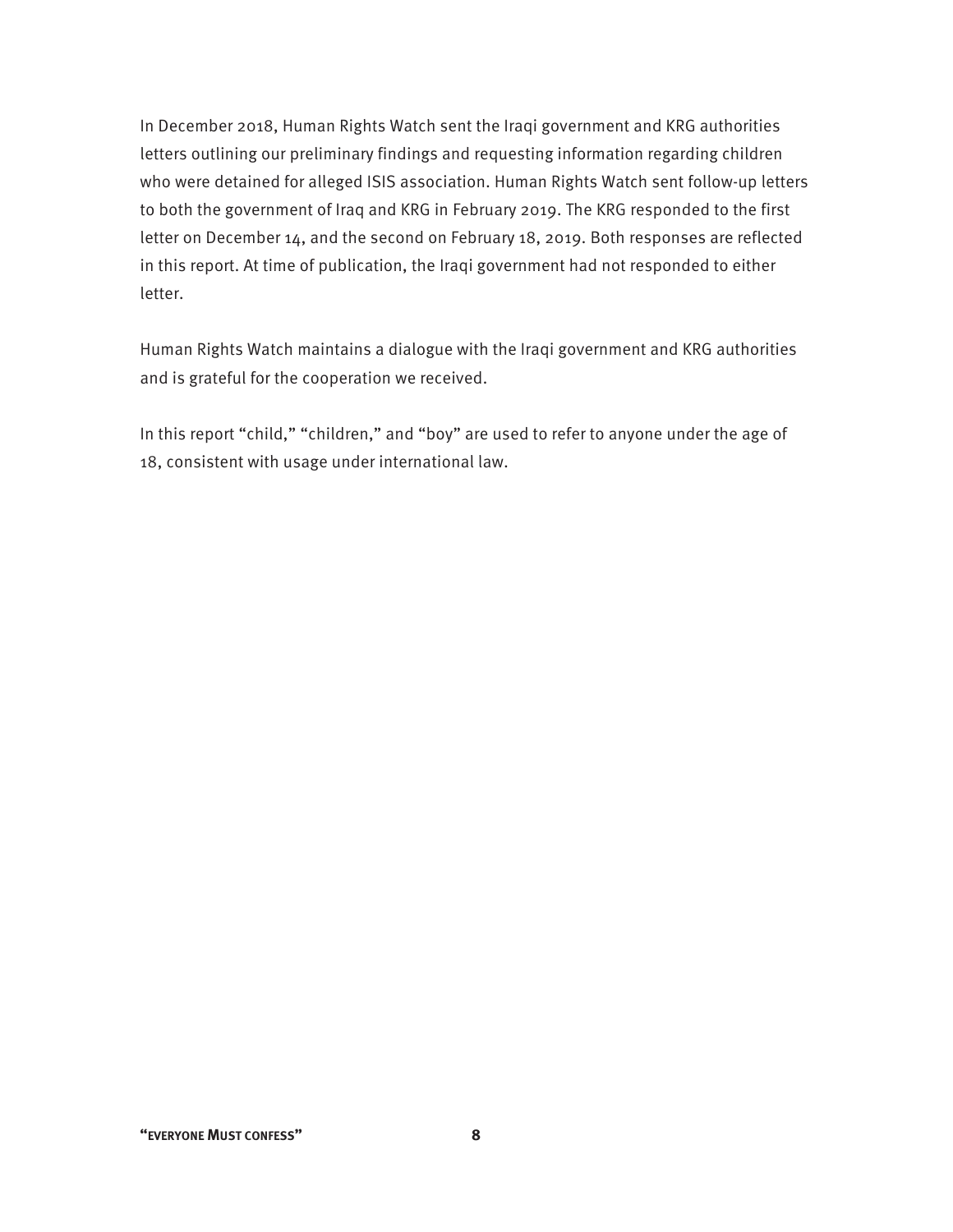## **I. ISIS Recruitment and Use of Children**

Beginning in 2014, ISIS took control of large portions of Iraqi territory, committing grave human rights violations. ISIS was responsible for hundreds of suicide and car bombing attacks, mass executions, sexual violence, public beheadings, and acts of torture. For three years, ISIS had millions of people under its control. It taxed families, confiscated property, and destroyed religious and architectural sites. Iraqi and Kurdish forces, joined by an international coalition, fought against ISIS and by the end of 2017, had retaken most of the country. Forces combatting ISIS also committed serious abuses, including torture, extrajudicial executions, and indiscriminate attacks on civilian areas.<sup>1</sup>

During its period of control in Iraq, ISIS recruited thousands of children, using them as suicide bombers and combatants, and for manufacturing and planting explosive devices. Children also acted as spies and scouts, transported military supplies and equipment, conducted patrols, manned checkpoints, videotaped attacks for propaganda purposes, and served in other support positions.<sup>2</sup> ISIS' own personnel records indicate that up to 41 percent of some of its Syrian units were under the age of 18.<sup>3</sup>

Children interviewed by Human Rights Watch who said they were affiliated with ISIS identified several reasons for joining the group, including financial incentives, peer or family pressure, an escape from family problems, or a desire for social status. Based on Human Rights Watch research on the recruitment and use of child soldiers in more than a dozen armed conflicts around the world, these motivations are typical of children who join armed groups during armed conflict. Multi-country research by the United Nations University also has found that contrary to conventional wisdom, ideology is rarely the primary force motivating children's association with violent extremist groups.4 None of the

 $\overline{a}$ 

3 Mara Revkin in Siobhan O'Neil and Kato van Broeckhoven, eds., Cradled by Conflict: Child Involvement with Armed Groups in Contemporary Conflict, United Nations University, 2018, p. 110. <sup>4</sup> Ibid., p. 17.

<sup>&</sup>lt;sup>1</sup> Human Rights Watch, *Flawed Justice: Accountability for ISIS Crimes in Iraq*, December 2017,

https://www.hrw.org/report/2017/12/05/flawed-justice/accountability-isis-crimes-iraq.

<sup>2</sup> UN, Report of the Secretary-General on children and armed conflict in Iraq, November 9, 2015, S/2015/852, para. 29, http://www.un.org/ga/search/view\_doc.asp?symbol=S/2015/852&Lang=E&Area=UNDOC (accessed February 14, 2019).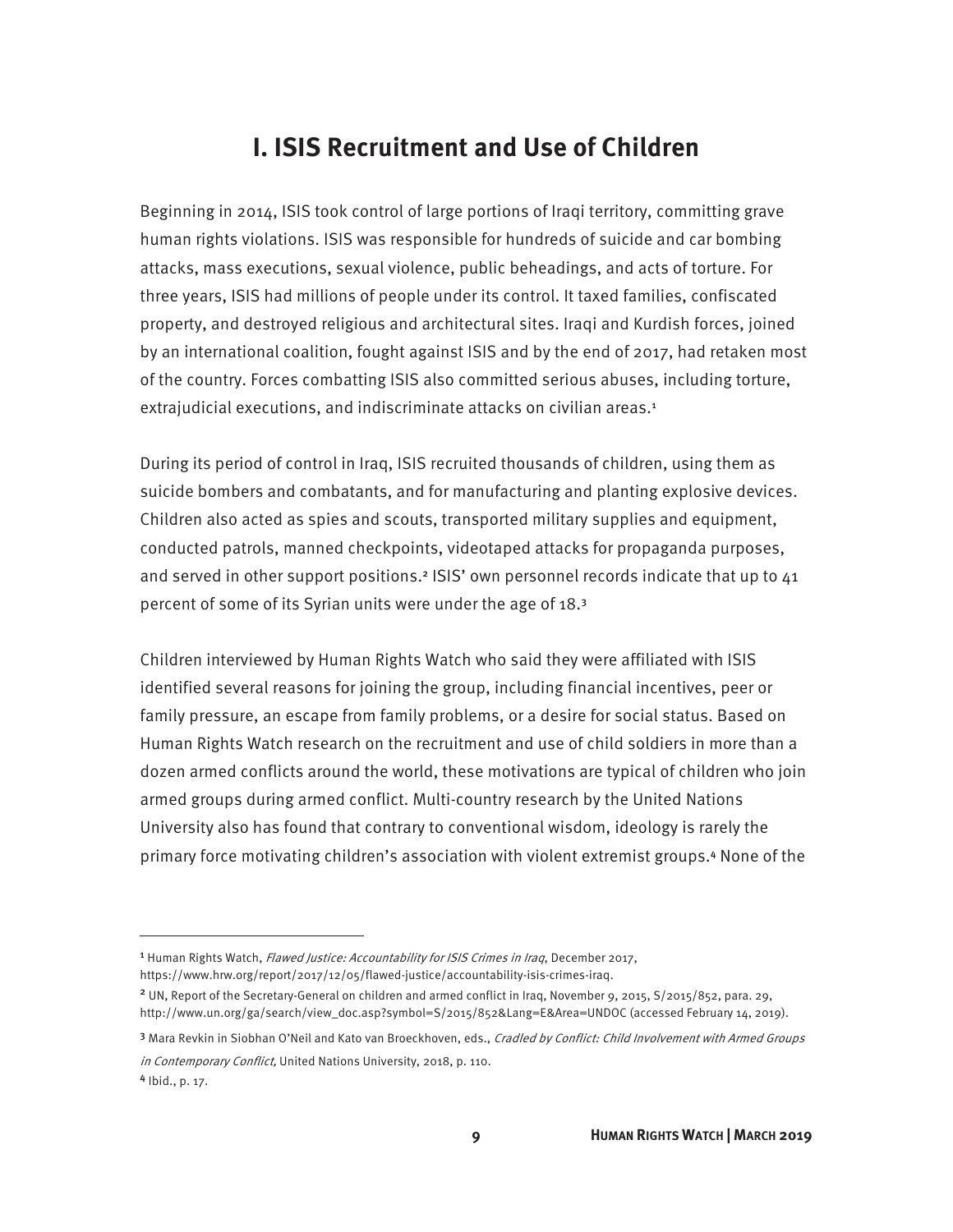children interviewed for this report indicated that ISIS ideology played a role in their decision to join.

Several children said they joined ISIS to earn a salary. "Ayman," age 16, said, "I didn't have any money, so I decided to join for the sake of the money. They offered 60,000 dinar (US\$51.60) a month. I did nothing, just standing under a bridge and carrying a weapon. That was it."5 "Salam," age 17, said he joined ISIS in Mosul in 2015, when he was 14. He said he made 65,000 dinar (US\$55.90) a month, working as a cook. "I never wanted to fight, that's why I stayed a cook," he said.<sup>6</sup>

Most said that schools in their villages stopped functioning within a year of ISIS' arrival and that ISIS had taken over many local businesses. "Yusef," age 17, said he had been working at a restaurant in Mosul, but that the restaurant closed less than a month after ISIS took control of the city. After that he said he worked for three months at another restaurant that prepared food for ISIS. Yusef said that ISIS took his identification so he could be paid, and speculated that that was why his name appeared on a list of ISIS suspects.<sup>7</sup>

"Faraj," from Mosul, said he dropped out of school in 2014 because ISIS was using schools to recruit children. Two years later, at age 16, he decided to join ISIS to make money. He said he went through 20 days of religious and military training and was made an officer. "I was in charge of policing in the streets and protecting some public buildings. I wasn't involved in hurting anyone, even in the policing work," he said.<sup>8</sup>

"Fawaz," 16, said that peer pressure often motivated people to join ISIS. "If your cousin or friend joins, they will come to convince you to join. If one person from a tribe joins, the others will go."9 "Daoud," from Hawija, said that he joined ISIS in 2015, when he was 14. "I was with a group of other guys around the same age, about 15 of us, and we decided to

**"EVERYONE MUST CONFESS" 10** 

<sup>5</sup> Human Rights Watch interview with "Ayman," Erbil, November 18, 2018.

<sup>6</sup> Human Rights Watch interview with "Salam," Erbil, November 21, 2018.

<sup>7</sup> Human Rights Watch interview with "Yusef," Erbil, November 22, 2018.

<sup>8</sup> Human Rights Watch interview with "Faraj," Erbil, November 18, 2018.

<sup>9</sup> Human Rights Watch interview with "Fawaz," an IDP camp south of Mosul, November 19, 2018.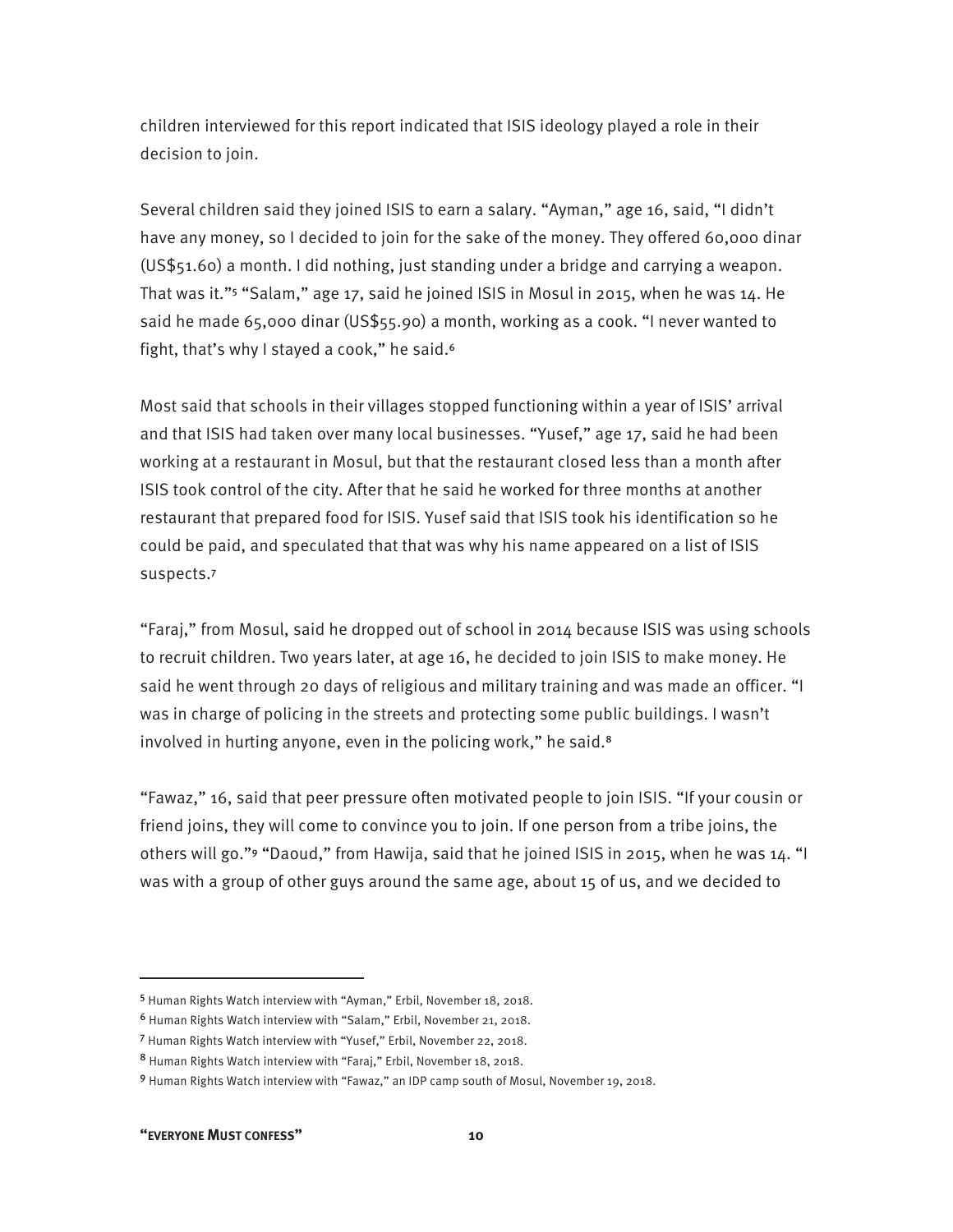join a training." After one day of training, however, he said he changed his mind and decided to leave.<sup>10</sup>

"Nawar," age 17, said his older brother pressured him to join ISIS. "I didn't want to join, I didn't want ISIS. My [maternal] uncles are Shia and I love my mother's side of the family. I feel more Shia than Sunni, so I'm against the ideology of ISIS. I didn't want to pray their way." His brother eventually forced him to join. Nawar said he spent 10 days in training and worked as a guard for another ten days. Then his brother was killed and Nawar left ISIS. "When he died, there was no reason to stay," Nawar said.<sup>11</sup>

Several boys told Human Rights Watch that they participated in ISIS' religious training but had no further involvement with ISIS. "Sami," from Mosul, said he dropped out of school at age 13 to work in a factory, and said his only involvement with ISIS was joining a 15-day Quran course at a mosque after work.<sup>12</sup>

Two boys said that they joined ISIS because of family trouble. "Sadoon," age 17, said that his mother had died, and a neighbor took him to ISIS because he thought they could provide help. He participated in religious and weapons training for several days but said he didn't want to join and do *baiya* [a formal statement of allegiance]. "They threatened that I had to come back, but I didn't want to. I hid at home, behind the house, and slept outside. They were doing bad things I don't support, so I wanted to leave."<sup>13</sup>

"Mahmood," said he joined ISIS at age 15 because he was unhappy at home. His father had beaten him for getting involved in a fight, and he decided to leave his family and join ISIS. However, during his initial exam for induction, he said he changed his mind and went back home. Three or four months later, an airstrike hit his uncle's house, killing all of his uncle's children. Mahmood decided to join again. This time, he said he underwent 25 days of Islamic law and weapons training, and then spent several days on patrol in Mosul with a Kalashnikov assault rifle. He said he was transferred to Karemlash, a Christian town 17 kilometers east of Mosul, and in late 2015, was ordered to participate in an attack against the Peshmerga (Kurdish military forces). "Everyone took a gun and we were sent to the

-

<sup>&</sup>lt;sup>10</sup> Human Rights Watch interview with "Daoud," an IDP camp south of Mosul, November 19, 2018.

<sup>11</sup> Human Rights Watch interview with "Nawar," Erbil, November 22, 2018.

<sup>&</sup>lt;sup>12</sup> Human Rights Watch interview with "Sami," Erbil, November 22, 2018.

<sup>&</sup>lt;sup>13</sup> Human Rights Watch interview with "Sadoon," Erbil, November 22, 2018.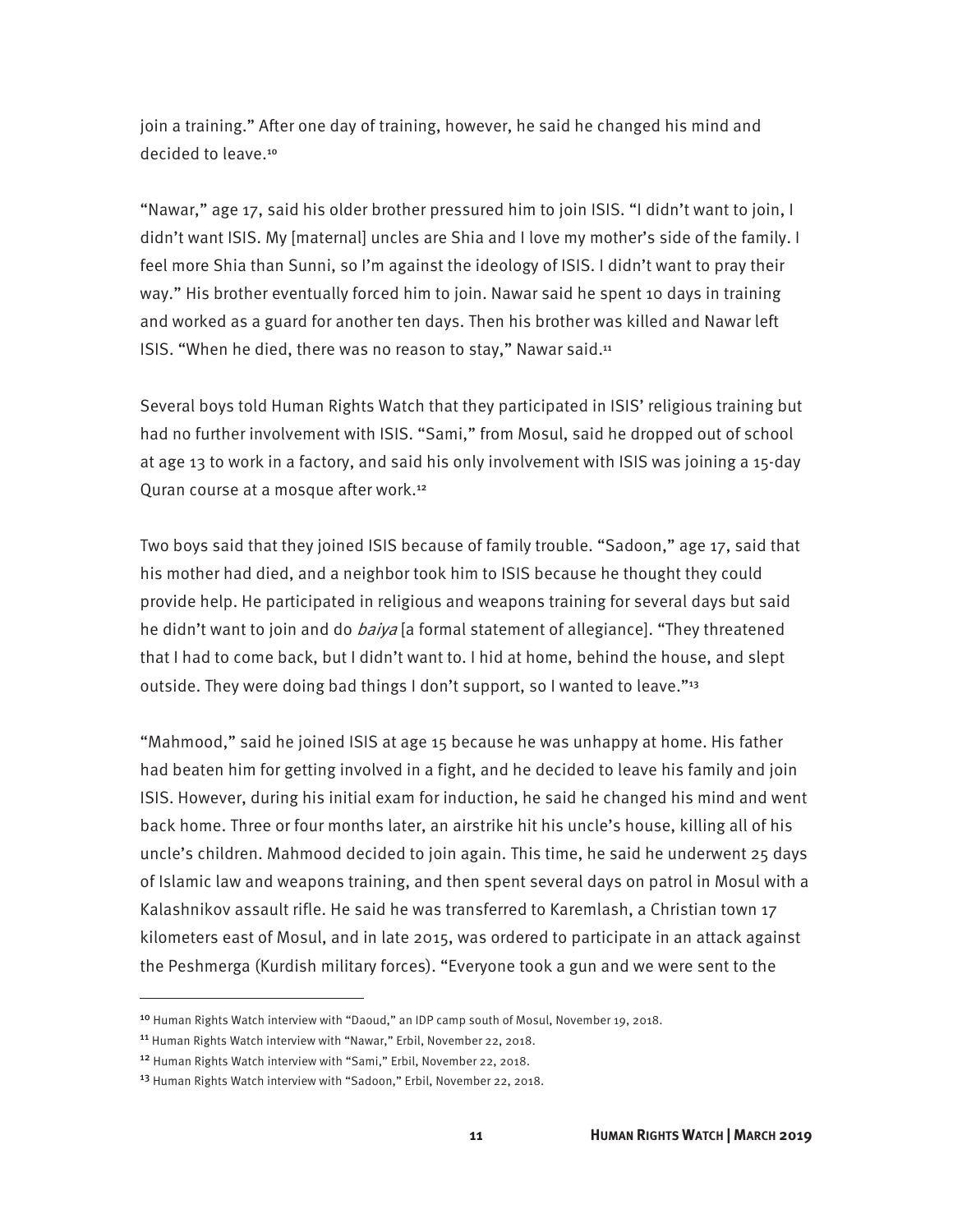front line. I was shooting randomly towards the Peshmerga. I was afraid, I thought, 'This is death.' The fight lasted about six hours, but then there was an airstrike on us, so the [ISIS] fighters started running away." He said that after the battle, he spent several days helping to carry injured ISIS fighters and dead bodies, but then decided to quit and go home.<sup>14</sup>

"Jabar," said that he joined ISIS for social status in June 2017, when he was 16. "I joined [ISIS] because you feel brave and powerful," he said. "Everyone will look at you. You feel powerful when you are walking down the street with your gun." He said that most of his friends had joined, so he decided to join as well. He said about ISIS, "I had no idea about their goal, but I thought I would enjoy it." He said he received Islamic law training for 15 days, but no weapons training. Nevertheless, he was given a Kalashnikov. Jabar said he spent three months working as a driver for ISIS, delivering water and receiving a salary of 60,000 dinars (US\$51.60) a month. When the anti-ISIS coalition began the offensive to liberate Hawija, a city 125 kilometers south of Mosul, in September of 2017, he fled. He said that ISIS told him he should stay and fight, but that he paid a smuggler to escape.<sup>15</sup>

Several boys said they became very disillusioned with ISIS. Mahmood, mentioned above, who fought in Karemlash, said, "I started thinking that this was self-interest. Senior commanders weren't sending their own sons to the front line, only those of us without good connections. ISIS families had a better life than us, they got better food. We were only eating onions, but our neighbors who were ISIS got chicken and meat every day."<sup>16</sup> "Muhammed" said he went through 60 days of training with ISIS, but then decided to quit. "ISIS is a terrible group," he said. "They are destructive. The only reason we joined is because we were young and didn't think. I really didn't know what they were like. We were just kids."<sup>17</sup> "Jabar" says he now regrets having joined ISIS. "If you gave me the chance again, I would not join. There was no benefit. The only 'benefit' I got from joining ISIS was being in prison."<sup>18</sup>

Human Rights Watch was not able to independently assess the possible involvement with ISIS of the children interviewed.

**"EVERYONE MUST CONFESS" 12** 

<sup>14</sup> Human Rights Watch interview with "Mahmood," Erbil, November 22, 2018.

<sup>15</sup> Human Rights Watch interview with "Jabar," Erbil, November 21, 2018.

<sup>16</sup> Human Rights Watch interview with "Mahmood," Erbil, November 22, 2018.

<sup>&</sup>lt;sup>17</sup> Human Rights Watch interview with "Muhammed," Erbil, November 18, 2018.

<sup>&</sup>lt;sup>18</sup> Human Rights Watch interview with "Jabar," Erbil, November 21, 2018.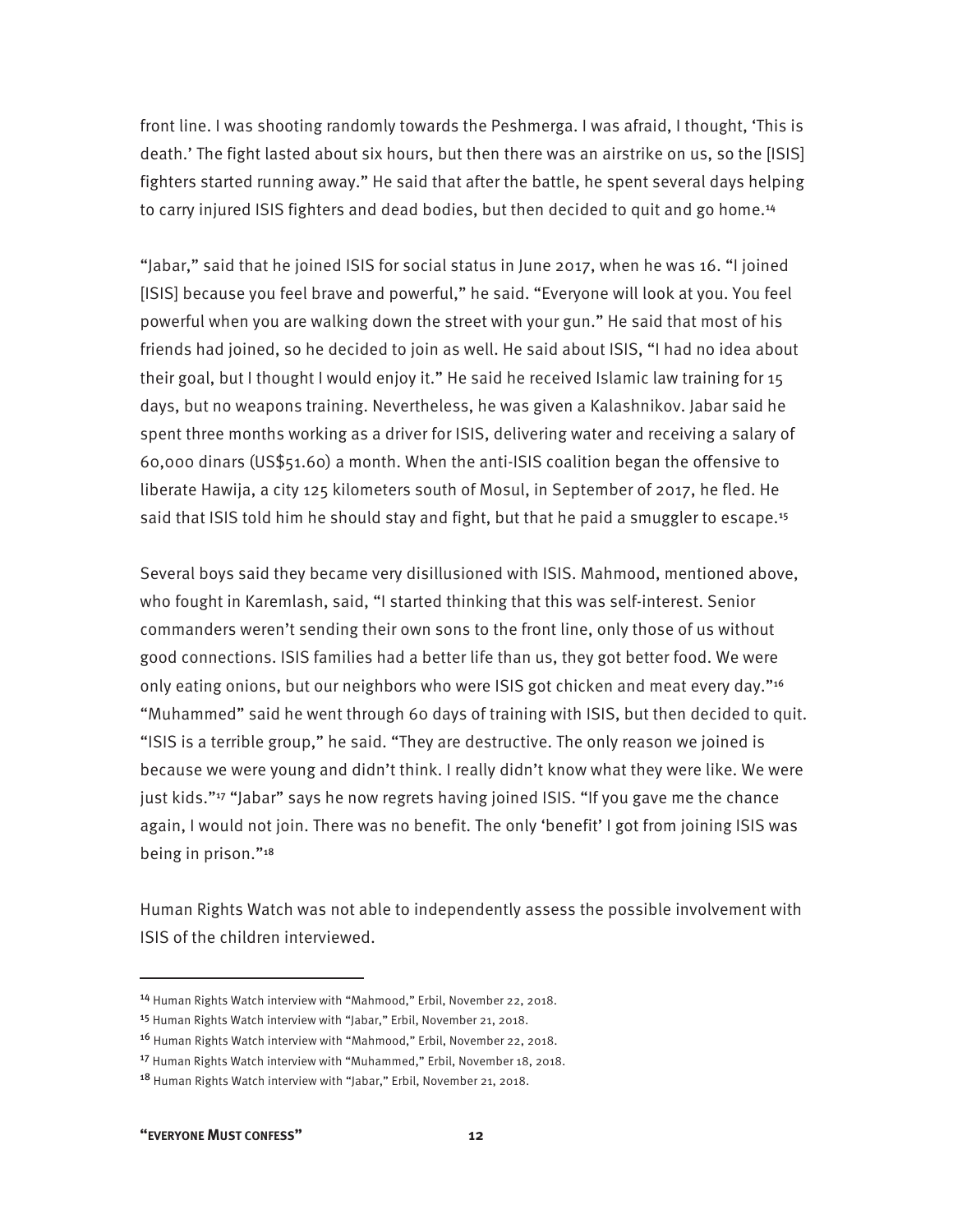## **II. "Wanted" Lists and Screening of ISIS Suspects**

During the conflict with ISIS, various Iraqi and Kurdish security agencies began compiling lists of suspected ISIS members. The US Defense Department estimated that 3,000-5,000 ISIS fighters defended Mosul,19 the group's stronghold, but according to senior Iraqi intelligence officials, the lists of suspects reportedly grew to include approximately 100,000 names.20 Security officials obtained names from detainees during interrogation or from people who had left ISIS areas and supplied names of ISIS suspects in their communities, as well as from information published by ISIS itself. The lists included individuals who were suspected of involvement with ISIS in any capacity, including support functions such as drivers or cooks, or simply if a person's relative was involved with ISIS.<sup>21</sup> According to the UN Human Rights Committee, detaining individuals solely because they are family members of alleged criminals is an "egregious" form of arbitrary detention.22 Human Rights Watch also received numerous allegations from families of detained ISIS suspects that neighbors or other individuals had proposed the addition of individuals to one of the "wanted lists" simply because of familial, land, or personal disputes.<sup>23</sup>

In late 2016 and early 2017, Human Rights Watch observed authorities<sup>24</sup> at checkpoints checking the identity cards of men and boys leaving ISIS territory and detaining those whose names appeared on a wanted list. In some cases, individuals were arrested when individuals from their neighborhoods who were traveling with them denounced them as being affiliated to ISIS, even though their names did not appear on a wanted list.

<sup>19</sup> Briefing by Peter Cook, Assistant to the Secretary of Defense for Public Affairs, Arlington, Virginia, October 17, 2016, https://www.c-span.org/video/?417070-1/peter-cook-briefs-reporters-military-operations-mosul (accessed February 14, 2019).

<sup>&</sup>lt;sup>20</sup> Ben Taub, "Iraq's Post-ISIS Campaign of Revenge," The New Yorker, December 23, 2018.

<sup>&</sup>lt;sup>21</sup> Human Rights Watch, Flawed Justice: Accountability for ISIS Crimes in Iraq, December 2017.

<sup>22</sup> UN, Human Rights Committee, "General Comment No. 35," https://www.refworld.org/docid/553e0f984.html (accessed February 14, 2019), para. 16.

<sup>&</sup>lt;sup>23</sup> "Iraq: Displacement, Detention of Suspected "ISIS families," Human Rights Watch news release, March 5, 2017, https://www.hrw.org/news/2017/03/05/iraq-displacement-detention-suspected-isis-families.

<sup>&</sup>lt;sup>24</sup> Human Rights Watch has observed a range of actors screening and detaining ISIS suspects, including army, and military

intelligence; the Counterterrorism Service; the National Security Service; the Emergency Response Division; the Federal Police; the intelligence branch of the Ministry of Interior; the Popular Mobilization Forces; Asayish (KRG security forces); and the Peshmerga (KRG military forces).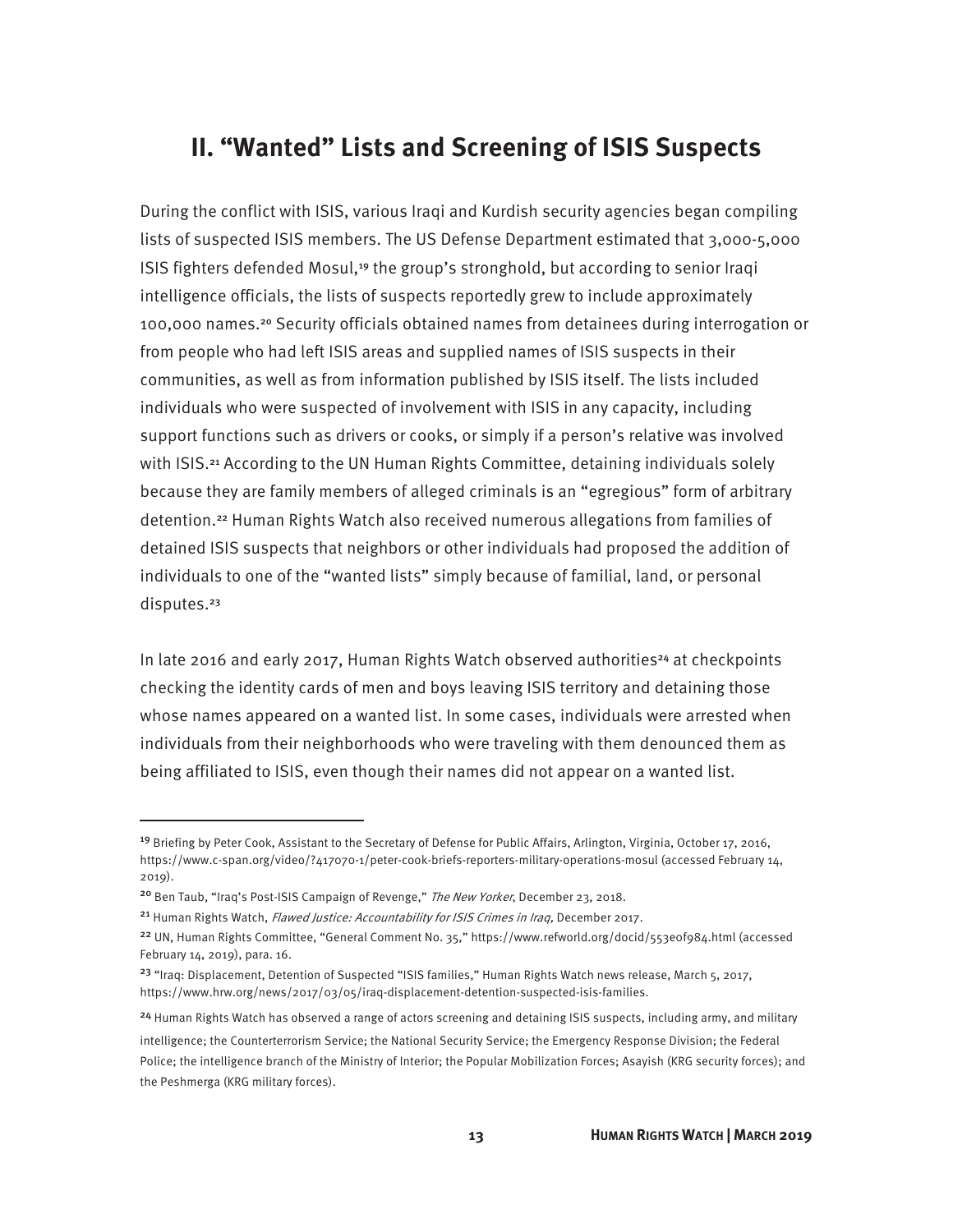According to a senior Iraqi intelligence official, thousands of ISIS suspects in custody have been arrested based on incorrect information or because their names were falsely reported.<sup>25</sup> Human Rights Watch has also documented cases in which men and boys were arrested because their names matched an ISIS suspect with the same name on a list.

Because authorities identify ISIS suspects based on interrogations that may involve torture,<sup>26</sup> speculation about family affiliations, mistaken identity, and accusations by community members with no concrete evidence, they have detained adults and children who had only minimal association with ISIS, or no affiliation at all.

-

<sup>&</sup>lt;sup>25</sup> Ben Taub, "Iraq's Post-ISIS Campaign of Revenge," The New Yorker, December 23, 2018. <sup>26</sup> Human Rights Watch interview with "Jabar," Erbil, November 21, 2018.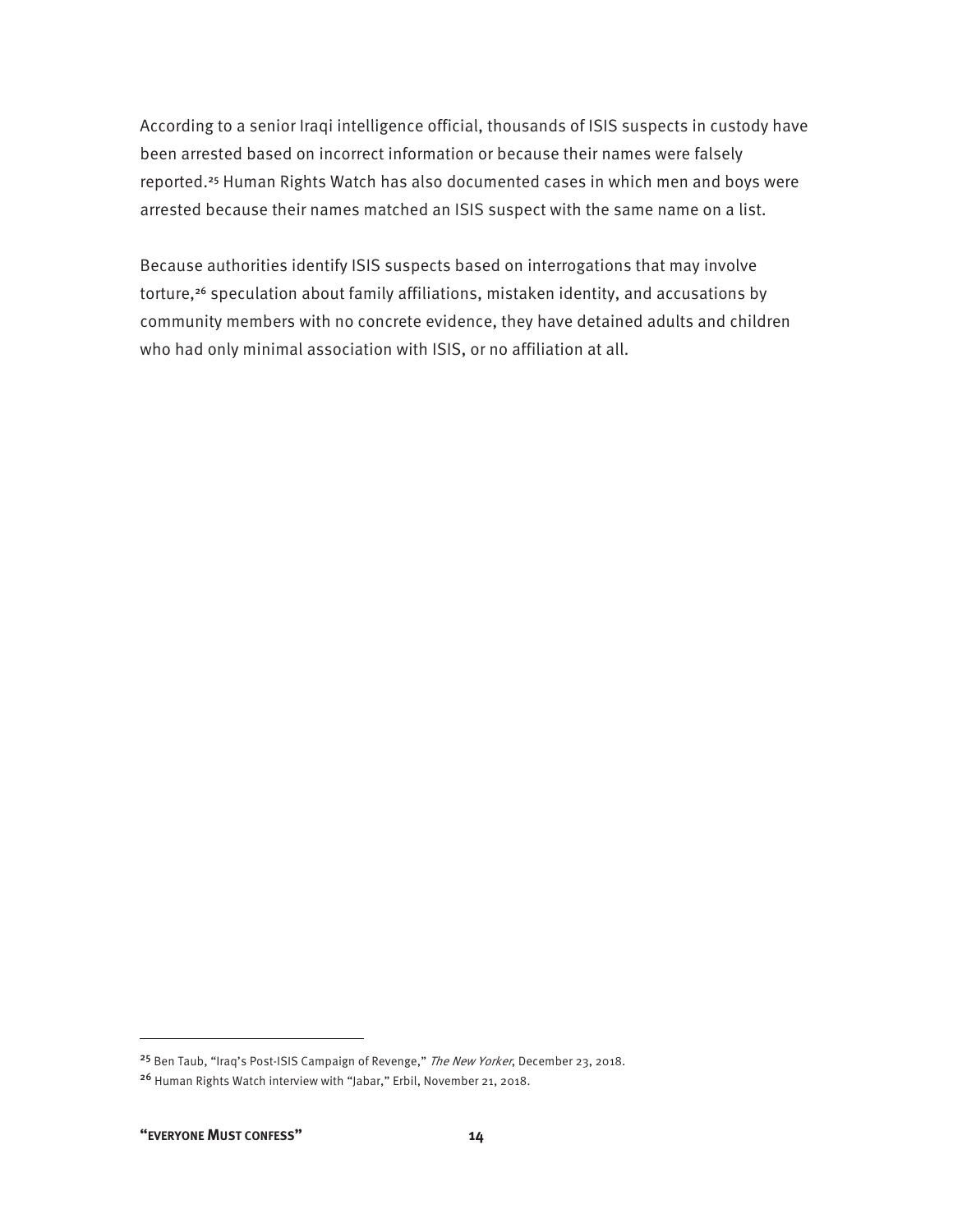## **III. Treatment of Children Suspected of ISIS Affiliation by Iraqi Federal Forces**

#### Arrests

<u>.</u>

Iraqi forces have arrested thousands of children for suspected ISIS involvement.27 In November 2018, Human Rights Watch documented several cases of children arrested by Iraqi forces from camps for displaced persons. A man told Human Rights Watch his son, "Abdullah," then 13, had lost a leg in an air strike in Mosul. The family fled to a camp for displaced persons in 2017. After living there for a year, uniformed Special Weapons and Tactics (SWAT) forces under Interior Ministry command came in August 2018 and arrested Abdullah, then  $14$ , insisting that he had been part of ISIS. The father said, "I think someone from our village reported on him because his uncle was ISIS. People said they had seen him in Mosul with ISIS. He was hanging out with ISIS just because they were his friends and cousins, that was it." Three months after the boy's arrest, the man said that the family had received no information about Abdullah's whereabouts or well-being.<sup>28</sup>

A woman in a camp for displaced persons said that Iraqi police arrested her 13-year-old son from the camp in August of 2018, along with his 70-year-old grandmother. She said that her husband and his brothers had belonged to ISIS and had been killed in an airstrike in Mosul. Her son had been only 12 when they fled Mosul. She said the police told her that a complaint had been made that her son was seen wearing Kandahari-style clothes, a long tunic and pants set preferred by many ISIS members, and carrying weapons. She denied that her son ever carried weapons. "I think probably they took the two of them because they don't believe my husband and his brothers are dead, because we cannot show them the bodies. So, they arrested them to try to lure my husband in. Or it could be about money. Locals are making fake complaints to the security forces and getting paid for them."<sup>29</sup>

<sup>27</sup> Human Rights Watch telephone interview with a UN official (name withheld), February 13, 2019.

<sup>28</sup> Human Rights Watch interview (name withheld), an IDP camp south of Mosul, November 20, 2018.

<sup>29</sup> Human Rights Watch interview (name withheld), an IDP camp south of Mosul, November 20, 2018.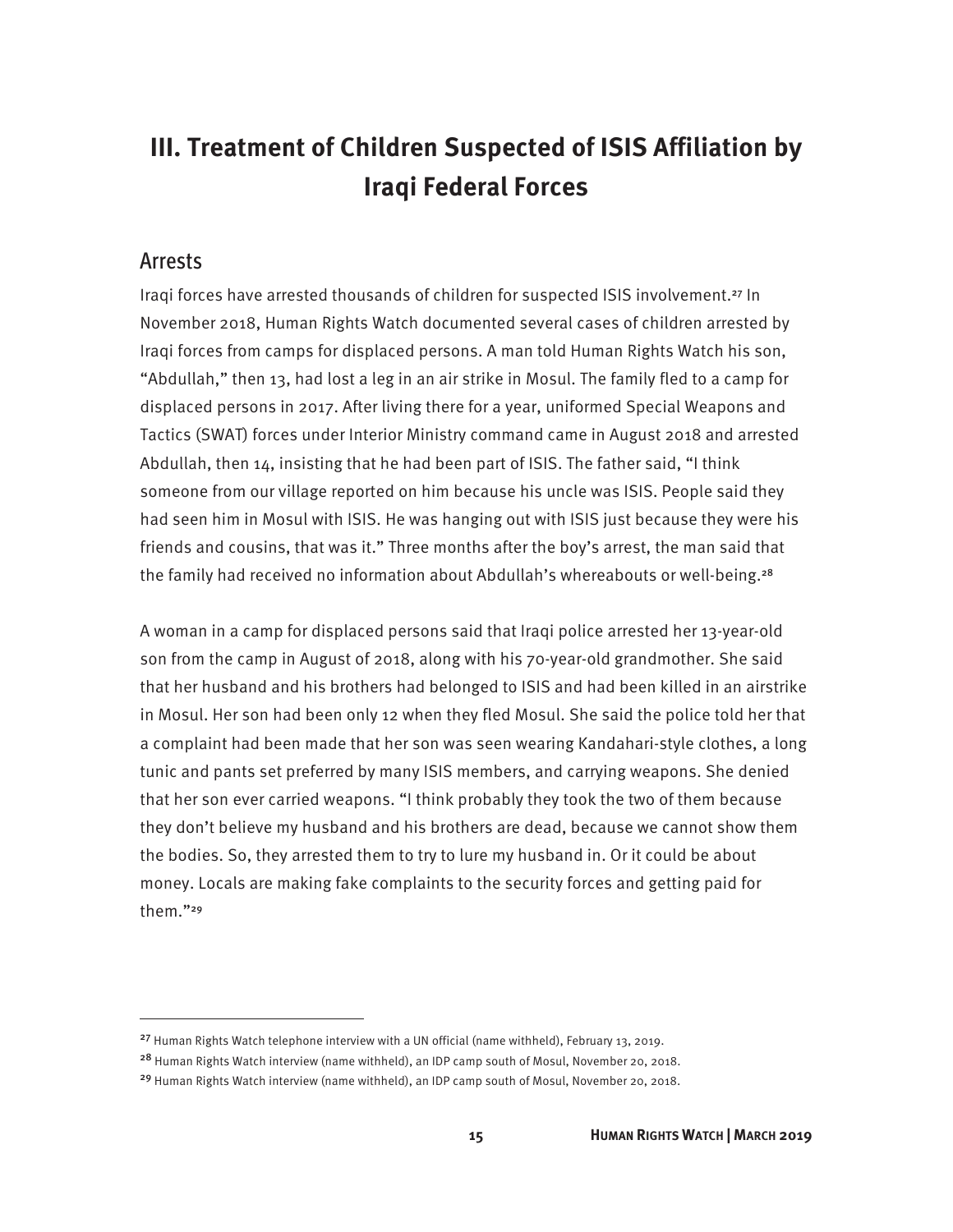Another woman at a camp told Human Rights Watch that Iraqi security forces arrested her 15-year-old son, "Ahmed," in May of 2018. She said a soldier came to her tent to ask about her son while he was out playing football. She said an hour or two later, a car returned with seven soldiers. She said they told her that her son was not in any trouble, but that they wanted to ask him some questions in her presence. She said that when her son returned home, however, the officers took him away. "My son started crying when they took him," she said. "He said, 'Mom, come with me, come with me.' I went with him to the military car, but they pushed me back." She said the officers said that they would bring him back, but six months later, he had yet to return. According to the boy's family, his father and brothers had been part of ISIS and were killed in Mosul, but Ahmed was not involved. His mother said that Ahmed was able to call her from a prison in Shirgat, and that his grandmother was able to see him twice – once at the prison in Shirgat and again after he was transferred to Tikrit – but they had no information about his case or when he might be released.<sup>30</sup>

Human Rights Watch spoke to two other families who said security forces arrested a child from the family from camps on suspicion of ISIS membership. One man said his 17-yearold brother, "Ibrahim," was arrested by police in September 2017 from Hammam al-Alil camp, but that when the family went to the police station, officers denied holding the boy. Over a year later, the family had no idea of the boy's whereabouts. "Ibrahim didn't join or work for ISIS," said the brother. "I don't know why they took him."31 In another case, a father reported that police arrested his son in October 2017, when he was 14 years old. He said he was able to see him once at the Hammam al-Alil prison, but authorities there only allowed him to talk with him for two minutes. He went back two weeks later but the police told him his son had been transferred. One police officer told him he was transferred to Mosul, but another said he was taken to Baghdad. "Now I am confused," he said. "I'm not sure what happened to him."<sup>32</sup>

A woman told Human Rights Watch that Iraqi Counter Terrorism Services (CTS) forces manning a checkpoint south of Mosul detained her sons "Atheer," 15, and "Saddam," 17, in August 2017.33 She said CTS forces took her sons, both students due to go back to

<sup>&</sup>lt;sup>30</sup> Human Rights Watch interview (name withheld), an IDP camp south of Mosul, November 20, 2018.

<sup>&</sup>lt;sup>31</sup> Human Rights Watch telephone interview (name withheld), November 21, 2018

<sup>&</sup>lt;sup>32</sup> Human Rights Watch telephone interview (name withheld), November 21, 2018.

<sup>33</sup> Human Rights Watch interview (name withheld), Nimrud, January 31, 2018.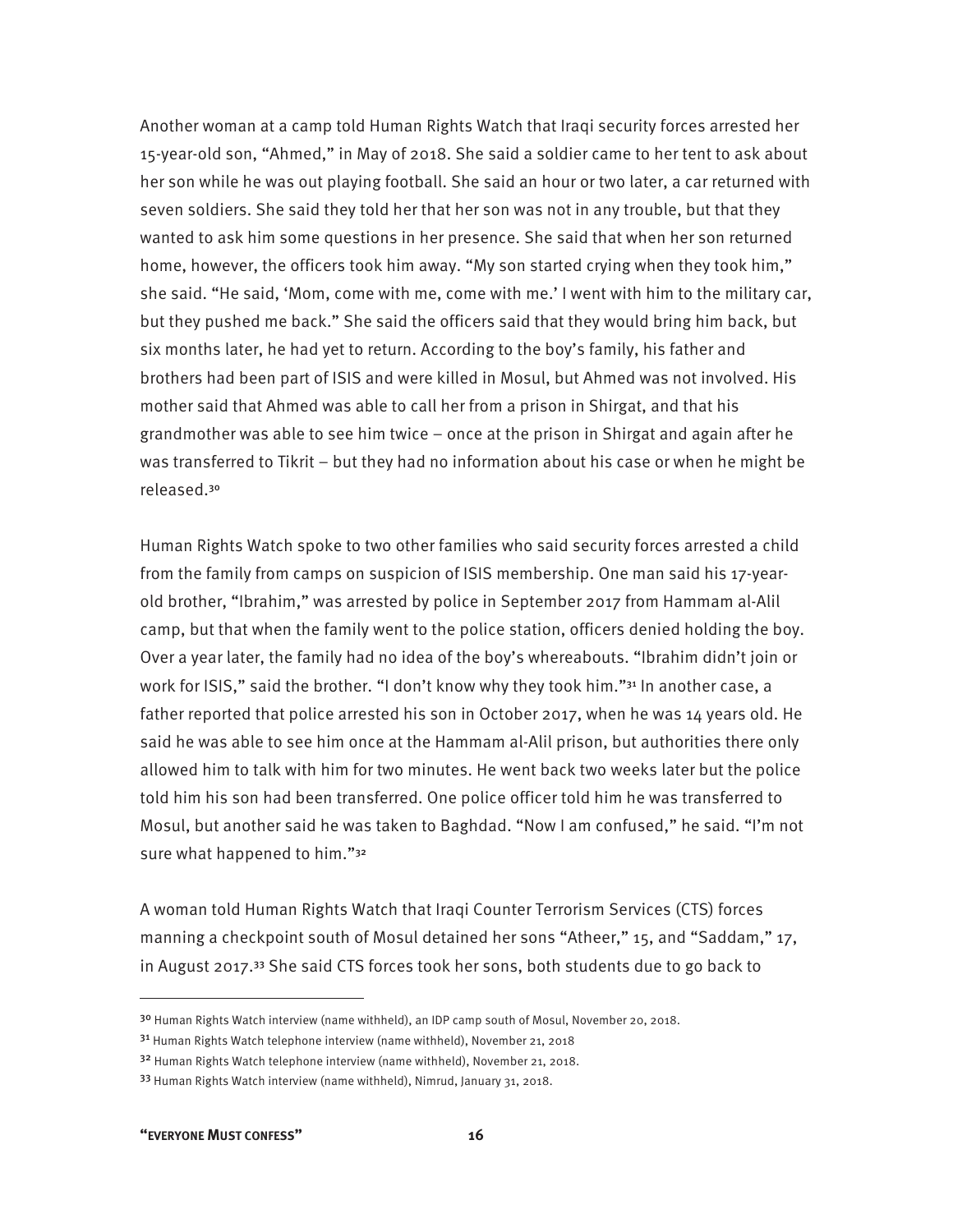school in September, out of the family's car at the checkpoint after inspecting their identity cards.

We were all in a car together, the officers stopped the car, and took them out of the car, and said we would see them again in four days. I have no idea why they wanted to question them, they are just boys. While we were there, I saw the officers take at least 10 people who really looked like boys out of buses transporting large numbers of displaced families.<sup>34</sup>

She said that despite the assurances from the officers that her sons would return in four days, since their arrest they have vanished and no government entity has given her any information about their fate or whereabouts, despite her requests for information.<sup>35</sup>

Several of these cases constitute enforced disappearances. Enforced disappearance is defined under international law as the arrest or detention of a person by state officials or by agents of the State or by persons or groups of persons acting with the authorization, support or acquiescence of the State, followed by a refusal to acknowledge the arrest or to reveal the person's fate or whereabouts. Human Rights Watch has previously reported on the enforced disappearance of hundreds of Iraqi men and boys by Iraqi military and security forces, in one report documenting  $74$  cases of men and  $4$  cases of boys detained and forcibly disappeared between April 2014 and October 2017.<sup>36</sup>

### Interrogation and Torture

Iraqi authorities have prosecuted thousands of detainees, including hundreds of children, for alleged ISIS affiliation.37 Investigations rely heavily on interrogations, often accompanied by torture, to elicit confessions. Because Iraq's counterterrorism law provides harsh penalties for mere membership in ISIS, Iraqi courts rarely seek victim or

-

<sup>34</sup> Ibid.

<sup>35</sup> Ibid.

<sup>&</sup>lt;sup>36</sup> Human Rights Watch, "Life without a Father is Meaningless," Arbitrary Arrests and Enforced Disappearances in Iraq 2014-2017, September 2018, https://www.hrw.org/report/2018/09/27/life-without-father-meaningless/arbitrary-arrests-andenforced-disappearances-iraq.

<sup>37</sup> Human Rights Watch, *Flawed Justice: Accountability for ISIS Crimes in Iraq*, December 2017.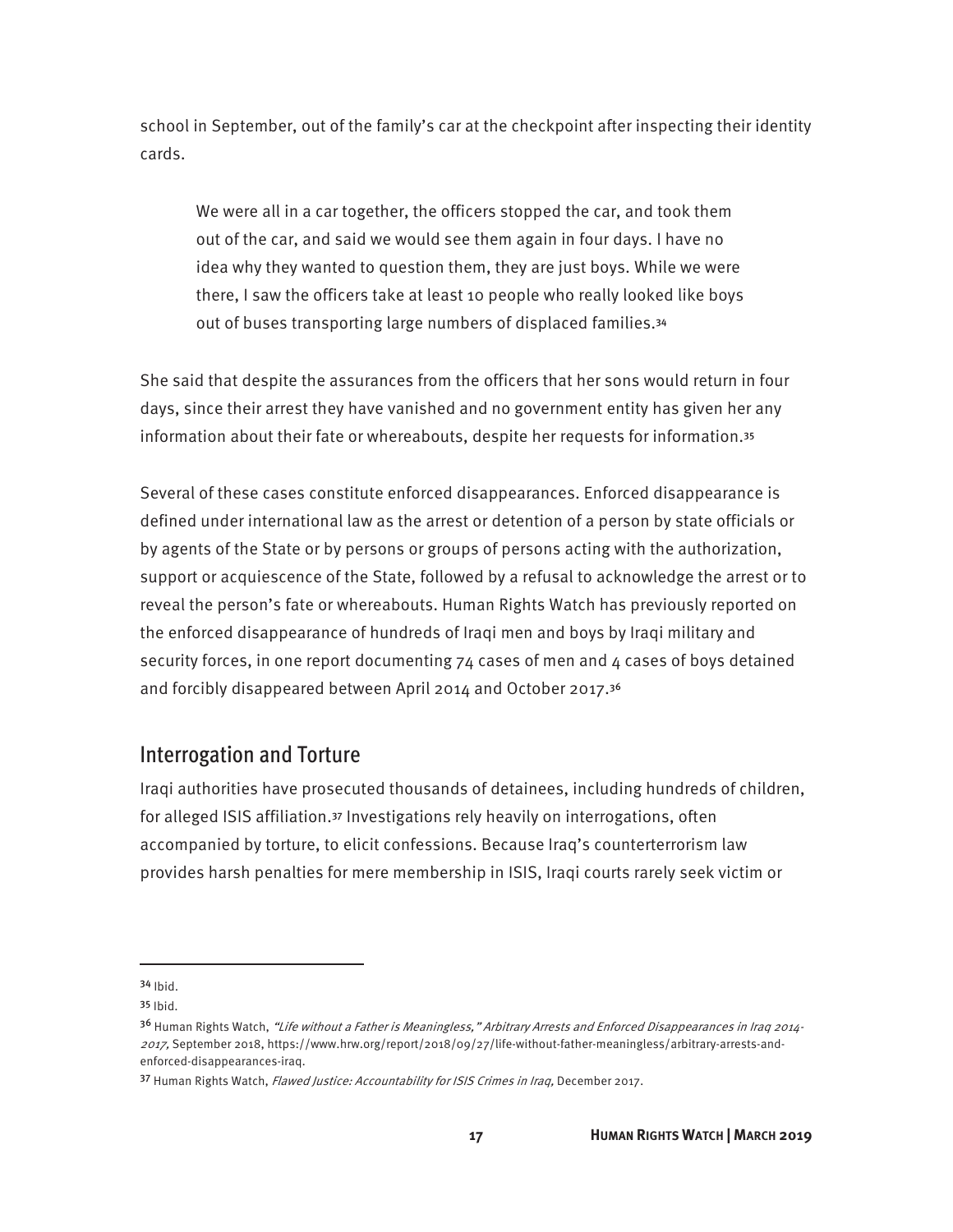

"Karim" said interrogators raised and bound his legs and beat him on the soles of his feet. © 2018 John Holmes

witness testimonies to prove the culpability of ISIS suspects in any specific crimes, like murder or rape.<sup>38</sup>

"Karim," 17, said he was arrested by Iraqi security officers in the spring of 2017 because his name was on a "wanted list." Karim said he was held with 60 other prisoners in a room of approximately 4x5 meters, and that security forces often came into the room and beat everyone in the group with cables. He said that of the 60 prisoners, approximately 15 were other children under the age of 18.<sup>39</sup>

Karim said that in addition to the group beatings, he was also individually interrogated. During his interrogations, he said security officers told him to confess to joining ISIS. He said they forced him onto his back on the ground, with his legs in the air and ankles tied together, and then beat him on the soles of his feet. He said interrogators also tied his wrists behind his back, and then hung him in the air by his arms for 10 minutes at a time. After a two-minute pause, interrogators hung him again for another 10 minutes, he said.

 $38$  Ibid.

<sup>39</sup> Human Rights Watch interview with "Karim," town south of Mosul, November 20, 2018.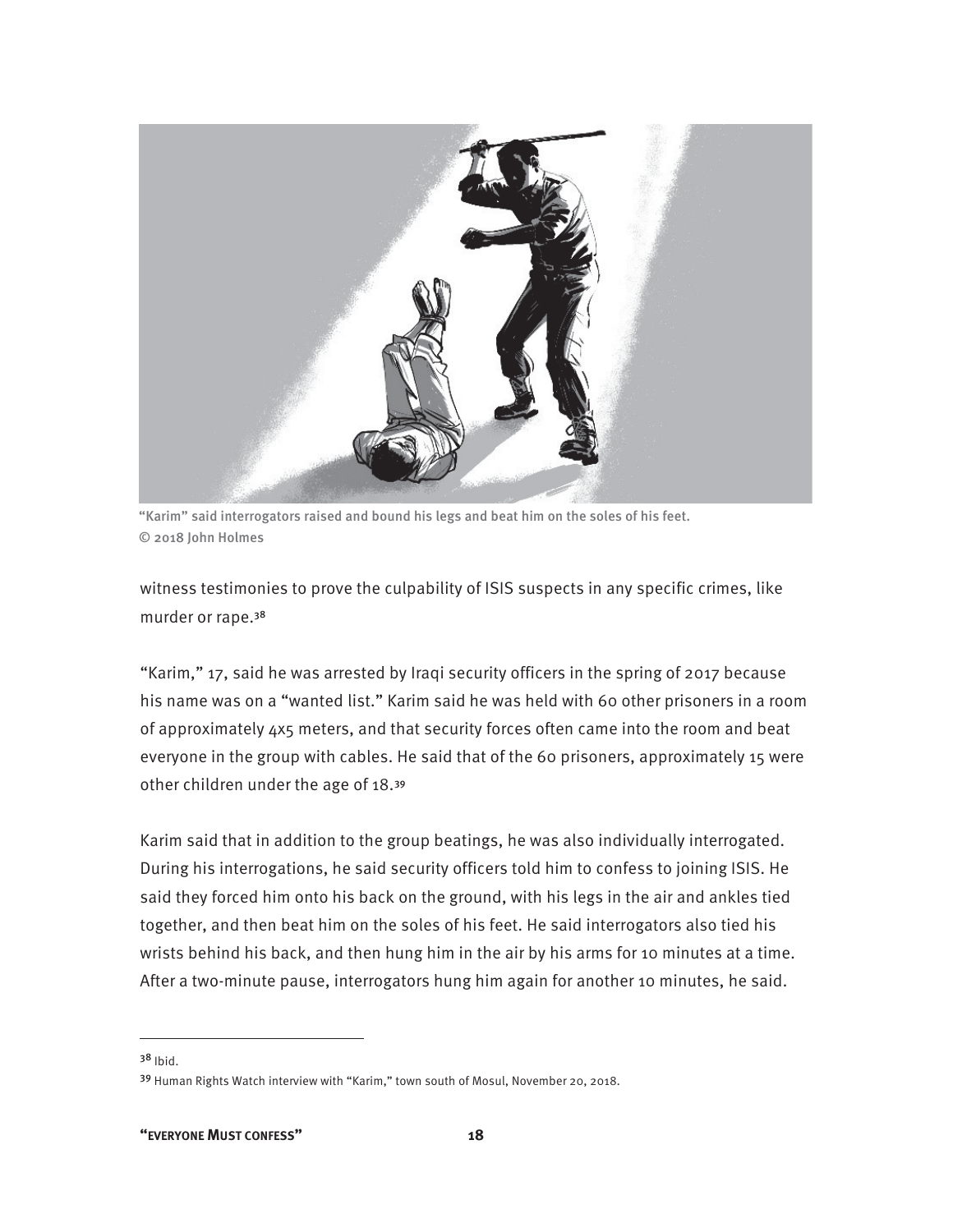They repeated this four times in total, he said.40 Karim said his interrogators told him that he should confess to joining ISIS for three days which he eventually did.<sup>41</sup>

Karim said he was taken to a judge after about a week, but that interrogators told him in advance that if he denied his confession, he would be tortured further. He said, "The officers were in the room with us. I was afraid to deny my confession, so I told the judge I joined ISIS for three days. I was too afraid to say I was tortured."42

After 45 days at the prison, Karim said he was transferred with approximately 100 other prisoners to a prison at Baghdad airport. He said security officers at the prison tied his hands with plastic and then beat him all over his body with a plastic pipe. He was detained for seven and a half months in Baghdad, and said, "Every day was torture. We were beaten every day, all of us." Eventually, in December 2017, he saw another judge who ordered his release two weeks later and he was able to return to his family.<sup>43</sup>

### Court Appearances and Trials

According to an Iraqi lawyer who has represented children accused of terrorism in Iraq, approximately 400 to 500 children have been tried in Iraq for ISIS affiliation.44 Sentences for children convicted of terrorism under Iraqi law are much longer—typically  $5$  to 15 years— than those under the KRG's counterterrorism law.

Under Iraqi criminal procedure, police must bring suspects before a judge within 24 hours of their detention.45 Iraqi law also grants detainees the right to pick their own lawyer, or have one appointed by the state, who is present throughout the investigative period. Our research suggests that in practice, however, authorities often fail to bring ISIS suspects before a judge within 24 hours and suspects often do not have lawyers present during interrogations or court appearance.<sup>46</sup>

<sup>40</sup> Ibid.

 $41$  Ibid.

 $42$  Ibid.

<sup>43</sup> Ibid.

<sup>44</sup> "Iraq: Change Approach to Foreign Women, Children in ISIS-Linked Trials," Human Rights Watch news release, June 21, 2018, https://www.hrw.org/news/2018/06/21/iraq-change-approach-foreign-women-children-isis-linked-trials. <sup>45</sup> Iraq Criminal Procedural Code (no. 23/1971).

<sup>46</sup> Human Rights Watch, Flawed Justice: Accountability for ISIS Crimes in Iraq, December 2017.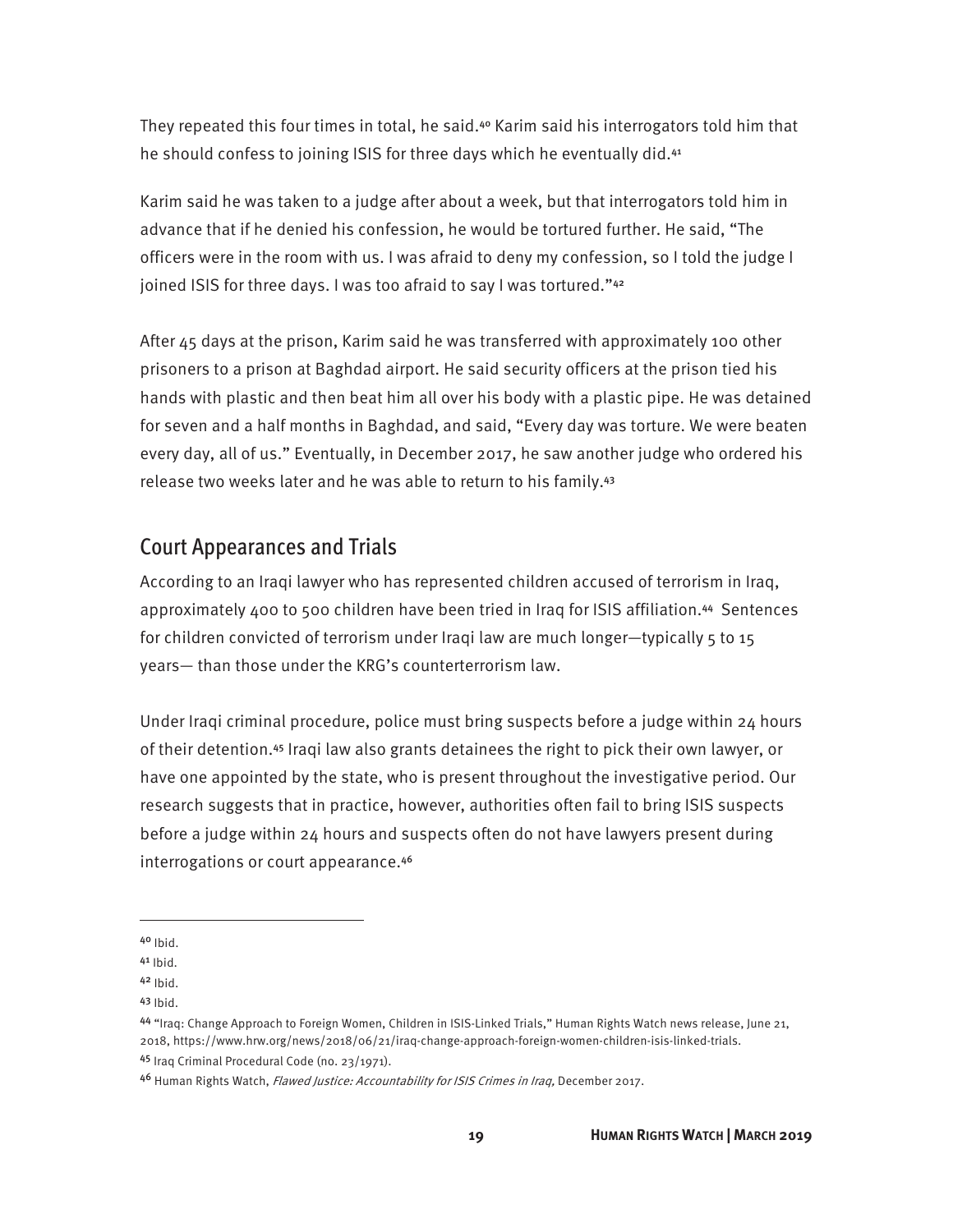Several Iraqi judges interviewed by Human Rights Watch said that they rely primarily on confessions as the basis for prosecutions of ISIS suspects, as well as written testimony from friends or neighbors supporting claims of ISIS affiliation.47 Human Rights Watch is gravely concerned that judges conducting trials in areas under Baghdad control frequently ignore allegations that confessions were procured through torture or coercion. In June and July of 2018, Human Rights Watch monitored 18 trials of ISIS suspects in Baghdad. In 16 of the 18 trials, defendants alleged that they had been tortured, including to extract confessions. In some instances, judges asked the defendant in the courtroom to reveal marks of torture, but in no case did judges take any other action with regard to defendants' claims that their confessions were extracted under torture.<sup>48</sup>

#### **Detention**

Based on information from multiple sources Human Rights Watch estimates that at the end of 2018, Iraqi and KRG authorities were detaining approximately 1,500 children for alleged ISIS affiliation.<sup>49</sup> Of the 1,036 children detained in Iraq on national security charges in 2017, approximately 80 percent were held by Iraqi federal authorities, and the rest were held by the KRG.<sup>50</sup>

In 2017, Human Rights Watch visited three detention centers in Baghdad-controlled territory where federal forces were detaining children. Two were in the town of Qayyarah, 60 kilometers south of Mosul, and the third was at a local police station in Hammam al-Alil, 30 kilometers south of Mosul. Human Rights Watch was not permitted to interview detainees, but according to prison staff, at least 80 of the detainees at Qayyarah were children under 18, with the youngest being 13.51 Human Rights Watch also observed that the Hammam al-Alil police station also detained children.<sup>52</sup>

 $\overline{a}$ 

https://www.hrw.org/news/2017/03/13/iraq-hundreds-detained-degrading-conditions. 52 Ibid.

<sup>47</sup> Ibid.

<sup>48</sup> "Iraq: Judges Disregard Torture Allegations: Failure to Investigate, Punish Security Forces Implicated in Abuse," Human

Rights Watch news release, July 31, 2018, https://www.hrw.org/news/2018/07/31/iraq-judges-disregard-torture-allegations. 49 Human Rights Watch interview with Judge Raed al-Maslah, head of the Nineveh Counterterrorism Court, February 4, 2019; Human Rights Watch email correspondence, February 15, 2019.

<sup>50</sup> UN, Report of the Secretary-General to the Security Council on children and armed conflict, May 16, 2018, S/2018/465, para. 76.

<sup>51&</sup>quot;Iraq: Hundreds Detained in Degrading Conditions," Human Rights Watch news release, March 13, 2017,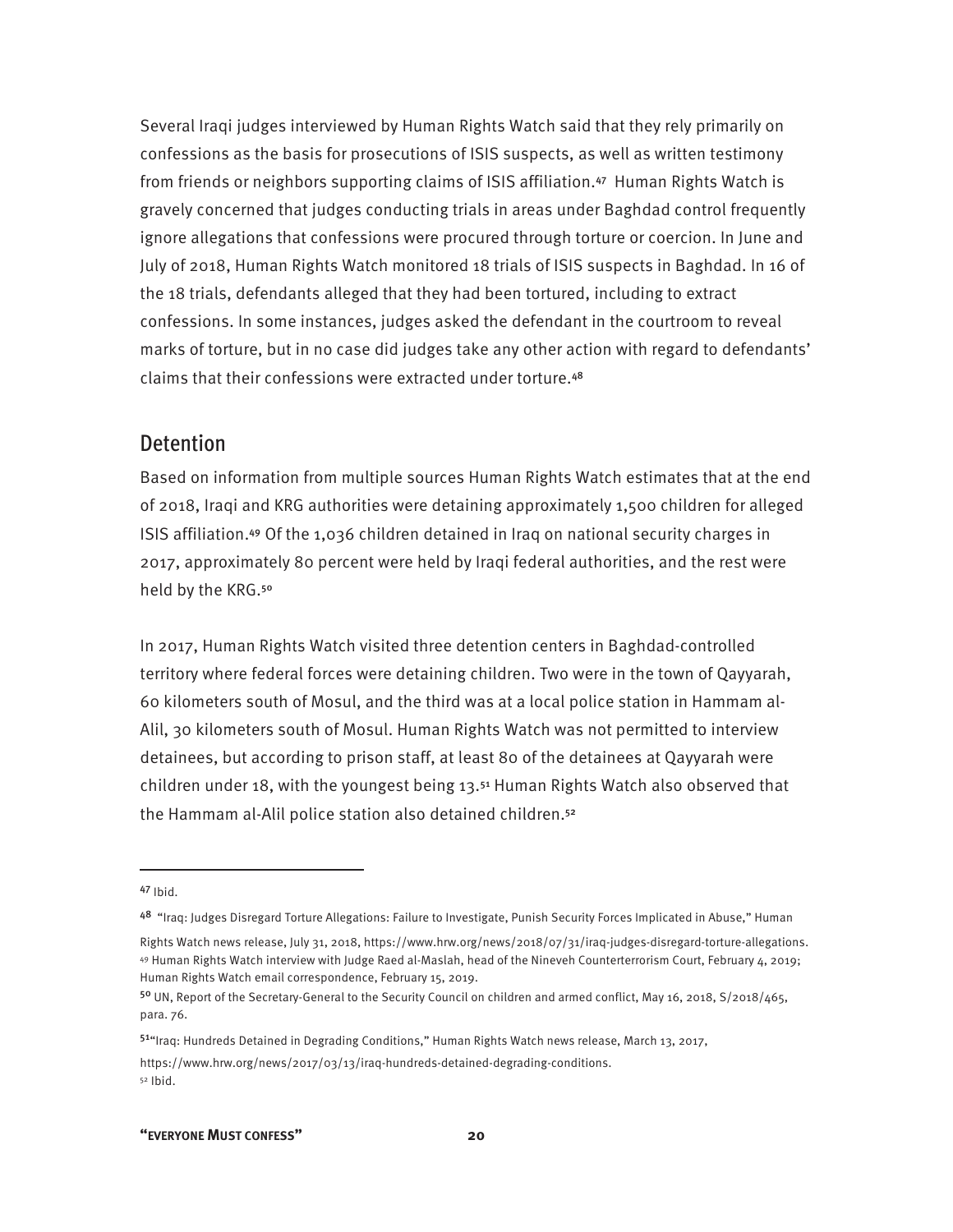Human Rights Watch observed that all three facilities were so overcrowded that no detainee could lie down to sleep. Human Rights Watch visited one cell of roughly 4x6 meters that had been housing 114 detainees for four months, with a single toilet. The windows were bricked up, and the temperature and stench in the room were overpowering. At least four had died in cases that, according to prison staff, were linked to the lack of proper medical care and hygiene standards. They said that despite repeated requests to Baghdad authorities, the government had not provided any medical support to the detention centers for months.<sup>53</sup>

At Qayyarah prison, staff said that they had recently begun detaining children in a separate building from adult detainees. They said that the children were not allowed outside of their cell, and that they had no opportunities for activities, exercise, education, or contact with their families. The only exception was for a small number of children who provided uncompensated labor for the prison staff by distributing food and water, including for the adult detainees.

At the Hammam al-Alil prison, children were detained together with adults, in violation of international standards. Staff said that they did not know how many detainees were under 18, but that it was a "considerable number." They said the children had no opportunities for activities, including exercise, education, or contact with their families. Human Rights Watch observed crowded and unsanitary conditions, including sinks blocked with water, and that the detainees had no furniture or mattresses or access to showers.<sup>54</sup>

The Iraqi government has specialized juvenile justice systems for children. However, not all children suspected of ISIS affiliation are held in juvenile justice facilities throughout their investigation and trial. A lawyer who handled dozens of cases of children charged for terrorism told Human Rights Watch that many children were held in Baghdad for months in adult counterterrorism facilities, and not transferred to juvenile facilities.<sup>55</sup>

<sup>53</sup> Ibid.

<sup>54</sup> Ibid.

<sup>55</sup> Human Rights Watch interview (name withheld), Baghdad, September 19, 2017.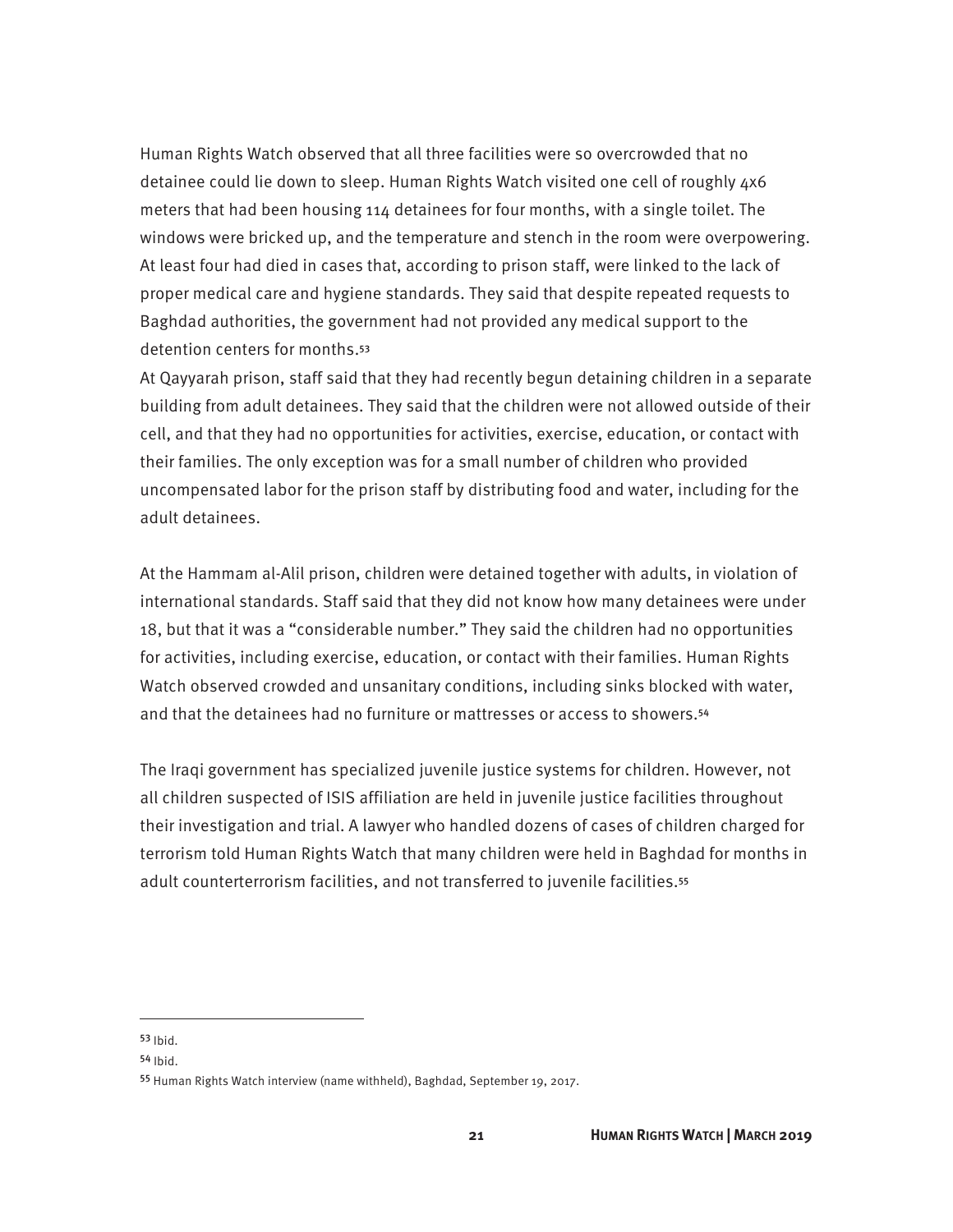## **IV. KRG Treatment of Children Suspected of ISIS Affiliation**

### Arrests by KRG Forces

The Kurdistan Regional Government (KRG) has arrested hundreds of boys for alleged ISIS association at checkpoints as they were fleeing ISIS territory, from camps for displaced persons, or when entering the Kurdistan region to find work.56 "Malik" fled military operations in Hawija in late 2017, when he was 17. At a KRG checkpoint, he said authorities asked the family if they were with ISIS. "Someone else in the group said I was ISIS. I didn't know the person." He was arrested along with two of his uncles. He said his only involvement with ISIS was taking a 15-day course to learn about the Quran.<sup>57</sup>

"Sami," 17, said that Asayish officers arrested him at a checkpoint in September 2018 as he was on his way to Erbil to find work. "They said my name was on a list, because I had a link to ISIS," he said. Like "Malik," he said that he had participated in a 15-day religion course run by ISIS in 2015, but that he had no weapons training or further involvement with ISIS.<sup>58</sup>

"Tahir" fled his village in June of 2016 and had been in a camp for displaced persons for more than a year when Asayish officers arrested him at age 16. He said, "Someone at the camp complained about me, an old friend who I had a long-time issue with." He said: "Some of my family was ISIS, but never me, my dad, or my brother."<sup>59</sup>

"Fawaz," 16, said that his father had owned several shops and been quite wealthy, generating resentment from other villagers. Fawaz said he had not joined ISIS, but had a cousin who joined and fought on the front lines. He learned after his arrest that people in his village had reported that he had joined ISIS. "People wanted to take revenge on my

**"EVERYONE MUST CONFESS" 22** 

<sup>56</sup> The UN Secretary-General has reported that the KRG detained 172 children for suspected ISIS affiliation in 2016, and 345 in 2017. See also "Kurdistan Region of Iraq: New Detentions of Fleeing Men, Boys," Human Rights Watch news release, June 3, 2017, https://www.hrw.org/news/2017/06/03/kurdistan-region-iraq-new-detentions-fleeing-men-boys.

<sup>57</sup> Human Rights Watch interview with "Malik," Erbil, November 21, 2018.

<sup>58</sup> Human Rights Watch interview with "Sami," Erbil, November 22, 2018.

<sup>59</sup> Human Rights Watch interview with "Tahir," Erbil, November 21, 2018.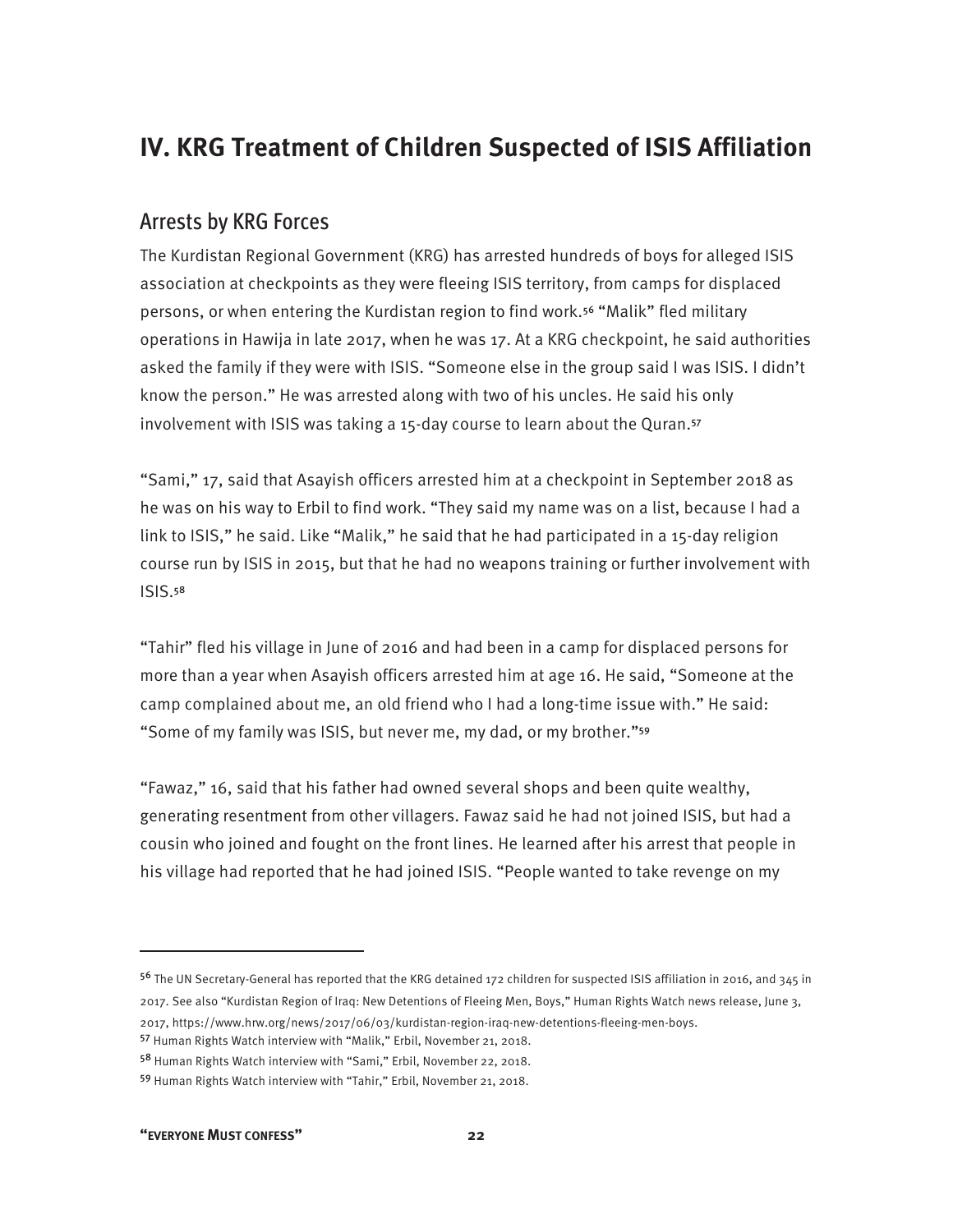

Several boys interviewed described being tortured in a stress position called "scorpion" for up to two hours at a time. © 2018 John Holmes

family," he said. "The government should depend on actual sources when arresting ISIS suspects. Then only ISIS people will be arrested."<sup>60</sup>

## Interrogation and Torture

 $\overline{a}$ 

Nineteen of the 29 boys and youth interviewed said that during their interrogation, Asayish officers beat them with plastic pipes, electric cables, or rods. Several said they were beaten all over their bodies, sometimes by multiple officers at once. Three boys said that they were subjected to electric shocks. Others described being tied into a stress position called "the scorpion" with one arm extended over their shoulder and another pulled behind their back, with their wrists bound together. Several of the boys said the torture continued over consecutive days, and only ended when they confessed.

All but one of the boys interviewed said they eventually confessed to ISIS association during their interrogations, regardless of their actual involvement. Most said they believed they had no choice but to confess in order to stop the torture, with many saying they lied. "Tahir," 17, said his interrogators told him, "You need to say you were with ISIS. Even if you

<sup>60</sup> Human Rights Watch interview with "Fawaz," an IDP camp south of Mosul, November 19, 2018.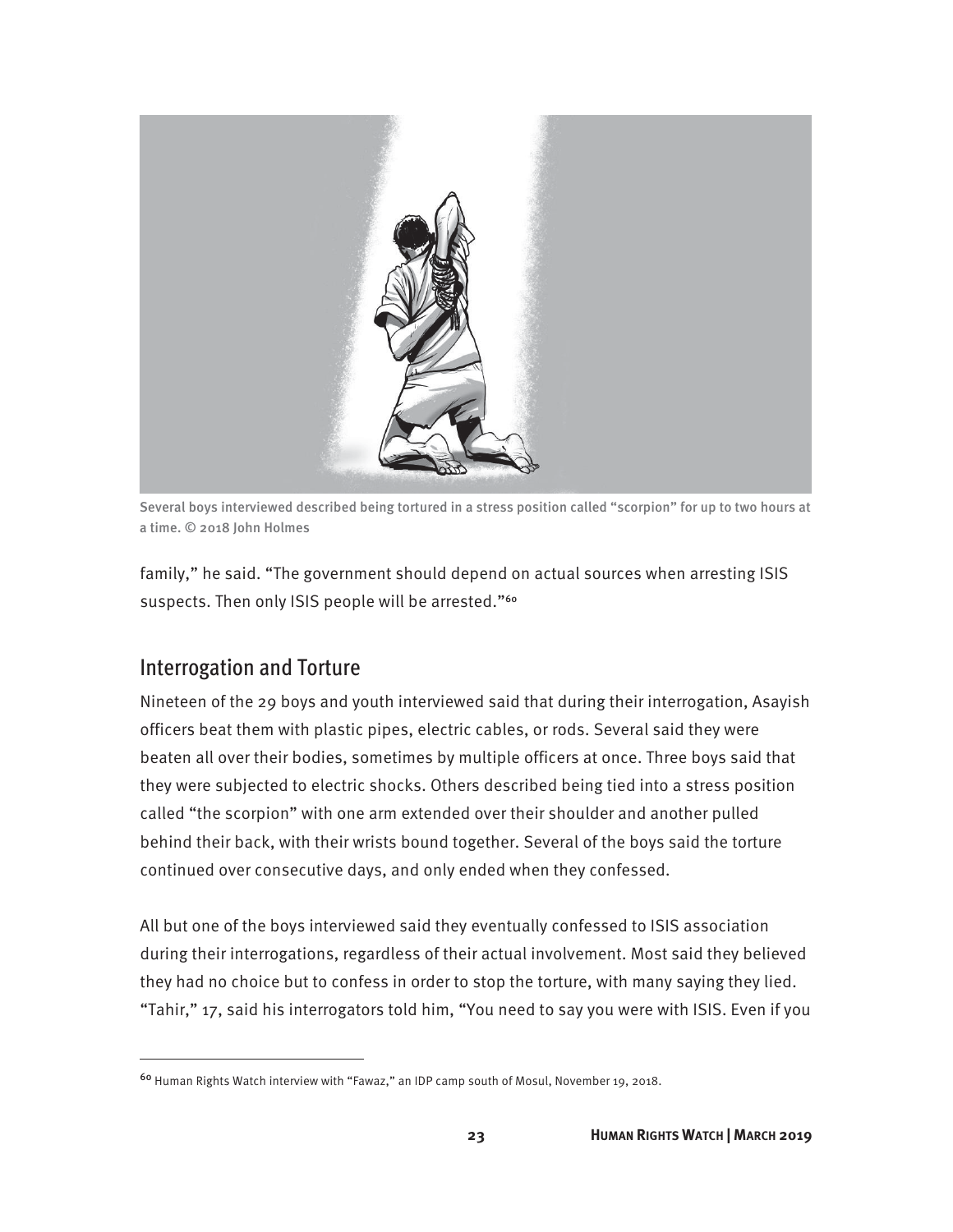weren't, you need to say it."<sup>61</sup> "Lokman," a 17-year-old who was arrested in August of 2018, said, "Everyone needs to confess, even if it is just for one day [of ISIS involvement]. They say to you, 'No matter what, you need to confess."<sup>62</sup> "Fawaz," 16, said "My confession says that I joined ISIS for 16 days, but actually, I didn't join at all. I said 16 days to stop the torture."<sup>63</sup>

Most of the boys said that their interrogators instructed them on what they should confess, often ordering them to confess to specific periods of time with ISIS. "Khalaf," 14, was arrested at a checkpoint with his father in October 2017 when he was 13 years old. He said that six days after his arrest, Asayish officers interrogated and tortured him. "They were beating me all over my body with plastic pipes. First they said I should say I was with ISIS, so I agreed. Then they told me I had to say I worked for ISIS for three months. I told them I was not part of ISIS, but they said, 'No, you have to say it.'" After two hours of interrogation and torture, he said he agreed.<sup>64</sup>

"Shamal," 16, said that during his interrogation,

I think there were three officers, but I was blindfolded, so I am not sure. They kept saying, 'You are ISIS,' and hit me many times with long rods. On the second day, the same thing happened, so finally that day I confessed. They said to say that I was with ISIS for six months, but I said no, that I would only confess to two months.<sup>65</sup>

"Hussein," said Asayish interrogated and tortured him in September 2017, when he was 14 years old. He said,

They beat me all over my body with a plastic water pipe, and then tied my hands like a scorpion [one arm over the shoulder, and the other behind his back] for two hours. They asked me about ISIS, saying, 'You have to confess you are ISIS.' They forced me to confess that I worked with ISIS for one

**"EVERYONE MUST CONFESS" 24** 

<sup>61</sup> Human Rights Watch interview with "Tahir," Erbil, November 21, 2018.

<sup>62</sup> Human Rights Watch interview with "Lokman," Erbil, November 18, 2018.

<sup>63</sup> Human Rights Watch interview with "Fawaz," an IDP camp south of Mosul, November 19, 2018.

<sup>64</sup> Human Rights Watch interview with "Khalaf," Erbil, November 22, 2018.

<sup>65</sup> Human Rights Watch interview with "Shamal," Erbil, November 21, 2018.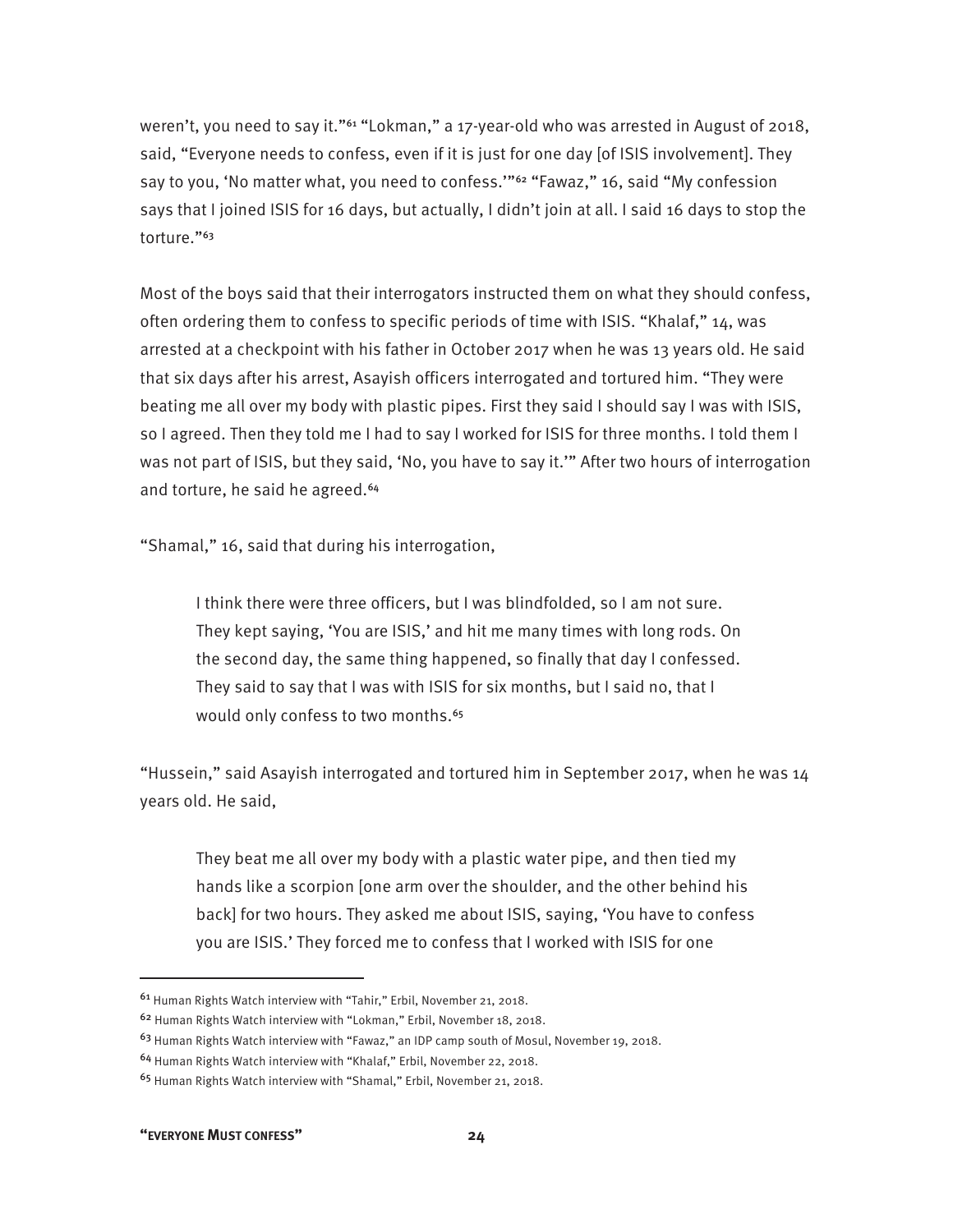month. They also said I should say I used Kalashnikovs, M-16's, and BKCs.<sup>66</sup>

Hussein said none of it was true, but that his interrogators told him that if he didn't confess, they would keep torturing him and shock him with an electric cable.<sup>67</sup>

"Samir," age 17, said,

There were three officers. They bound my hands behind my back, one from above and one below. They beat me with a stick and they gave me 5-10 electric shocks. They put the pads on my left shoulder and on my stomach. And while they gave me the shocks they were beating me with a rod. They did this three days in a row. I was in the room for hours, with them coming in and out and taking breaks. On the third day I confessed. They said to admit to two months with ISIS. I did, but it was a lie. I was never with ISIS.<sup>68</sup>

"Tahir" reported that Asayish officers applied electric shocks to his body during his interrogation in late 2017. He said that he was interrogated and tortured for three days.

My hands were bound and there were six or seven officers in the room. They were all hitting me. They hit my legs and upper arms. Each day they gave me five electric shocks in a row, on my arms, chest and upper legs. On the third day, I confessed to [being with ISIS for] four days. They said, 'You need to say more.' I didn't say more, I refused to.<sup>69</sup>

"Mahmood," 17, said that during his first day of interrogation, a man holding a cable told him to confess. "I said no, and he started hitting me with a cable." He said the man pushed him onto a table, breaking the table, then forced him onto his back on the ground, put a chain around his ankles, raised his legs, and began beating him on the soles of his feet. According to Mahmood, two days later, his interrogators repeated the same

<sup>66</sup> Human Rights Watch interview with "Hussein," Erbil, November 21, 2018.

<sup>67</sup> Ibid.

<sup>68</sup> Human Rights Watch interview with "Samir," Erbil, November 21, 2018.

<sup>69</sup> Human Rights Watch interview with "Tahir," Erbil, November 21, 2018.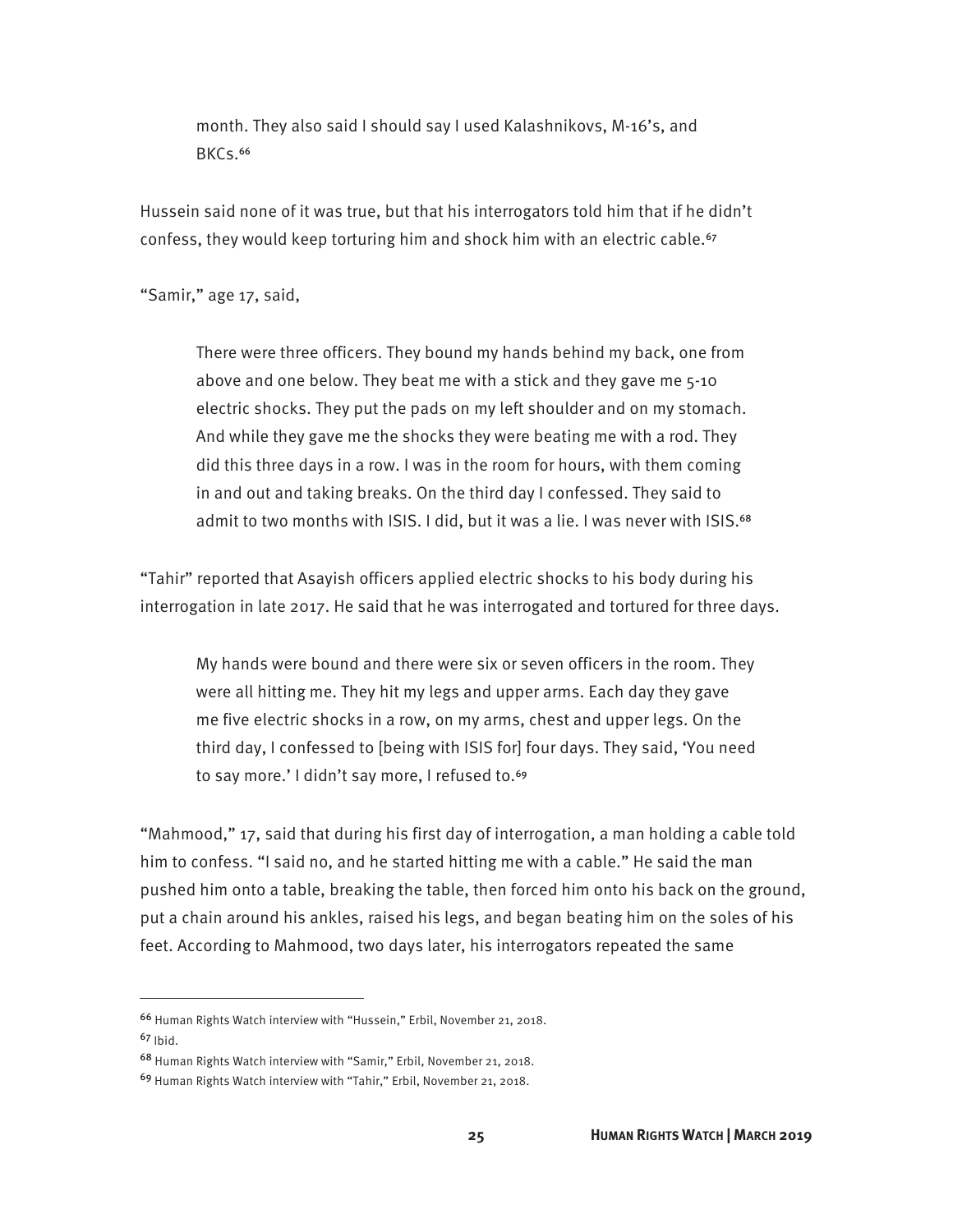treatment. Mahmood said they told him to confess to joining ISIS for two years, fighting in Qayyarah and Mosul, and killing a CTS officer. He said he ultimately confessed, but "In reality, I've never been to Qayyarah. They kept pushing me to say I killed an Asayish officer, but I refused." <sup>70</sup>

Admitting to ISIS involvement did not preclude additional torture. Jabar said that when Asayish first asked him about ISIS involvement, he immediately admitted that he had joined ISIS and worked as a driver for three months. Nevertheless, he said Asayish officers beat him on his back with a plastic pipe for 40 minutes and tied him in "scorpion" pose for an hour, asking for the names of ISIS commanders and friends who had joined ISIS. Jabar said he didn't know the names of any commanders but gave the names of his friends. He said after the interrogation, he was in such pain that he was unable to lie on his back for a week.<sup>71</sup>

Several boys said they were not beaten but were threatened with torture. "Aziz," for example, said that his interrogators told him, "If you don't tell us the truth, I will call [the guys] and they will beat you and break your bones."72 A few boys said that after they were arrested, they confessed immediately to ISIS involvement, and were not tortured.<sup>73</sup>

The KRG states that "Inappropriate treatment towards detainees on behalf of Asayish and other security department is not permissible or tolerable under any circumstances,"74 and that if such treatment occurs, immediate action is taken, including punishment of the perpetrators.75 The KRG did not provide any information regarding any investigations or disciplinary action that has been taken in regards to torture or ill-treatment of children in its custody.

-

<sup>70</sup> Human Rights Watch interview with "Mahmood," Erbil, November 22, 2018.

<sup>7&</sup>lt;sup>1</sup> Human Rights Watch interview with "Jabar," Erbil, November 21, 2018.

<sup>72</sup> Human Rights Watch interview with "Aziz," Erbil, November 21, 2018.

<sup>73</sup> Human Rights Watch interviews with "Salam" and "Salahaden," Erbil, November 18, 2018.

<sup>74</sup> Email correspondence to Human Rights Watch from Dr. Dindar Zebari, KRG Coordinator for International Advocacy, February 18, 2019.

<sup>75</sup> Ibid.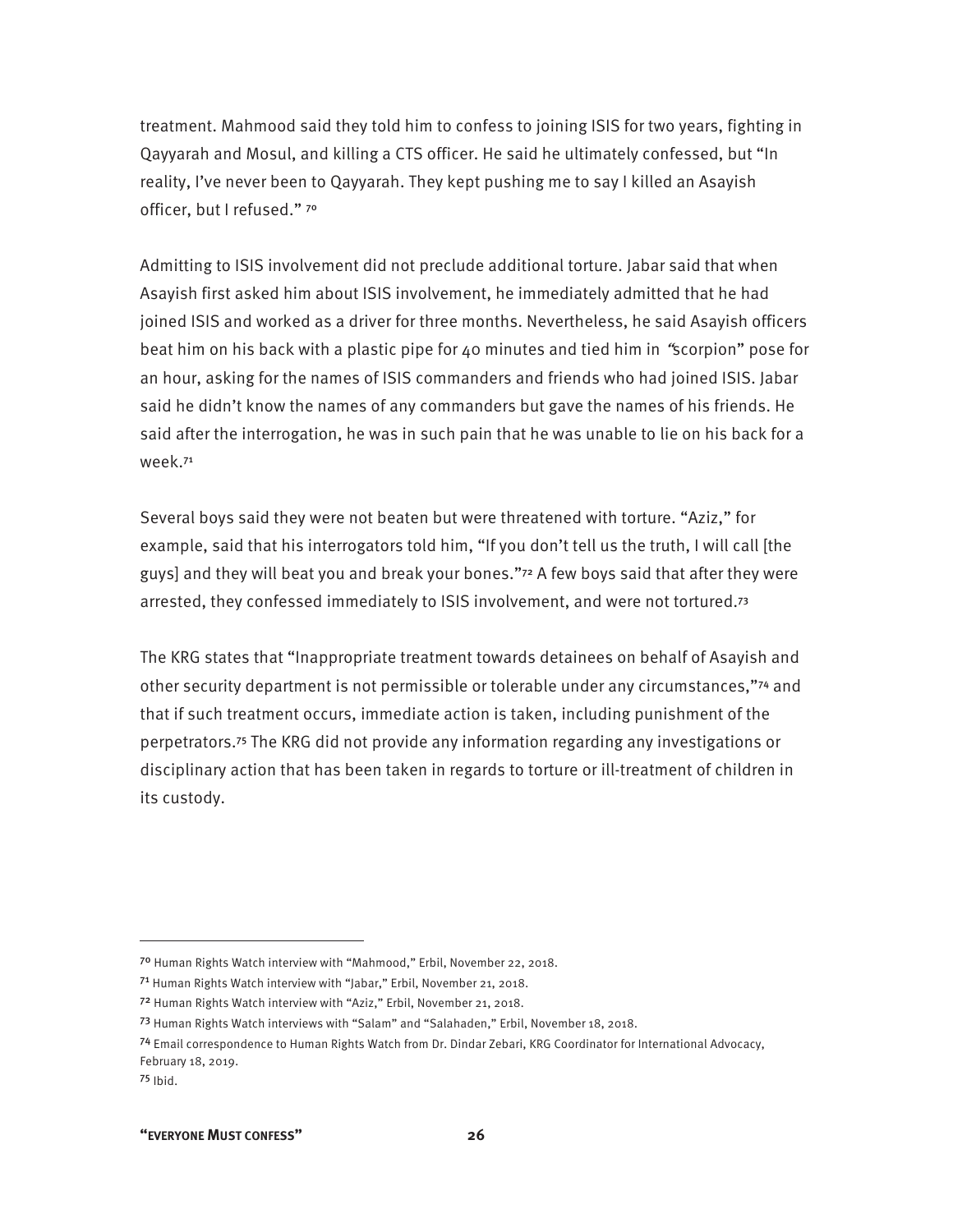### Access to Lawyers

The KRG states that it provides lawyers for detainees, and that the Erbil Reformatory for Women and Children has worked with civil society to provide lawyers for child detainees charged with terrorism.76 Only five of the 29 boys Human Rights Watch interviewed in the Kurdistan region appeared to have any access to legal representation, however. Some said they had no idea whether or not they had a lawyer, and most were unaware of their right to legal representation. Some reported that staff at the reformatory had told them that lawyers were only available if they were willing to pay. One expressed a fear that asking for a lawyer could result in a longer sentence.

Only two boys reported any access to a lawyer apart from the trial hearings. "Hussein," 15, said that a lawyer came to the reformatory and spoke with him before his trial in July 2018, asking about his background and any involvement with ISIS. He said that at his trial, the lawyer urged the judge to take the boy's young age into account and sentence him to less than six months.<sup>77</sup>

Three boys said that they saw someone that they believed was a lawyer for the first time only at their trial. Even then, they said they had little to no interaction with the lawyer, and if the lawyer spoke to the judge, it was in Kurdish, a language most of the boys did not understand. "Samir," was tried in July of 2018 and said, "Maybe there was a female lawyer for me, I am not sure. During my case she was speaking to the judges in Kurdish. She never spoke to me and did not meet me before or after the trial."78

Several boys at the reformatory said that guards showed them lists of lawyers that were available for a fee. "Sami" said, "Here in prison they come by, the staff, with lists of lawyers, and say how much it would cost to get one. You cannot get a lawyer for free." He had not yet been sentenced and said "I am too scared to ask for a lawyer when I go to the judge. They may punish me with a longer sentence."79

<sup>76</sup> Ibid.

<sup>77</sup> Human Rights Watch interview with "Hussein," Erbil, November 21, 2018.

<sup>78</sup> Human Rights Watch interview with "Samir," Erbil, November 21, 2018.

<sup>79</sup> Human Rights Watch interview with "Sami," Erbil, November 22, 2018.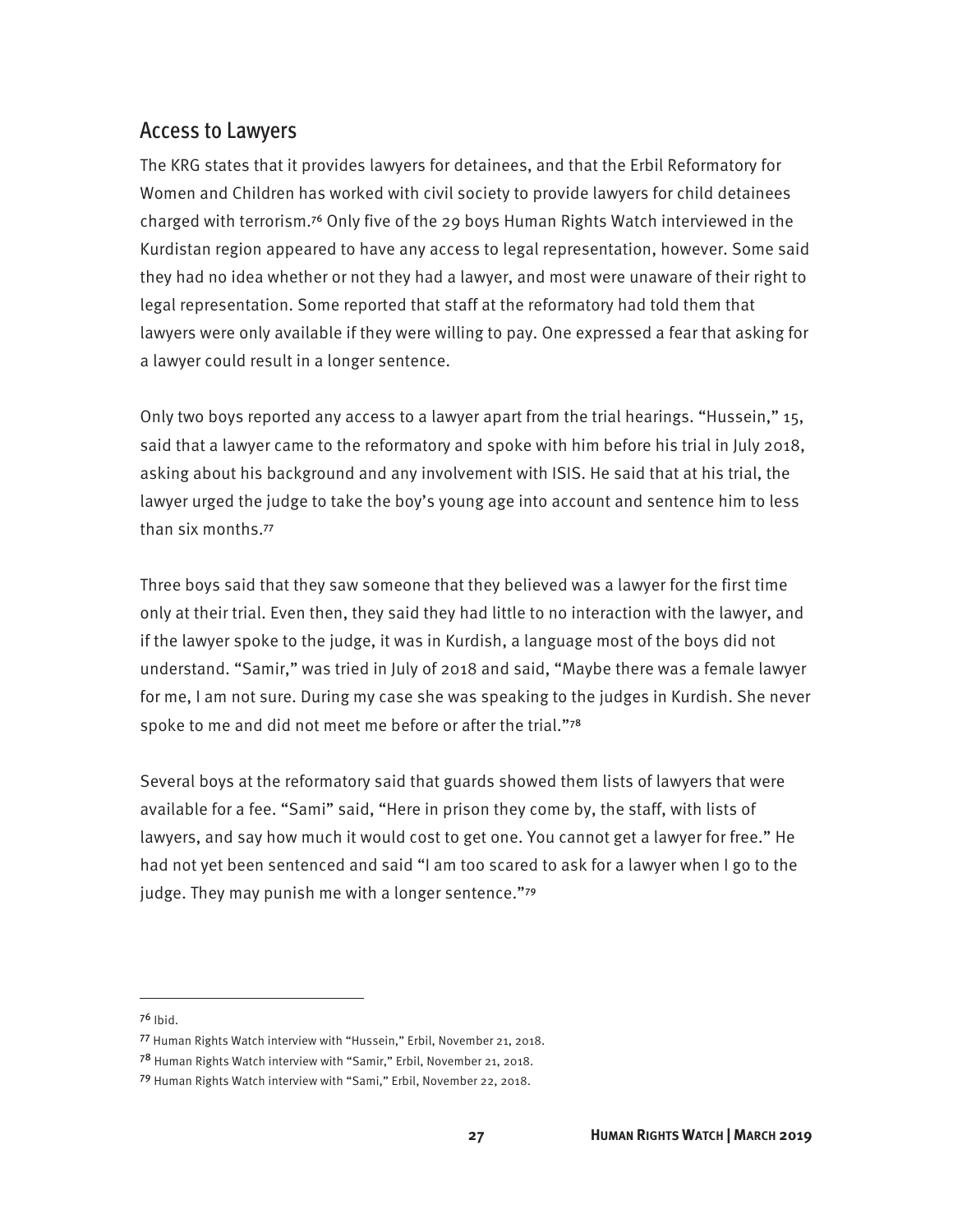## Court Appearances and Trials

Terrorism suspects are brought before an investigative judge, typically while in Asayish custody, who may then order the suspect's transfer to the reformatory for detention pending trial before a three-judge panel. None of the boys interviewed said they were brought before a judge within 24 hours of their initial detention, as required by the Iraqi penal code. Most said they saw a judge only several days after their arrest.

Most of the boys said that their appearances before both investigative and trial judges lasted no more than five or ten minutes. They said the judge typically read their confession and asked if they had joined ISIS. Although the judges spoke Arabic to the boys, they generally spoke Kurdish to others in the courtroom and among themselves. "Salam," 17, said, "All the papers were in Kurdish and there was no one to translate so I never knew what anything said."<sup>80</sup>

Several boys said that they told the judge in their case that they made their confession under torture. Each said that the judge appeared to ignore their claim. "Shamal" said that when he told his investigative judge that he had confessed under torture, "The judge just nodded and told me to leave the room. He didn't order a medical exam or anything like that." Two months later, Shamal was tried before a panel of three judges. He had no lawyer, but again told the judges that he had been tortured. "They ignored it," he said. He was sentenced to six months.<sup>81</sup> According to the KRG, if a suspect has been subjected to torture during interrogation or detention, they must inform the investigating judge, and the judge must then investigate.<sup>82</sup>

The boys tried by the KRG said no witnesses appeared at their trials, and none were aware of any evidence presented apart from their confession. "Malik" who said he took a 15-day Islamic law course but denied any other ISIS involvement, said, "If someone complains against you, they should bring that person in front of you, so you can see if that person's story is real."<sup>83</sup>

<sup>80</sup> Human Rights Watch interview with "Salam," Erbil, November 21, 2018.

<sup>81</sup> Human Rights Watch interview with "Shamal," Erbil, November 21, 2018.

<sup>82</sup> Email communication to Human Rights Watch from Dr. Dindar Zebari, KRG Coordinator for International Advocacy, February 18, 2019.

<sup>83</sup> Human Rights Watch interview with "Malik," Erbil, November 21, 2018.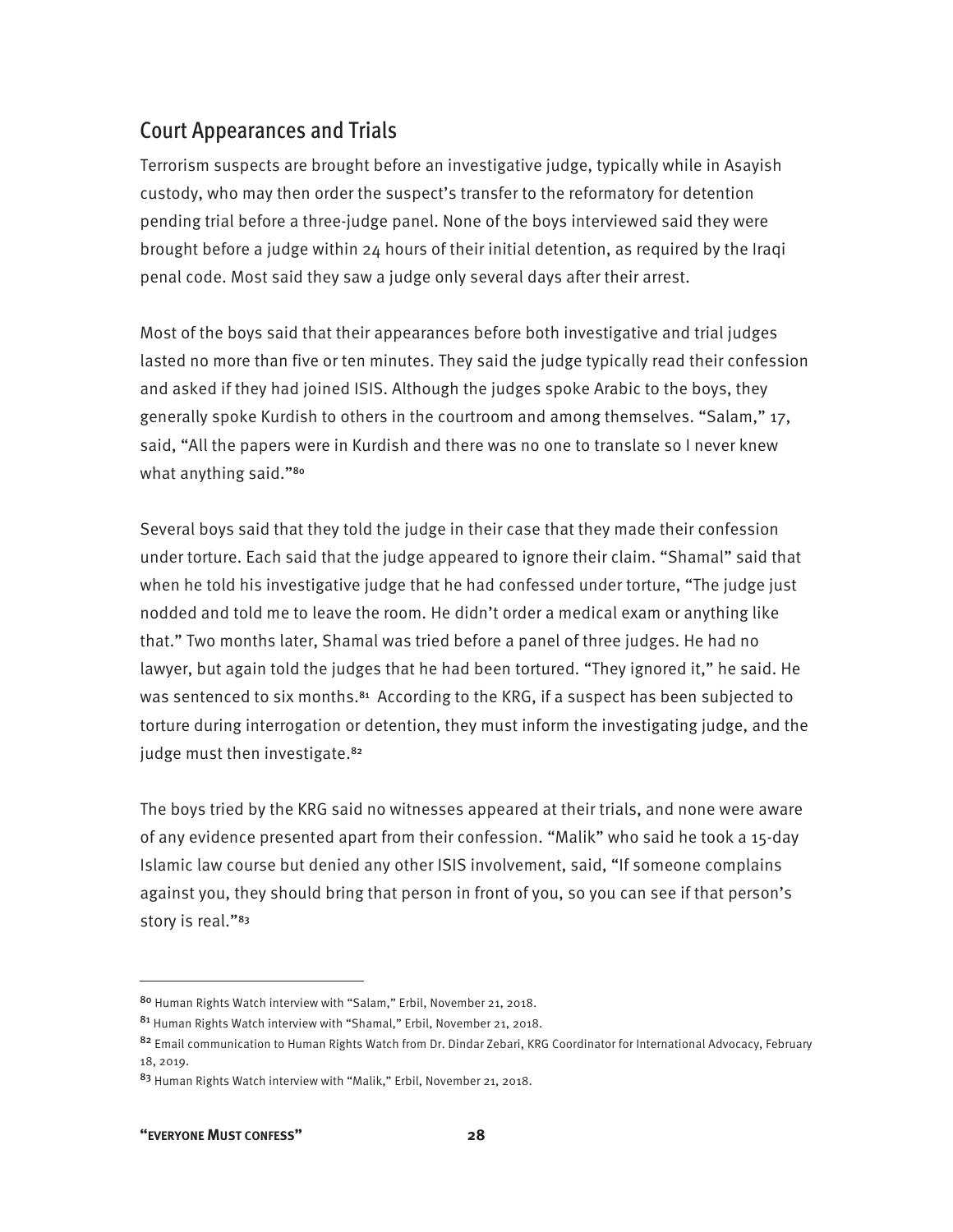Although the KRG's counter-terrorism laws allow for life sentences for terrorism, in practice, children charged with ISIS association in KRG courts receive much more lenient sentences than children tried in Baghdad-controlled Iraq. Most of the children Human Rights Watch interviewed who said they had been convicted said their sentences were between six and nine months. The KRG states that sentences have ranged from one month to five years.<sup>84</sup>

#### Detention

 $\overline{a}$ 

According to the United Nations, in 2017 the KRG detained 345 children on national security charges, mostly for alleged affiliation with ISIS.<sup>85</sup> The KRG informed Human Rights Watch that in the first half of 2018, it detained at least 121 children as ISIS suspects<sup>86</sup> According to children interviewed, after arrest, Asayish typically takes detainees to the General Security Directorate (also known as Asayish Gishti) or other Asayish locations, where the Asayish interrogate them before they appear before an investigative judge. If the judge confirms the charges, Asayish takes them to a detention facility to await trial.

In November 2018, at the time of Human Rights Watch's visit, 63 boys were detained at the Women and Children's Reformatory in Erbil for alleged ISIS association, including 43 who had been convicted, and 20 who were detained pending trial.<sup>87</sup> By February 2019, the number had increased to 84, including 20 girls.<sup>88</sup> In the reformatory, children charged with terrorism are segregated from other detainees. Between 12 and 20 boys share a large room with bunk beds around the perimeter. The boys reported that generally, they are treated and fed well. However, Human Rights Watch has grave concerns about excessive periods of confinement, lack of education and rehabilitation, abuse by some guards, inadequate medical care, and lack of family contact.

86 Letter to Human Rights Watch from Dr. Dindar Zebari, KRG coordinator for international advocacy, December 14, 2018, https://www.hrw.org/sites/default/files/supporting\_resources/response\_dindar\_zebari\_dec18\_english.pdf.

<sup>84</sup> Email communication to Human Rights Watch from Dr. Dindar Zebari, KRG Coordinator for International Advocacy, February 18, 2019.

<sup>85</sup> UN, Report of the Secretary-General on children and armed conflict, May 16, 2018, S/2018/465, para. 76, http://www.un.org/ga/search/view\_doc.asp?symbol=S/2018/465&Lang=E&Area=UNDOC (accessed February 14, 2019).

<sup>87</sup> Human Rights Watch interview with director of the Women and Children's Reformatory in Erbil, November 18, 2018.

<sup>88</sup> Email communication to Human Rights Watch from Dr. Dindar Zebari, KRG Coordinator for International Advocacy, February 18, 2019.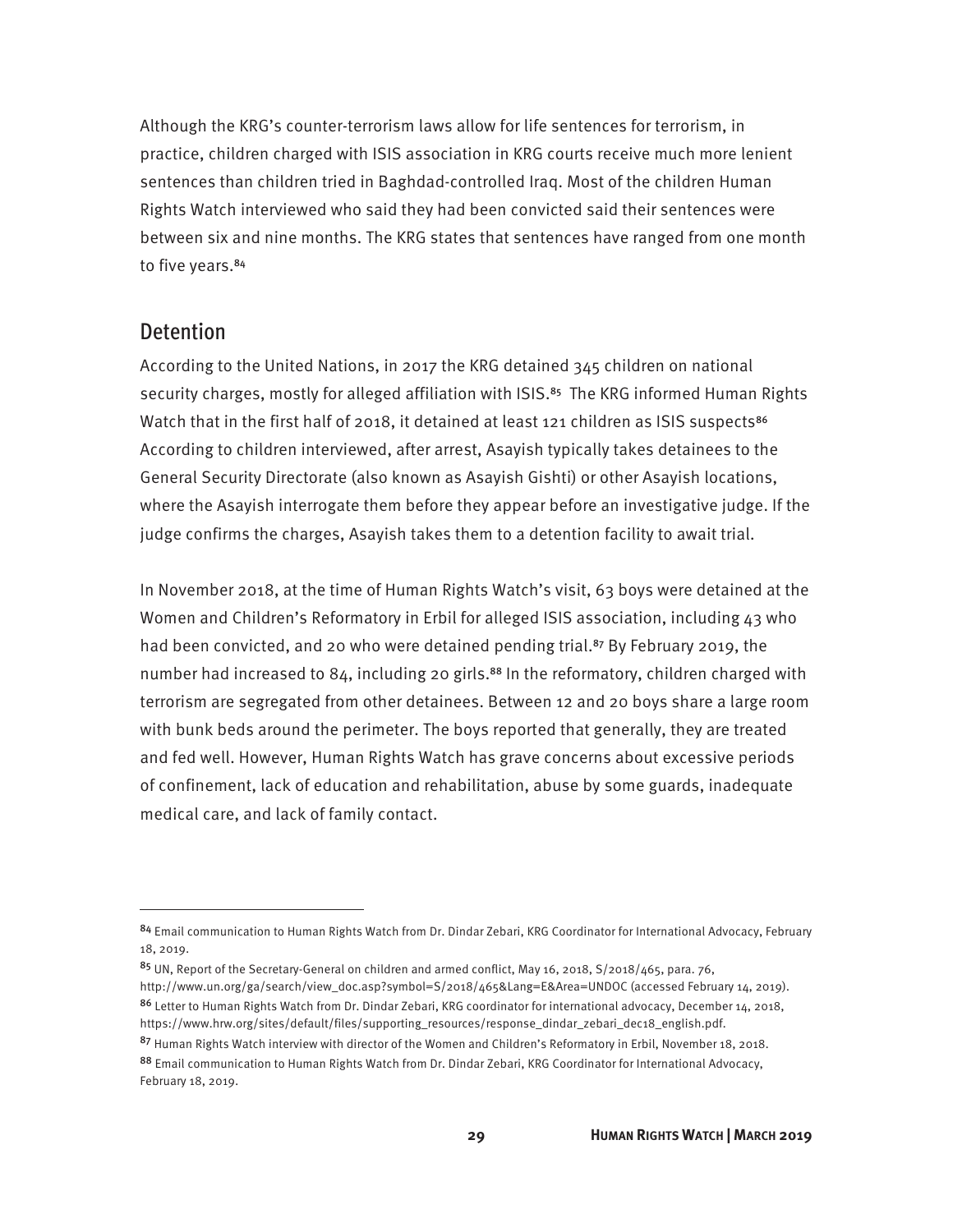#### *Excessive confinement*

Boys interviewed by Human Rights Watch at the reformatory in November 2018 said that guards confined them to their rooms for up to 48 hours at a time, and that they had little to occupy them apart from talking with each other. According to both detainees and reformatory staff, the boys are permitted to go outside to play football for an hour every other day. "Hussein," 15, said, "If a guard is nice, they will let us out a couple of times a day to go from one room to another."<sup>89</sup> "Ali," 14, said, "I stay on my bed, I don't talk to anyone, thinking, sometimes crying. There is a TV in the room, but it doesn't work. There are no books or games. . . I just look at the wall and miss my family."

#### *Inadequate education, recreation, and rehabilitation*

Children detained on suspicion of ISIS association do not have access to Arabic-language education at the reformatory. Kurdish education is available, but most of the boys charged with ISIS affiliation do not speak Kurdish. The reformatory's director told Human Rights Watch that the KRG Ministry of Education had not given permission for the boys to receive an Arabic curriculum.90 A KRG representative informed Human Rights Watch that UNICEF was overseeing an initiative coordinated by the KRG and the Iraqi ministries of education and labor to provide the detainees with education in Arabic.<sup>91</sup>

"Sadoon," 17, had been detained for six weeks and said, "I want to go to school, develop my ideas, but they don't allow us." He said reformatory staff allowed him to visit the library once.<sup>92</sup>

"Ayman," 16, had been at the reformatory for two and a half months, and said that during that time, he had participated in one psychosocial workshop, but had no other activities besides playing soccer.93 Two boys reported that they had been able to participate in

<sup>89</sup> Human Rights Watch interview with "Hussein," Erbil, November 21, 2018.

<sup>90</sup> Human Rights Watch interview, Erbil, November 19, 2018.

<sup>91</sup> Letter to Human Rights Watch from Dr. Dindar Zebari, KRG coordinator for international advocacy, December 14, 2018.

<sup>92</sup> Human Rights Watch interview with "Sadoon," Erbil, November 22, 2018.

<sup>93</sup> Human Rights Watch interview with "Ayman," Erbil, November 18, 2018.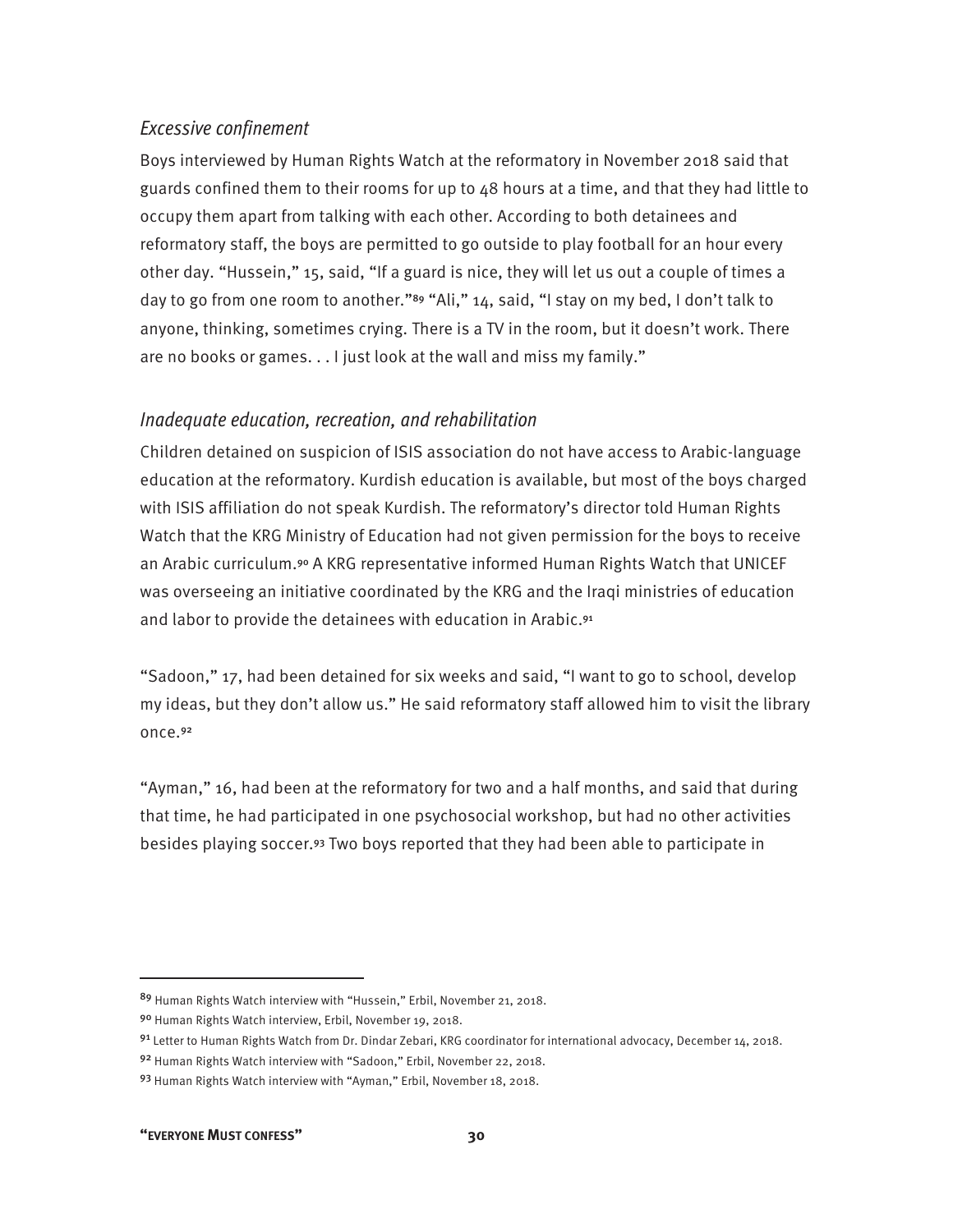painting classes.94 One said that he had also been allowed to visit the library every week or two to get a book. <sup>95</sup>

Several boys reported that apart from soccer, their only activity was playing with a Playstation in their room. They said that seven boys had pooled money from their families, each contributing 10,000 dinars (US\$8.40), and that a guard had purchased the game for them.<sup>96</sup>

Reformatory staff told Human Rights Watch that convicted detainees had access to music classes, and workshops on how to fix air conditioners and mobile phones and become barbers.97 None of the children interviewed by Human Rights Watch said they had participated in any of these activities, however. When asked why only convicted detainees were allowed to participate in these programs, the staffer said that global standards do not allow pre-trial detainees access to such activities.98 In fact, international juvenile justice standards require appropriate rehabilitation activities for all children deprived of their liberty.<sup>99</sup>

#### *Lack of adequate medical and mental health care*

According to the KRG coordinator for international advocacy, detainees have constant access to medical personnel at detention facilities and access to hospitals, if necessary.<sup>100</sup> Several boys described inadequate medical care, however, saying that they had been denied medication or treatment. One said that his family had come to the reformatory three times to bring him medication needed for an ongoing medical condition, but that guards refused them access and would not accept the medication.101 One of the boys said that he was suicidal and showed signs of self-harm, and another described psychological problems, but neither had received specialized psychological assistance.

<sup>94</sup> Human Rights Watch interviews with "Khaled," an IDP camp south of Mosul, November 19, 2018 and "Hussein," Erbil, November 21, 2018.

<sup>95</sup> Human Rights Watch interview with "Hussein," Erbil, November 21, 2018.

<sup>96</sup> Human Rights Watch interview with "Jabar," Erbil, November 21, 2018.

<sup>97</sup> Human Rights Watch interview, Erbil, November 22, 2018.

<sup>98</sup> Ibid.

<sup>99</sup> United Nations Standard Minimum Rules for the Administration of Juvenile Justice ("The Beijing Rules"), A/RES/40/33, adopted November 29, 1985, provisions 13.5, 24.1, 26.1.

<sup>100</sup> Letter to Human Rights Watch from Dr. Dindar Zebari, KRG coordinator for international advocacy, December 14, 2018. <sup>101</sup> Human Rights Watch interview with "Ziad," Erbil, November 22, 2018.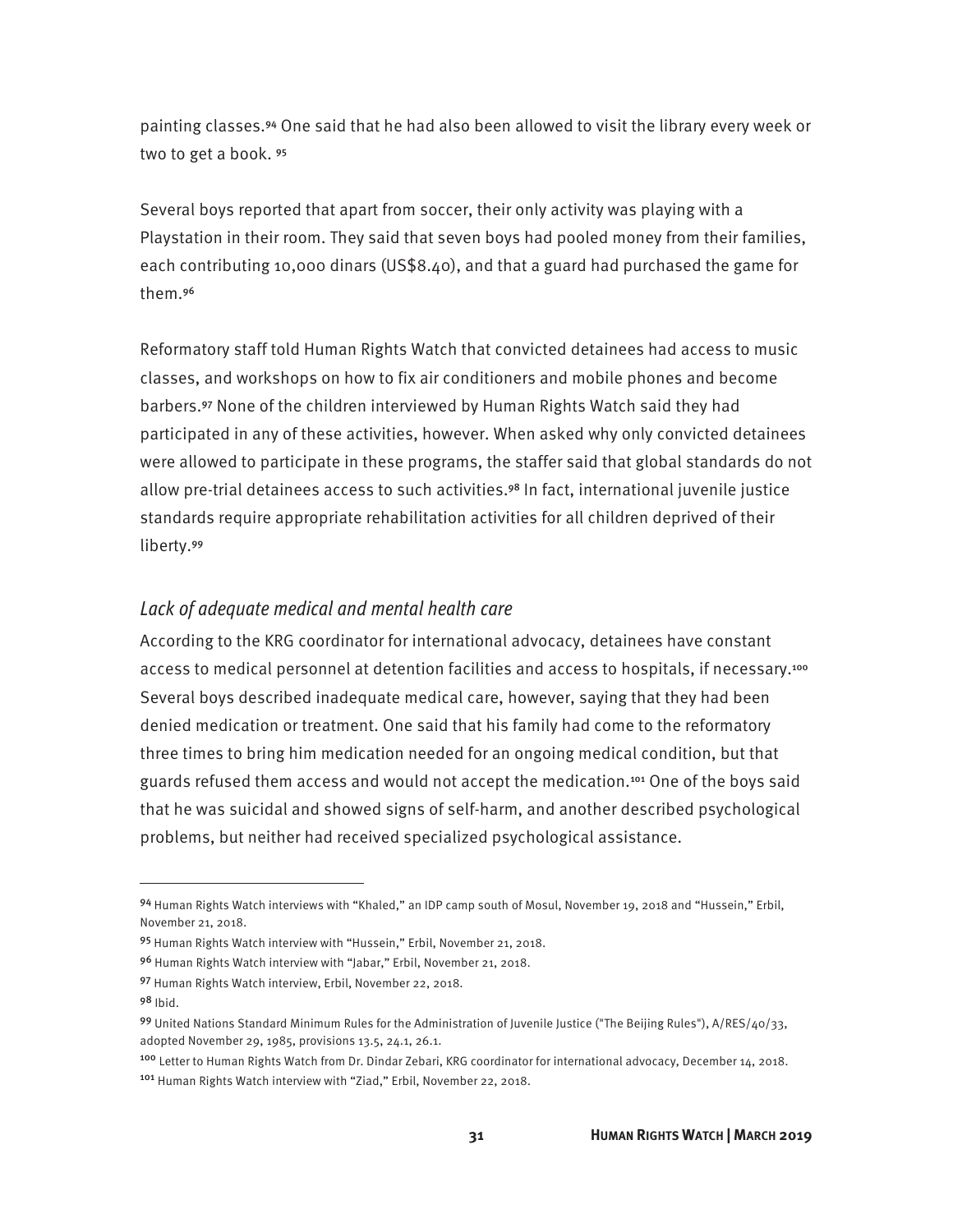Several boys said that they had seen a doctor at the reformatory but did not receive the treatment they needed. "Tahir," 17, said, "The doctor here, whenever we go to him, says that we are lying and are not actually sick, so he doesn't help us."102 A staffer at the reformatory also disbelieved their claims, saying, "They are lying in what they say. The doctor sees them and can tell they are lying."<sup>103</sup>

"Nawar" said he had suffered psychological problems since he was six years old. He said he had asked staff for help and that they promised to take him to the hospital, but hadn't done so, saying the doctor was not available.<sup>104</sup>

One boy was clearly suicidal. "Sadoon," age 17, had been detained for about six weeks, and during that time had one visit, lasting five minutes, from the grandfather who had raised him. He said that after his grandfather's visit, he had cut himself. "I am getting nightmares, thinking of him, telling me to cut myself. I have cut myself in lots of places." He said he hadn't gone to the doctor, because he was afraid that he would be punished. He was denied phone calls and was uncertain when he could see his grandfather again. "I will kill myself if he can't see me in the coming months and I can't see him." Later, he said, "If I stay here three more months, I will kill myself."<sup>105</sup>

#### *Contact with family*

All of the boys said they were not allowed to communicate with their families while in Asayish custody. Once at the reformatory, children were allowed family visits before trial, but most said they were denied phone calls until after sentencing. For some detainees, the inability to make phone calls meant that their families had no idea where they were. One boy had been detained for nearly two years without contact with his family.

According to reformatory staff, Asayish determines whether or not detainees are allowed to receive visits or phone calls.106 The KRG coordinator for international advocacy stated in a

<sup>102</sup> Human Rights Watch interview with "Tahir," Erbil, November 21, 2018.

<sup>&</sup>lt;sup>103</sup> Interview with staff at the Women and Children's Reformatory, Erbil, November 22, 2018.

<sup>104</sup> Human Rights Watch interview with "Nawar," Erbil, November 22, 2018.

<sup>105</sup> Human Rights Watch interview with "Sadoon," Erbil, November 22, 2018.

<sup>106</sup> Human Rights Watch interview with staff at the Women and Children's Reformatory, Erbil, November 22, 2018.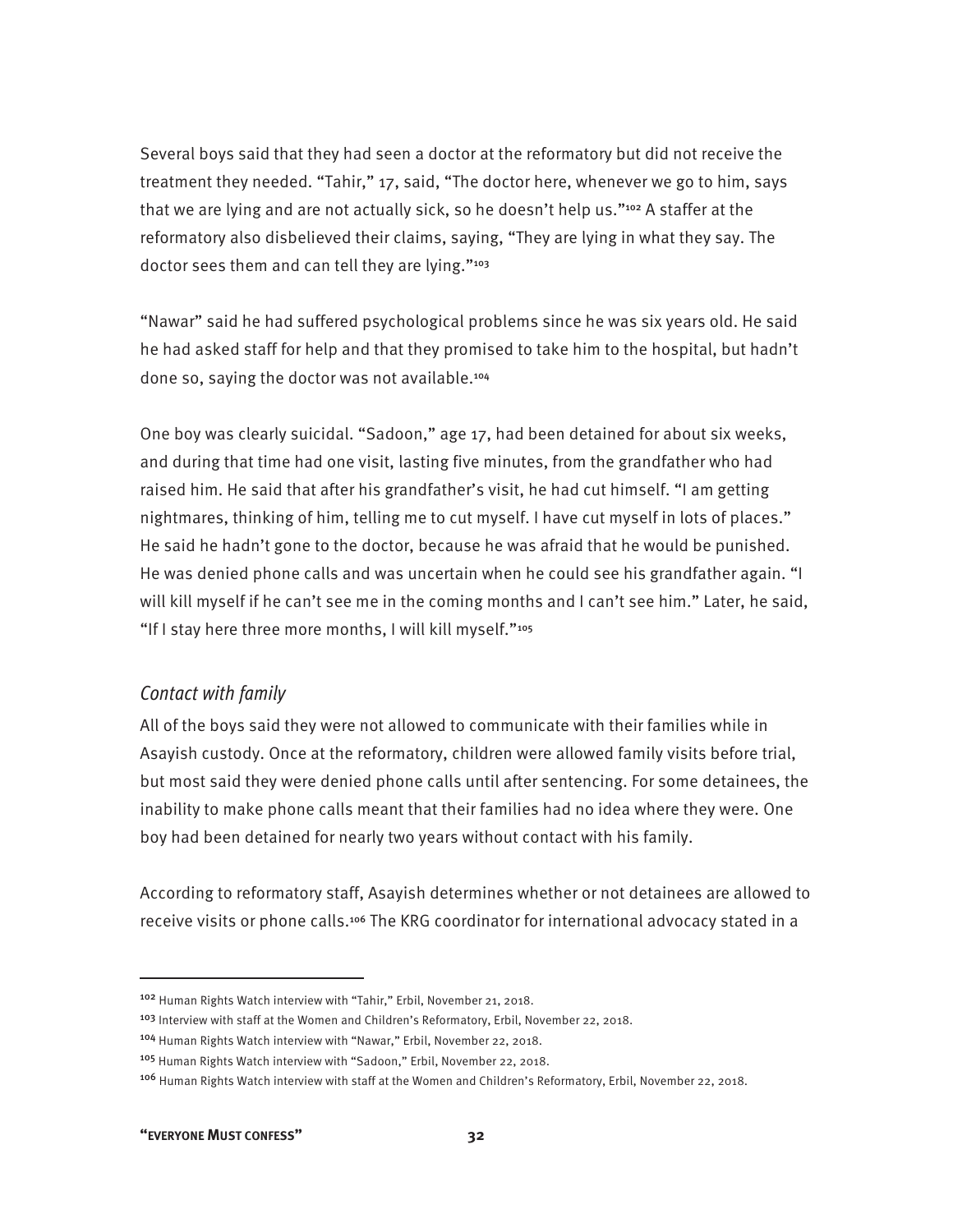letter to Human Rights Watch that families of detainees are notified immediately about the detention of a family member and the reason for the detention. It said that detainees are allowed visits from relatives and that "if necessary" they are allowed to make telephone calls in the presence of a security officer.107 Human Rights Watch does not know of a single instance since 2016 where KRG authorities notified a family member of an ISIS suspect directly that the suspect was in custody.

"Salahadin," 17, arrived at the reformatory in November of 2017. He said he asked staff to call his family, but was told he would only be allowed to call after he was sentenced. It was not until August 2018—nine months later—that he was tried and allowed phone calls.<sup>108</sup> "Mahmood," told Human Rights Watch he had been detained for nearly two years but had no contact with his family. "We are not allowed to call our families. If I could call them, I would ask for money and hire a lawyer. They don't know that I am here."<sup>109</sup> "Aziz," 17, said, "I've been here for a month and a half. Until now, they haven't allowed me to see my family. When I ask, the guards say, 'You're a terrorist case, you can't see your family.""110

Once given permission to make phone calls, the boys said they were allowed two calls per week, but for a fee.111 Most said that their families gave them money for the phone calls, but not all could afford them. "Salahadin," who had been detained for a year, said he could no longer call his family. "I have no money."<sup>112</sup>

"Nasim," 17, had received several visits from his family but found the separation very difficult. "If I could see my family only one day, I would give 100 years off my life. I miss my family a lot. I think about them every day, every second."<sup>113</sup>

#### *Beatings, verbal abuse, and death threats by guards*

Some of the children said that reformatory officials treated them well. However, 14 of the boys interviewed reported that reformatory guards beat them for perceived misbehavior or

<sup>107</sup> Letter to Human Rights Watch from Dr. Dindar Zebari, KRG coordinator for international advocacy, December 14, 2018.

<sup>108</sup> Human Rights Watch interview with "Salahadin," Erbil, November 21, 2018.

<sup>109</sup> Human Rights Watch interview with "Mahmood," Erbil, November 22, 2018.

<sup>110</sup> Human Rights Watch interview with "Aziz," Erbil, November 18, 2018.

<sup>111</sup> Human Rights Watch interviews with "Khalaf" and "Jabar", Erbil, November 21, 2018

<sup>112</sup> Human Rights Watch interview with "Salahadin," Erbil, November 21, 2018.

<sup>113</sup> Human Rights Watch interview with "Nasim," Erbil, November 22, 2018.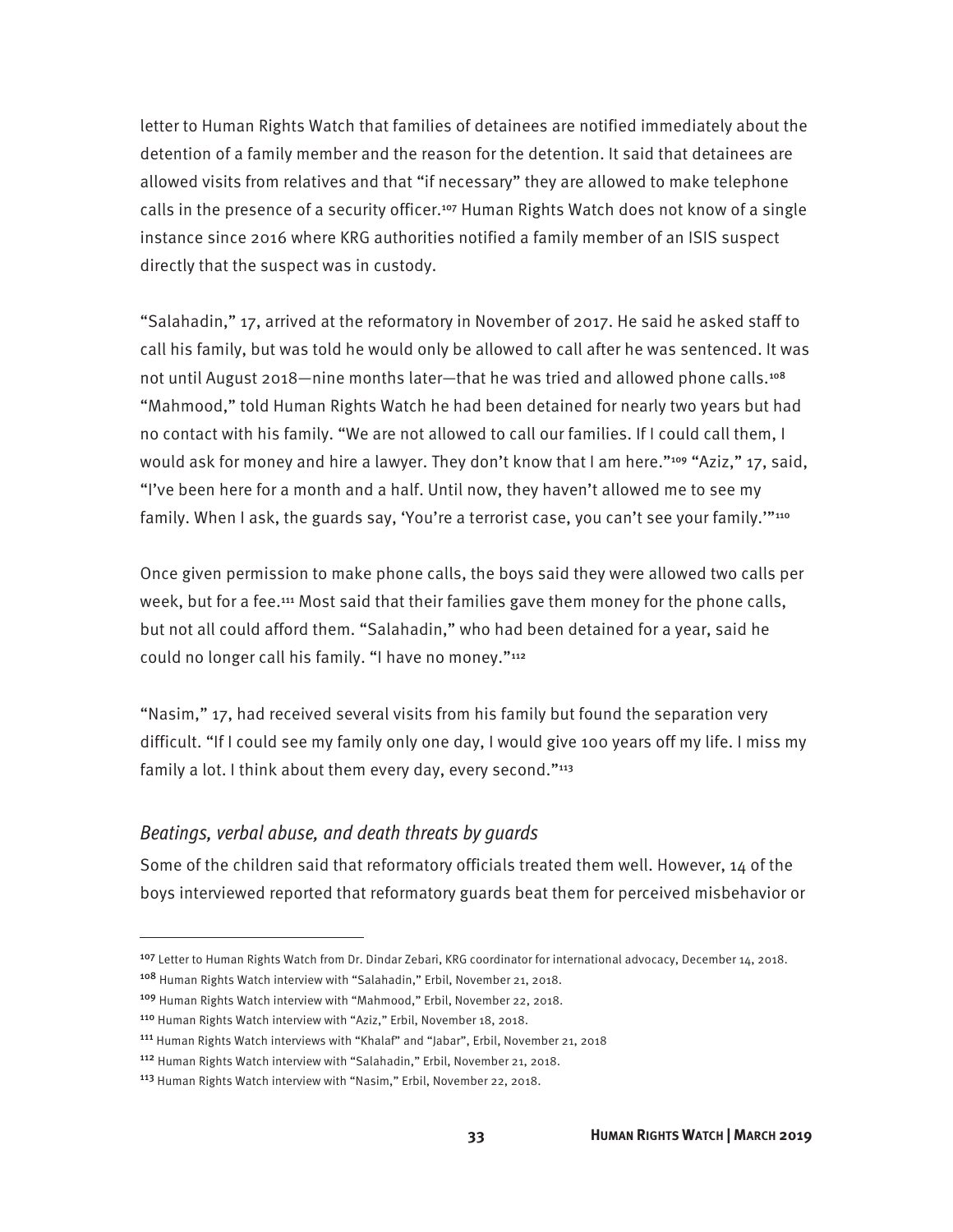that they were aware of guards beating other boys. Several boys identified the same three or four specific guards who engaged in physical or verbal abuse, providing their names, and examples of violent behavior. Those boys who said they had been beaten said that guards removed them from their rooms and took them outside, out of sight of security cameras, and beat them with plastic pipes, their hands, or shoes.

"Mahmood," 17, said that reformatory guards had beaten him several times. In October of 2018, he had a fight during lunch with one of his friends, and said that several guards took him outside, where they slapped and hit his hands with a plastic pipe. Mahmood said that the following day, a guard took him outside again and beat him, kicked him, slapped him, and tied his hands above his head. He said the guard then took off his shoes and used one to hit his face.<sup>114</sup>

"Muhammed," 17, said, "Some staff here hit the kids with shoes, sticks, water pipes. There are cameras in the cells and if you are talking when you aren't meant to, or are not sleeping, they will hit you."115 "Shamal" said that the day before he spoke to Human Rights Watch, guards had beaten him with a stick on the bottom of his feet. "They said I had been disrespectful when we were grabbing some clothes they brought us."<sup>116</sup>

"Sami" identified a specific guard that beat detainees. He said that eight days before Human Rights Watch spoke with him, the guard "started hitting me after I didn't do what he said. On the leg and on the cheek with his hand, sometimes a stick on my feet. He comes to the room, takes us out, and beats us."<sup>117</sup>

Several boys also said that guards shouted and cursed at them. "Nawar" said "One guard told us, 'If it's my choice, I will kill you all.""<sup>118</sup> "Sadoon" said that one guard called the boys "sons of bitches" and said, "I will strangle you boys to death."119 He said the guard bound the hands of boys from his cell and left them in the hallway for three hours.

<sup>114</sup> Human Rights Watch interview with "Mahmood," Erbil, November 22, 2018.

<sup>115</sup> Human Rights Watch interview with "Muhammed," Erbil, November 18, 2018.

<sup>116</sup> Human Rights Watch interview with "Shamal," Erbil, November 21, 2018.

<sup>117</sup> Human Rights Watch interview with "Sami," Erbil, November 22, 2018.

<sup>118</sup> Human Rights Watch interview with "Nawar," Erbil, November 22, 2018.

<sup>119</sup> Human Rights Watch interview with "Sadoon," Erbil, November 22, 2018.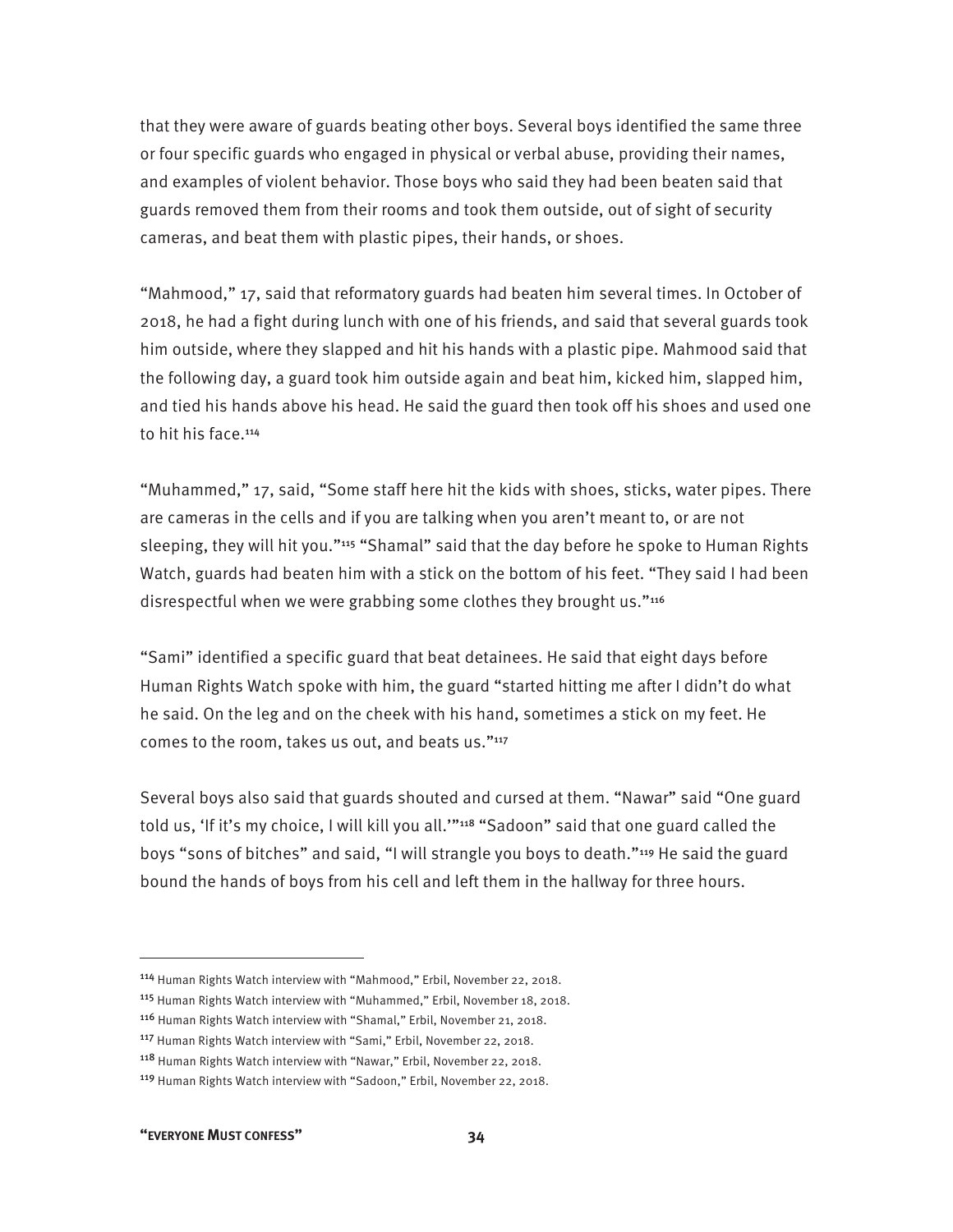A senior staff person at the reformatory said that guards were not permitted to physically punish detainees and that he was not aware of any such behavior in the previous two years. He said that permissible disciplinary action included denying detainees phone calls, visits, or football privileges.120 The KRG's coordinator for international advocacy stated in a letter to Human Rights Watch that all forms of torture and ill-treatment are prohibited and the practice of ill-treatment is rare in KRG detention facilities. In the case of any allegations, he said that the KRG would immediately investigate and hold perpetrators accountable.121 He did not respond to Human Rights Watch's request for information regarding the number of allegations received, how many had been investigated, and whether any officers had been punished for ill-treatment.<sup>122</sup>

#### *Detention beyond sentencing*

 $\overline{a}$ 

According to both reformatory staff and children interviewed, children convicted of terrorism charges may be detained at the reformatory despite having served their full sentence. "Salam," for example, had been detained for more than two years when he spoke with Human Rights Watch, despite receiving a six-month sentence. Asayish detained him for a year and seven months before his transfer to the reformatory in May of 2018. He was given a six-month sentence in August of 2018. He said, "I don't know why I can't leave," he said. "I have been imprisoned for so much longer than that."<sup>123</sup>

Reformatory staff said that when sentenced, children were given credit for time served at the reformatory, but not for time spent in Asayish custody, even though some children had been held by Asayish for several months before transfer to the reformatory. Staff also said they were not allowed to release detainees without permission from Asayish. Staff said that at the time of Human Rights Watch's visit, twelve boys were still detained at the reformatory, despite having served their sentence.124 The KRG states that the Court of Appeals must approve the release of detainees.<sup>125</sup>

<sup>122</sup> Human Rights Watch letter to Dr. Dindar Zebari, KRG coordinator for international advocacy, December 14, 2018. https://www.hrw.org/sites/default/files/supporting\_resources/hrw\_letter\_to\_krg\_dec08.pdf.

<sup>120</sup> Human Rights Watch interview with senior staff at Women and Children's Reformatory, Erbil, November 22, 2018.

<sup>&</sup>lt;sup>121</sup> Letter to Human Rights Watch from Dr. Dindar Zebari, KRG coordinator for international advocacy, December 14, 2018.

<sup>123</sup> Human Rights Watch interview with "Salam," Erbil, November 21, 2018.

<sup>124</sup> Human Rights Watch interview with staff at Women and Children's Reformatory, Erbil, November 22, 2018.

<sup>&</sup>lt;sup>125</sup> Email communication to Human Rights Watch from Dr. Dindar Zebari, KRG Coordinator for International Advocacy, February 18, 2019.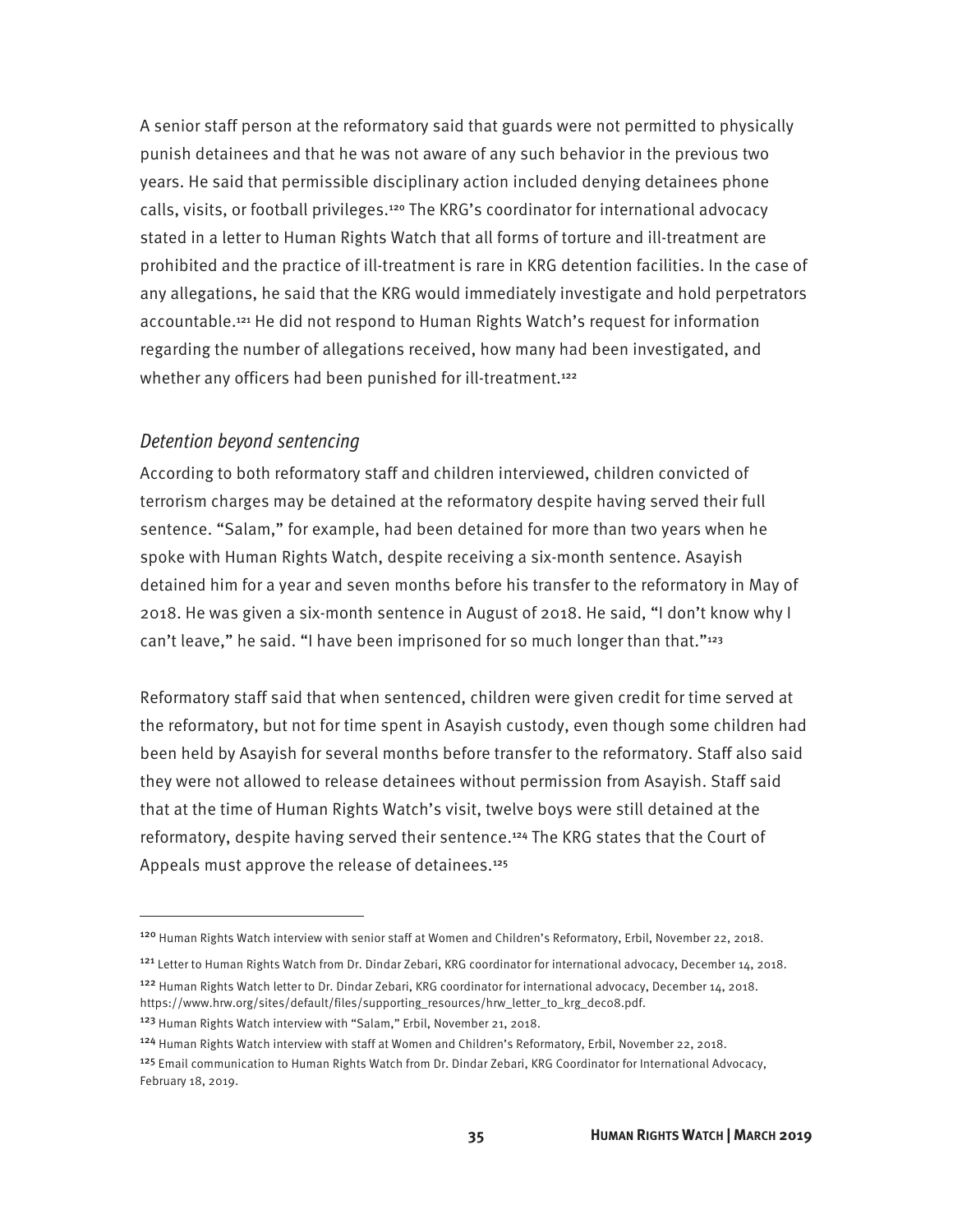Two boys had been detained for 14 months, even though each had been sentenced to nine months detention. Salahadin was arrested in September of 2017 and held by Asayish for two months before his transfer to the reformatory. He was tried in August 2018, nearly a year after his initial arrest, and sentenced to nine months imprisonment. When he spoke to Human Rights Watch in November 2018, he had no information about when he might be released.<sup>126</sup>

#### *Foreign Children Accused of ISIS Association*

Iraqi and KRG authorities have detained an estimated 1,400 foreign women and children who surrendered with ISIS fighters in August 2017. According to Iraqi security forces, the number of detained foreign children is over 800.127 Iraqi authorities have charged many of these women and children as young as nine with illegal entry, and most of the women and some of the children on charges of membership in or assistance to ISIS under Iraq's counterterrorism law.

According to the Supreme Judicial Council, at least 185 foreign children had been convicted on terrorism charges and sentenced to prison terms by the end of 2018.128 A 16 year old German national, for example, was sentenced to six years in jail—five years for ISIS membership and one year for entering Iraq illegally.129 Human Rights Watch observed the trials of two children from Azerbaijan, ages 13 and 14 respectively, who were both sentenced to six months in jail for entering the country illegally, despite the fact that they said they had no choice in the matter and were only 10 and 11 when their parents brought them to Iraq.<sup>130</sup>

At the time of Human Rights Watch's visit to the Women and Children's Reformatory in Erbil, the director said that approximately 40 children from foreign countries were held at

<u>.</u>

<sup>126</sup> Human Rights Watch interview with "Salahadin," Erbil, November 21, 2018.

<sup>127 &</sup>quot;Iraq/KRG: 1,400 women and children from ISIS areas detained," Human Rights Watch news release, September 20, 2017. https://www.hrw.org/news/2017/09/20/iraq/krg-1400-women-children-isis-areas-detained.

<sup>&</sup>lt;sup>128</sup> "The Judiciary Reveals the Number of Foreigners Accused of Terrorism during the Current Year," National Iraq News Agency, December 31, 2018.

<sup>129</sup> "Iraq: Change Approach to Foreign Women, Children in ISIS-Linked Trials," Human Rights Watch news release, June 21, 2018.

<sup>130</sup> Ibid.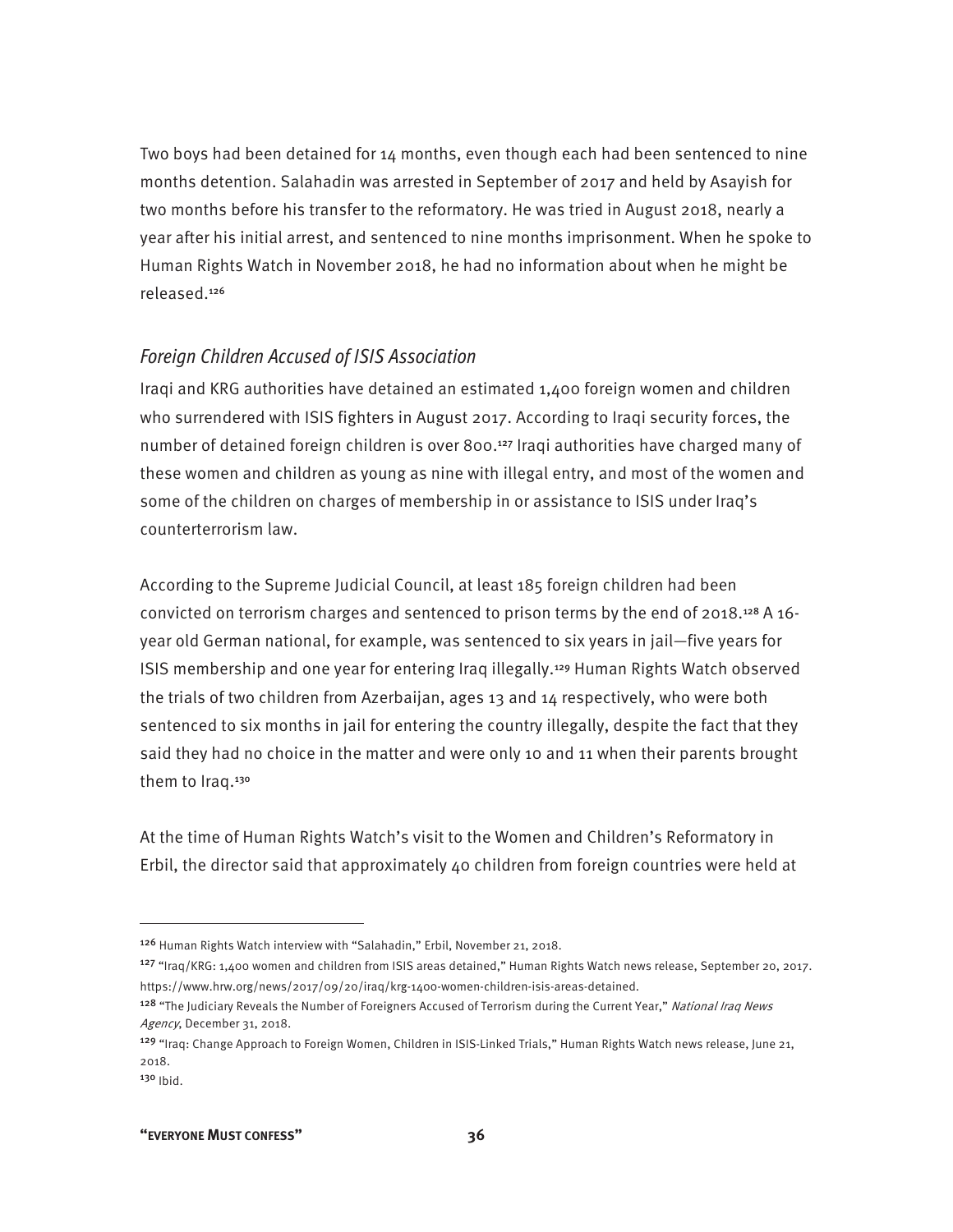the facility with their mothers, who originated from Iran, Turkey, and Indonesia.<sup>131</sup> The KRG also confirmed that at least 14 Turkish and Iranian women were held at the reformatory in 2018.132 Human Rights Watch was not permitted to interview the women or their children.

<sup>131</sup> Human Rights Watch interview with staff at Women and Children's Reformatory, Erbil, November 19, 2018.

<sup>&</sup>lt;sup>132</sup> Letter to Human Rights Watch from Dr. Dindar Zebari, KRG coordinator for international advocacy, December 14, 2018.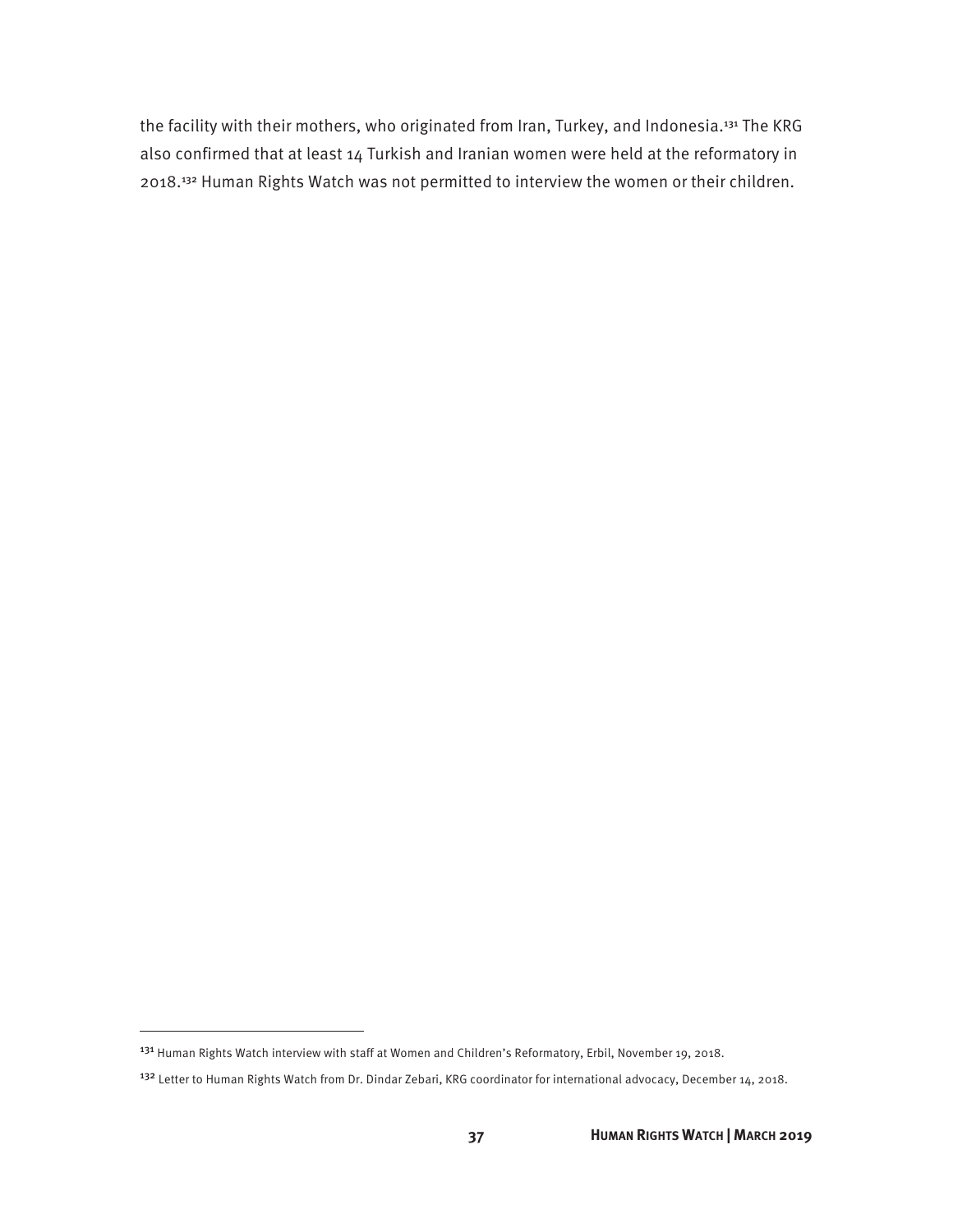## **V. Consequences of Detention and Prosecution**

Iraqi and KRG policies of detention and prosecution for association with ISIS have profound negative consequences for children, including long-term stigma, family separation, displacement, and nearly insurmountable challenges to societal reintegration. Nearly all of the boys interviewed by Human Rights Watch believed that they had few options after serving their sentence. Some said that regardless of whether or not they were active with ISIS, their arrest and detention would automatically stigmatize them as ISIS and make it dangerous to return to their home communities. In addition, those who served sentences in the Kurdistan region feared that if they returned to territory controlled by Baghdad, they could be arrested again, due to the lack of coordination between Iraq's two separate judicial systems. Children released from KRG custody are not automatically provided with their court documents, but have to request them from the court.<sup>133</sup>

After "Badir" was released from the reformatory in June of 2018, he went to live at a camp for displaced people. He felt there was no other place he could go and believed that if he tried to return home to his village, he would be killed, either by the Popular Mobilization Forces (PMF) or by members of the community. He said that neither he nor anyone from his community had joined ISIS, but that his arrest and detention would convince others of his guilt. "They [villagers] will say, 'Since you were arrested, you are ISIS.'"<sup>134</sup>

"Fawaz" was also living in a camp after his release from the reformatory and was afraid to go home. He said his cousin had fought for ISIS and was killed on the front lines. "Other tribes in the village suffered from ISIS and see my family as ISIS. …The PMF might come and cut off my head. Maybe I will only live three days. Once they know I'm in the village, they will come and take me."<sup>135</sup>

"Hussein," 15, said that once he was released, he would have no choice but to go to a camp. He said that his relatives had belonged to ISIS, so he could not go home. He also voiced fear of re-arrest. "Maybe the PMF will take me and I will be in prison for 15 years."

<sup>&</sup>lt;sup>133</sup> Email communication to Human Rights Watch from Dr. Dindar Zebari, KRG Coordinator for International Advocacy, February 18, 2019.

<sup>134</sup> Human Rights Watch interview with "Badir," an IDP camp south of Mosul, November 19, 2018.

<sup>&</sup>lt;sup>135</sup> Human Rights Watch interview with "Fawaz," an IDP camp south of Mosul, November 19, 2018.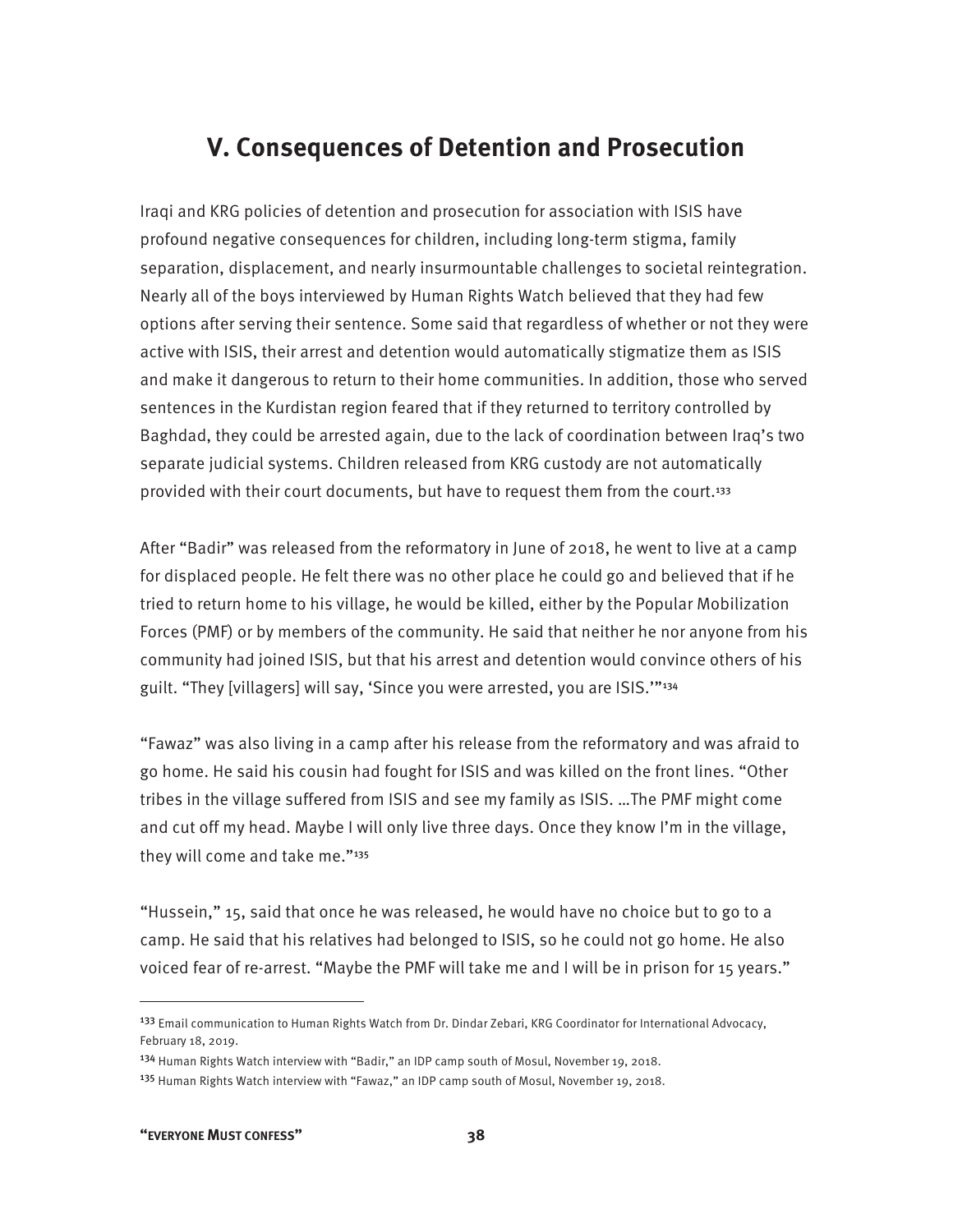He said he had heard from other detainees about a boy who had been released from the reformatory had gone home to Hawija and after three or four days, been arrested by the PMF.<sup>136</sup>

Human Rights Watch interviewed one boy, "Karim," (described earlier) who was arrested and detained twice—once by Kurdish authorities and then again by Iraqi authorities.

Karim was first arrested by KRG military forces at a military checkpoint when fleeing his home in March of 2016. He was detained in the Kurdistan region for over a year before being released without charge for lack of evidence in April 2017. After his release from the reformatory in Erbil, Karim said he returned home to Baghdad-controlled territory and applied for a new identity card. When he sought security clearance from the Ministry of Interior for the card, security forces told him his name was on a "wanted list" of ISIS suspects. They arrested him and took him to a nearby prison.<sup>137</sup>

Karim said he was held at the prison for 45 days during which interrogators tortured him and told him that he should confess to joining ISIS for three days. He told his interrogators that he had already been in prison in Erbil, and had a paper ordering his release, but said the interrogators said they wouldn't recognize the documents. Eventually, he said he confessed to joining ISIS for three days. He was only released after he saw another judge in December 2017 and told him that he had confessed under torture and had previously been detained in the Kurdistan region. The judge ordered his release two weeks later and he was able to return to his family.<sup>138</sup>

His mother said,

 $\overline{a}$ 

He used to love school but now sits at home all day and doesn't go to school. He is scared if he leaves the village, and security forces find him at a checkpoint they will arrest him yet again because his name has likely not

<sup>136</sup> Human Rights Watch interview with "Hussein," Erbil, November 21, 2018.

<sup>&</sup>lt;sup>137</sup> Human Rights Watch interview with "Karim," town south of Mosul, November 20, 2018.  $138$  Ibid.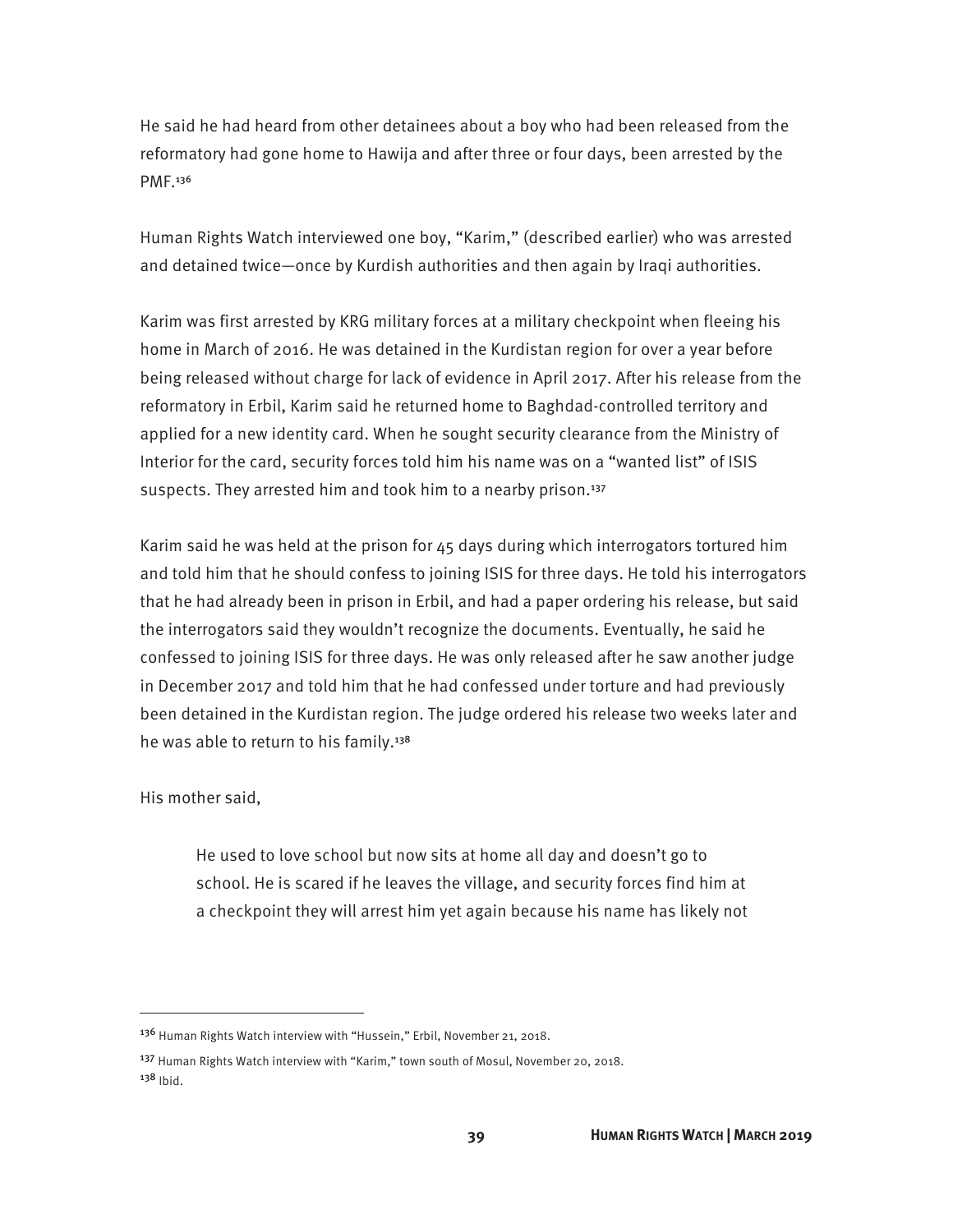been removed from the list of people who are wanted. He sits here so scared to be rearrested.<sup>139</sup>

Most of the boys believed that after release, their only options were to live in a camp or to leave Iraq. "Tahir," who denied any personal involvement with ISIS, but said other family members had been involved, said he didn't believe he could go home safely and would need to go to a camp. "I don't think we can ever leave the camp because our situation is too difficult."140 "Nasim" said that once released, "We will never feel free walking on the streets."<sup>141</sup>

Some boys faced long-term separation from their families, even after their release. "Badir" had been detained for nearly two years and hadn't seen his family since his arrest in June 2016, when he was 15. Now in a camp, he didn't have their contact information and had no way to locate them. "I'm always sad," he said. "I haven't seen my family in two years. I miss them so much."<sup>142</sup>

Children detained for alleged ISIS association have often missed out on years of schooling, making it difficult to either re-enter school or find employment. Many dropped out of school when ISIS took over or closed down schools in their home community, and then fell further behind in detention, where schooling often was not available. Seventeen-year old "Tahir" had been detained for over a year and said, "I was a student before ISIS came, but then the schools closed and I just stayed home. I miss school, but now I am too old to go back. I don't know what will happen to my future."143

Iraq and the Kurdistan region's detention and prosecution policies may also foster resentment that could lead to future violence. "Malik," 17, who denied ISIS involvement but was sentenced to nine months, said, "You have many kids detained based on fabricated testimonies. Once they are released, maybe they will start hating the

<sup>139</sup> Human Rights Watch interview (name withheld), town south of Mosul, November 20, 2018.

<sup>140</sup> Human Rights Watch interview with "Tahir," Erbil, November 21, 2018.

<sup>141</sup> Human Rights Watch interview with "Nasim," Erbil, November 22, 2018.

<sup>142</sup> Human Rights Watch interview with "Badir," an IDP camp south of Mosul, November 19, 2018.

<sup>143</sup> Human Rights Watch interview with "Tahir," Erbil, November 21, 2018.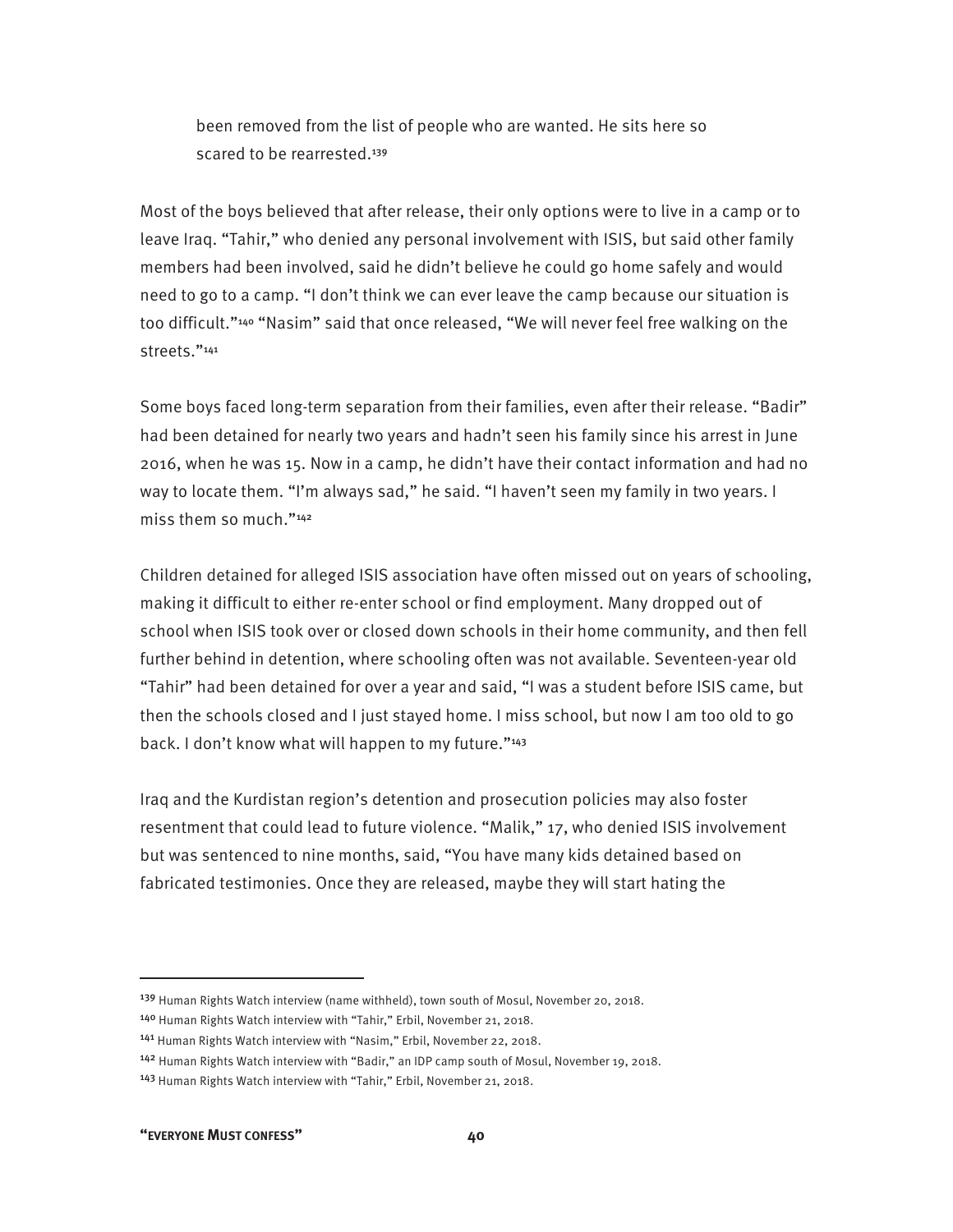government and taking revenge on the government and the people who took them to prison."<sup>144</sup>

<sup>144</sup> Human Rights Watch interview with "Malik," Erbil, November 21, 2018.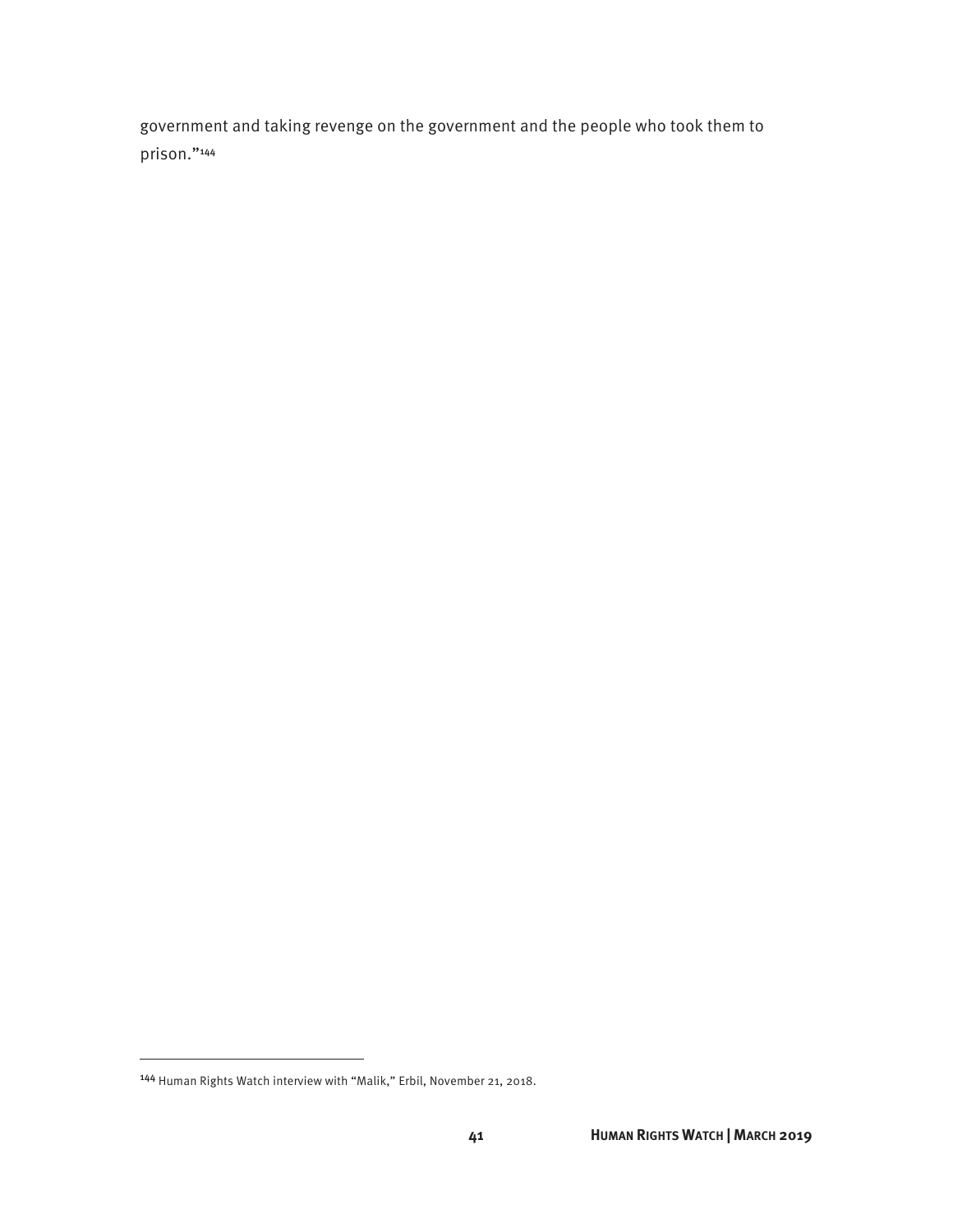## **VI. Legal Standards**

### International Legal Standards

#### *Regarding the Involvement of Children in Armed Conflict*

In 1994, Iraq ratified the UN Convention on the Rights of the Child, which defines a child as any person under the age of 18 and requires states to "take all feasible measures to ensure protection and care of children who are affected by an armed conflict."<sup>145</sup> In 2008, Iraq acceded to the Optional Protocol to the Convention on the Rights of the Child on the involvement of children in armed conflict (the "Optional Protocol"). The Optional Protocol prohibits any forced recruitment or conscription of children under 18 by government forces, and the participation of children under 18 in active hostilities by any party. The Optional Protocol also places obligations upon non-state armed groups, which include insurgent and militia groups. Article  $4$  states that "armed groups that are distinct from the armed forces of a state should not, under any circumstances, recruit or use in hostilities persons under the age of eighteen.146 The recruitment or use of children under the age of 15 in armed conflict is also considered a war crime.<sup>147</sup>

International standards recognize that children who have been involved in armed conflicts are entitled to special treatment, placing a priority on their rehabilitation and reintegration into their communities. These standards—including both hard and soft law—recognize these children primarily as victims of violations of international law, not perpetrators, and reject the use of detention, except in exceptional cases where children may have committed grave offenses or pose a serious threat to a state's security. Even in such exceptional cases, international law still requires the application of due process and international juvenile justice standards and does not allow exceptions based on national emergency or the seriousness of the offense.

<sup>145</sup> CRC, art. 38.

<sup>146</sup> Optional Protocol to the Convention on the Rights of the Child on the involvement of children in armed conflict, adopted May 25, 2000, G.A. Resolution 54/263, Annex I, 54 U.N. GAOR Supp. (no.49) at 7, U.N. Doc. A/54/49, vol. III (2000), entered into force February 12, 2002.

<sup>147</sup> See ICRC, Customary International Humanitarian Law, rule 138. The Rome Statute of the International Criminal Court lists "conscripting or enlisting children under the age of 15 years" into "armed forces or groups" or "using them to participate actively in hostilities" as war crimes (arts.  $8(2)(b)(xxvi)$  and  $8(2)(e)(vii)$ .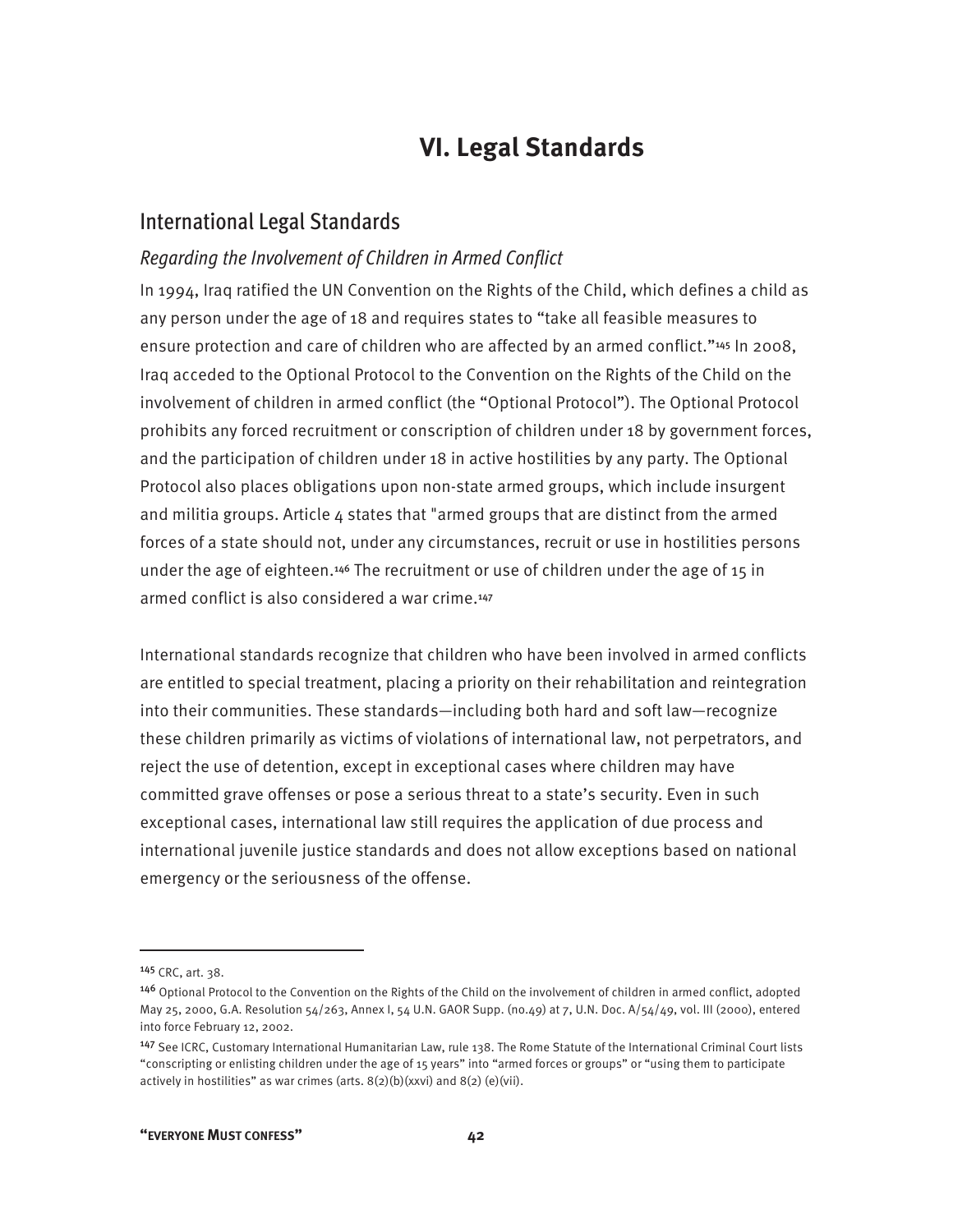The Optional Protocol calls on states to provide appropriate assistance for the physical and psychological recovery and social reintegration for children who have been recruited or used in armed conflict contrary to the protocol.<sup>148</sup> The Convention on the Rights of the Child states that any prosecution of children for criminal acts should prioritize the best interest of the child and be conducted with the objective of rehabilitating the child and promoting the child's reintegration and assumption of a constructive role in society.<sup>149</sup>

Since 1999, the UN Security Council has adopted a series of resolutions on children and armed conflict that call on member states to ensure the rehabilitation and reintegration of children recruited in violation of international law. These include resolutions 1261 (1999), 1314 (2000), 1379 (2001), 1460 (2003), 1539 (2004), 1612 (2005), 1882 (2009), 1998 (2011), 2225 (2015), and 2427 (2018). Resolution 2225, adopted in 2015, addresses detention specifically, urging UN member states:

To consider non-judicial measures as alternatives to prosecution and detention that focus on the rehabilitation and reintegration for children formerly associated with armed forces and armed groups taking into account that deprivation of liberty of children should be used only as a last resort and for the shortest appropriate period of time, as well as to avoid wherever possible the use of pretrial detention for children.<sup>150</sup>

A non-binding 2017 Presidential Statement elaborated the Security Council's concerns further, stressing the need to pay "particular attention" to the treatment of children allegedly associated with all non-state armed groups, including those who commit acts of terrorism, "including through establishing standard operating procedures for the rapid handover of these children to relevant civilian child protection actors."<sup>151</sup>

The Principles and Guidelines on Children Associated with Armed Forces or Armed Groups (the "Paris Principles"), a non-binding set of international guidelines endorsed by over 100 countries, sets forth a wide range of principles relating to the protection of children from

<sup>148</sup> CRC Optional Protocol, art. 6(3).

<sup>149</sup> CRC, art. 3(1); art. 40(1).

<sup>&</sup>lt;sup>150</sup> Security Council resolution 2225, S/RES/2225, adopted June 18, 2015, para 6.

<sup>151</sup> Security Council Presidential Statement, S/PRST/2017/21, adopted October 31, 2017.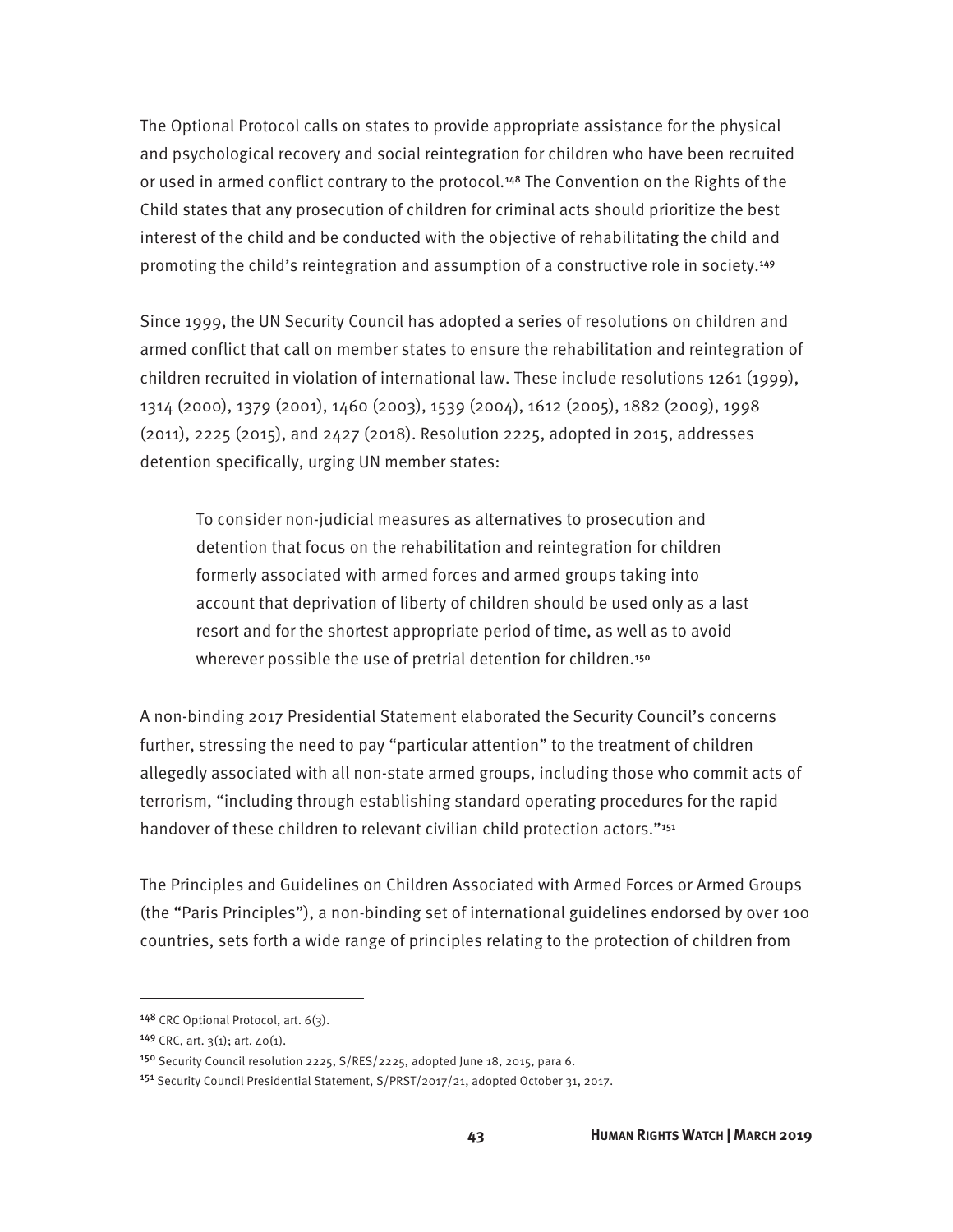recruitment or use in armed conflict, their release, and their successful reintegration into civilian life.152 The Principles state that release and rehabilitation measures should be carried out without any conditions. During release, children should be handed over to "an appropriate, mandated, independent civilian process," and the majority of children should be returned to their family and community or a family and community environment as soon as possible after their release.<sup>153</sup>

The Paris Principles also state:

Children who have been associated with armed forces or armed groups should not be prosecuted or punished or threatened with prosecution or punishment solely for their membership of those forces or groups.<sup>154</sup>

Furthermore, children who are accused of crimes committed while they were associated with armed groups "should be considered primarily as victims of offenses against international law; not only as perpetrators."<sup>155</sup>

#### *Standards for Children Accused of Terrorism-Related Crimes*

The Convention on the Rights of the Child stipulates a number of important rights for children accused of committing crimes. It prohibits torture and ill-treatment,156 provides that children should only be detained as a last resort and for the shortest appropriate period of time,157 and generally be allowed to maintain contact with his or her family through correspondence and visits.<sup>158</sup> Children have the right to prepare an appropriate defense with "legal or other appropriate assistance,"159 the right "to have the matter determined without delay by a competent, independent and impartial authority or judicial body in a fair hearing according to law, in the presence of legal or other appropriate

 $\overline{a}$ 

**"EVERYONE MUST CONFESS" 44** 

<sup>152</sup> Principles and Guidelines on Children Associated with Armed Forces or Armed Groups ("The Paris Principles"), January 30, 2007, http://www.unicef.org/protection/files/ParisPrinciples310107English.pdf. Iraq has not endorsed the Principles. <sup>153</sup> Paris Principles, paras. 3.11, 7.21, 7.45, 8.7, 8.8, and 8.9.

<sup>154</sup> Paris Principles 8.7.

<sup>155</sup> Ibid., para 3.6.

 $156$  CRC, article  $37(a)$ ,

<sup>157</sup> CRC, article 37(b).

<sup>158</sup> CRC, article 37©.

<sup>159</sup> CRC, article  $40(2)(b)(ii)$ .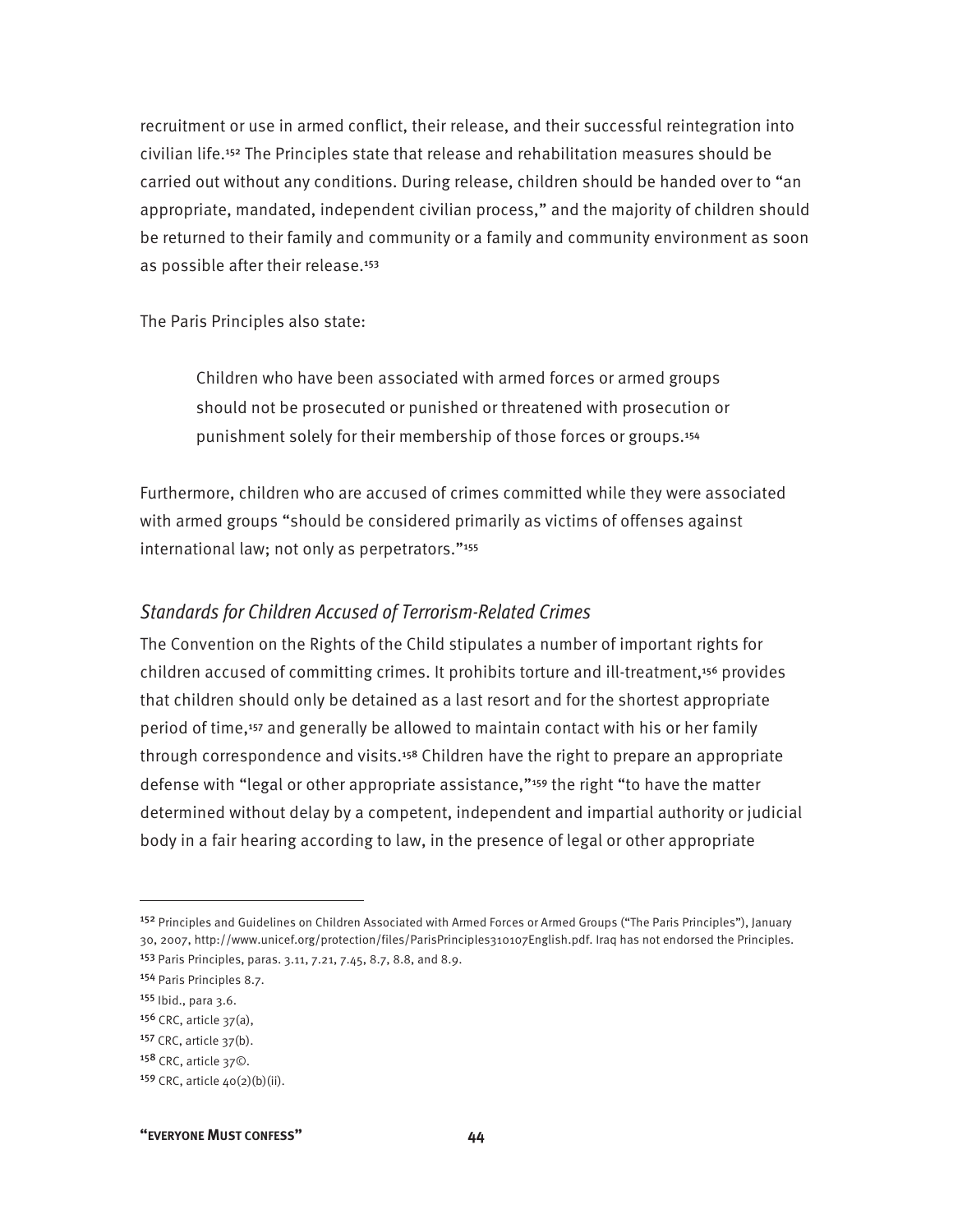assistance," including the child's parents or legal guardian, $160$  and the right to "not to be compelled to give testimony or to confess guilt."<sup>161</sup>

The UN General Assembly, in its resolution on the UN Global Counter-Terrorism Strategy Review, strongly condemned the systematic recruitment and use of children to perpetrate terrorist attacks and acknowledged that children alleged or accused of committing terrorist acts may themselves be victims of terrorism. It stressed that they should be treated in a manner consistent with their rights, dignity and needs, in accordance with applicable international law, in particular obligations under the Convention on the Rights of the Child.<sup>162</sup>

The 2016 Neuchatel Memorandum on Good Practices for Juvenile Justice in a Counterterrorism Context puts forward guidelines for how states can uphold the rights of the child in terrorism-related cases. The memorandum was drafted under the auspices of the Global Counter-Terrorism Forum, with the participation of experts from governments, the judiciary, academia, international organizations, and civil society. The Memorandum identifies 13 good practices, stressing that the primary and preferred jurisdiction for children charged with terrorism-related crimes should be specialized juvenile justice systems. It reinforces that the best interests of the child should be a primary consideration, that particular attention should be paid to alternatives to prosecution, and that any justice action should aim at the child's reintegration into society.<sup>163</sup> It encourages states to develop diversion mechanisms to avoid the negative effects of formal judicial proceedings. The guidelines state that "The successful completion of the diversion program by the child should result in a definite and final closure of the case, and no criminal or other forms of public records should be kept."164 They also call on courts to ensure individualized and proportional sentencing that takes in both the gravity of the crime, but also the child's own situation and to take into account mitigating factors and consider non-custodial sentences even for terrorism-related crimes.<sup>165</sup>

 $160$  CRC, article  $40(2)(b)(iii)$ .

 $161$  CRC, article  $40(2)(b)(iv)$ .

<sup>&</sup>lt;sup>162</sup> UN General Assembly Resolution A/RES/70/291, adopted July 1, 2016.

<sup>163</sup> Neuchatel Memorandum on Good Practices for Juvenile Justice in a Counterterrorism Context, August 25, 2016, Good Practice 1, https://toolkit.thegctf.org/document-sets/neuchatel-memorandum-juvenile-justice/document (accessed February 14, 2019).

<sup>164</sup> Ibid., Good Practice 7.

<sup>165</sup> Ibid., Good Practice 9.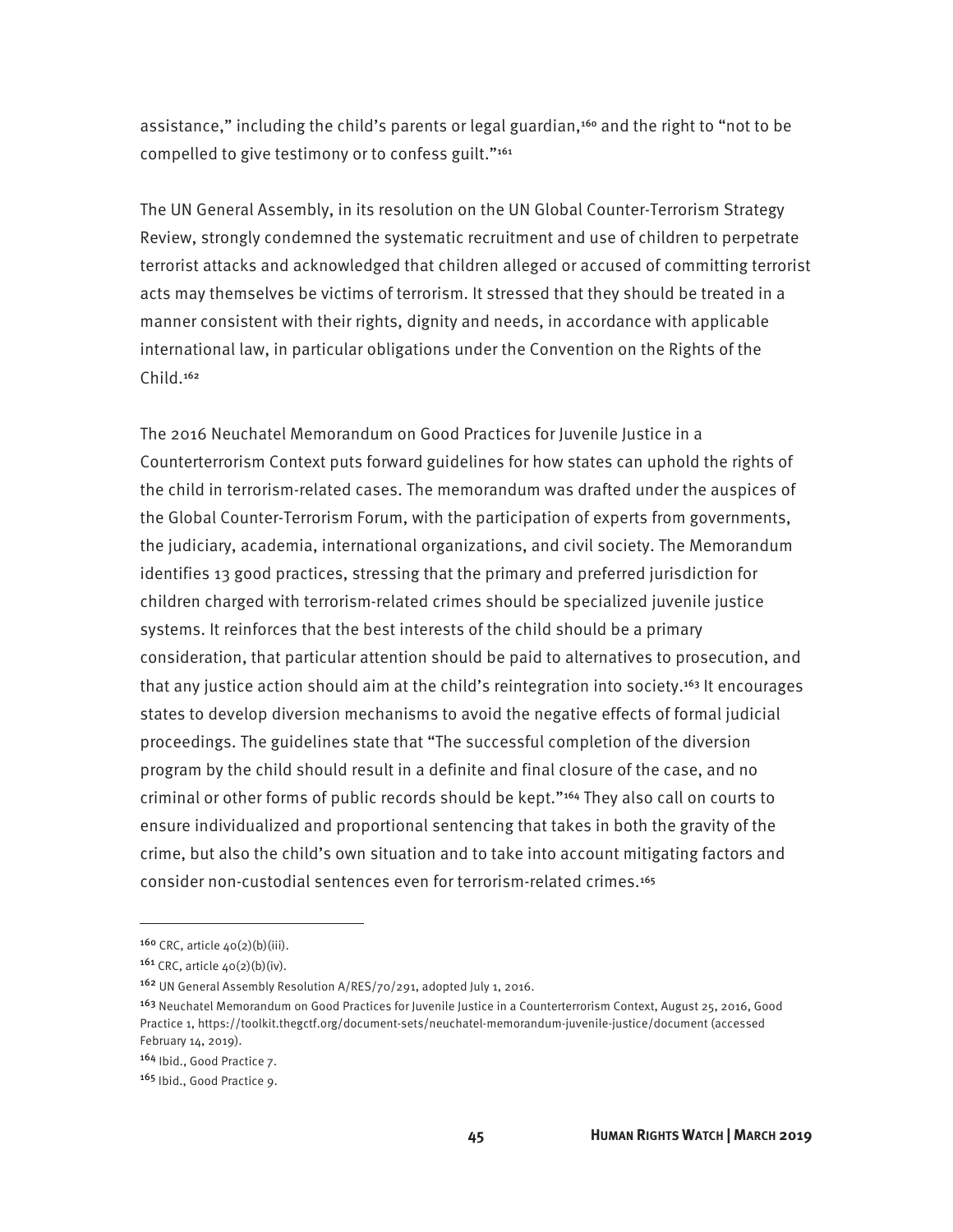The Paris Principles state that a child who is accused of illegal acts as part of an armed group should be considered primarily a victim of violations of international law, not only as a perpetrator.166 Alternatives to judicial proceedings should be sought wherever possible,167 and any criminal prosecution should be in accordance with international juvenile justice standards.<sup>168</sup> If a child is prosecuted, the Paris Principles state "the purpose of any sanction imposed on a child should be to promote rehabilitation and reintegration into the community and not to punish."<sup>169</sup>

The International Covenant on Civil and Political Rights<sup>170</sup> and the Convention on the Rights of the Child prohibit child offenders being sentenced to death.171 Life sentences without the possibility of release is prohibited under the Convention on the Rights of the Child,<sup>172</sup> but the UN Committee on the Rights of the Child recommends that states abolish all life sentences for child offenders.<sup>173</sup>

#### Iraqi Federal Law

Iraq's leading piece of counter-terrorism legislation—the 2005 Anti-Terrorism Law (no. 13/2005) —defines terrorism in sweeping terms to include "every criminal act committed by an individual or an organized group" that targets an individual, group of individuals, or official or unofficial institutions and causes damage to public or private properties "with the aim to disturb the peace, stability, and national unity or to bring about horror and fear among people and to create chaos to achieve terrorist goals."174 The law punishes anyone who committed, incited, planned, financed or assisted a terror act with death, and gives a life sentence to anyone who covers up such an act or harbors those who participated.<sup>175</sup>

<sup>166</sup> Paris Principles, para 3.6

<sup>167</sup> Paris Principles, para 3.7

<sup>168</sup> Paris Principles, para 8.8

<sup>169</sup> Paris Principles, para 3.6

<sup>170</sup> International Covenant on Civil and Political Rights (ICCPR), adopted December 16, 1966, G.A. Res. 2200A (XXI), 21 U.N. GAOR Supp. (No. 16) at 52, U.N. Doc. A/6316 (1966), 999 U.N.T.S. 171, entered into force March 23, 1976, art. 6(5). Iraq ratified the ICCPR on January 25, 1971.

<sup>171</sup> CRC art. 37(a)

 $172$  Ibid.

<sup>173</sup> UN Committee on the Rights of the Child, General Comment No. 10 (2007): Children's Rights in Juvenile Justice, April 25, 2007, CRC/C/GC/10, para. 77 available at: http://www.refworld.org/docid/4670fca12.html (accessed November 2, 2017).

<sup>174</sup> Anti-Terrorism Law, Act No. 13 of 2005, November 7, 2005, Article 1, unofficial English translation.

<sup>175</sup> Iraqi Counterterrorism Law, No. 13 of 2005.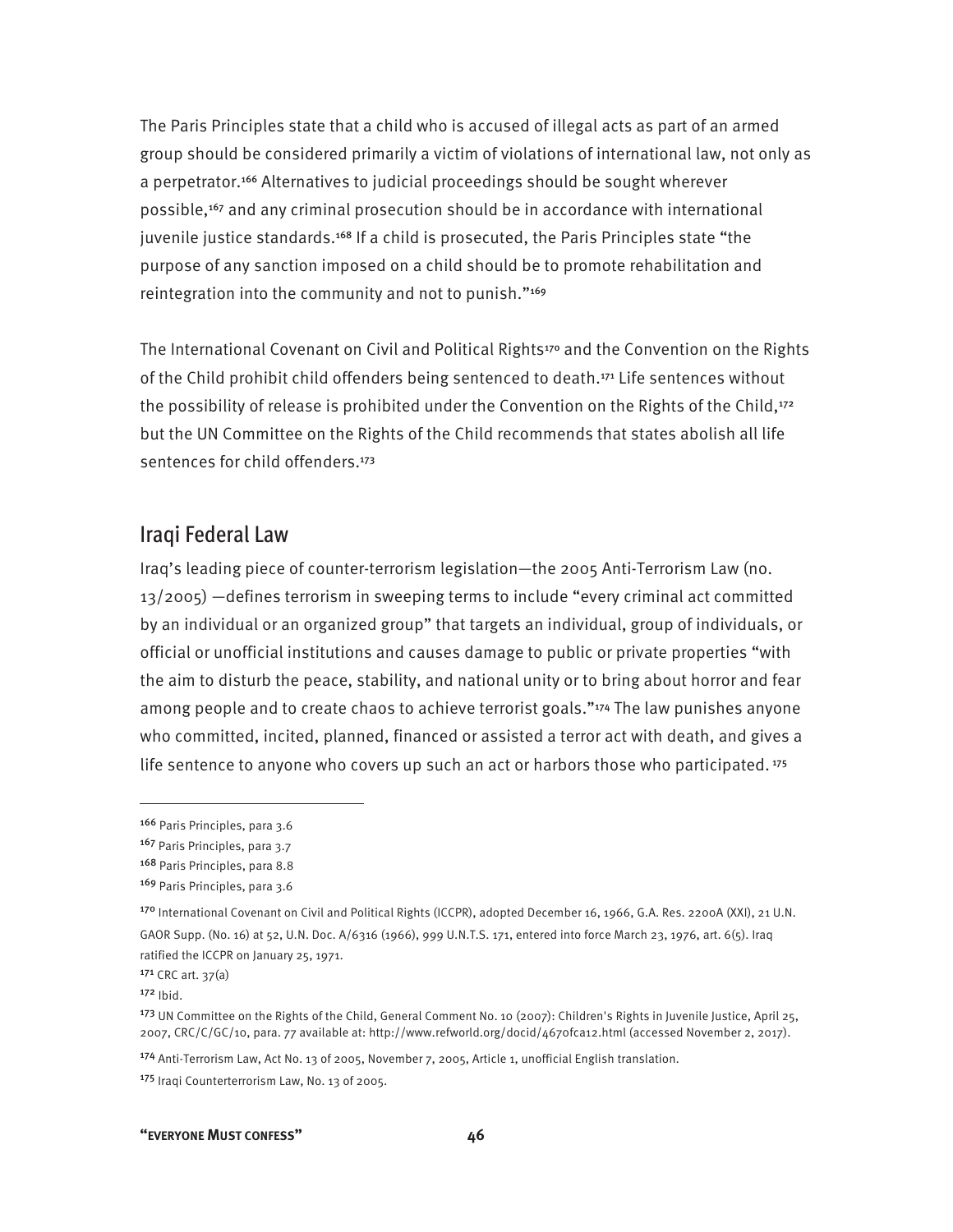In its December 2015 report, the Human Rights Committee expressed concern that this definition "is susceptible to wide interpretation," and noted with alarm "the extensive use of this Act, including with respect to children, as well as to women who fail to report the activities of their husbands suspected of terrorism."176 The Committee recommended that the Iraqi government amend the definition to comply with international standards.<sup>177</sup>

Article 37(1) of the Iraqi Constitution stipulates that "all forms of psychological and physical torture and inhuman treatment are prohibited," and that "any confession made under force, threat or torture shall not be relied on, and the victim shall have the right to seek compensation for material and moral damages incurred in accordance with the law."<sup>178</sup>

Under Iraq's 1983 Juvenile Welfare Act, the minimum age of criminal responsibility is nine years.179 The law states that any juvenile who has been arrested is to be transferred to the custody of juvenile police, who in turn are to present the child before a judge of the Juvenile Court.<sup>180</sup> According to article 52, no child below the age of 14 is to be held in detention, and those above 14 are to be held only if accused of a felony carrying the death penalty.181 In the latter instance, the law states that the Juvenile Court should pass a judgment sending the child to a "youth rehabilitation school"—designed with the purpose of social rehabilitation and reintegration by way of education or vocational training<sup>182</sup>-for not less than five years and not longer than 15 years.<sup>183</sup>

The General Amnesty Law was passed in August 2016 and theoretically offers amnesty to any individual who joined ISIS or another extremist group against their will and did not

<sup>&</sup>lt;sup>176</sup> Human Rights Committee, "Concluding observations on the fifth periodic report of Iraq," CCPR/C/IRQ/CO/5, December 3, 2015, p. 2, para. 9,

https://tbinternet.ohchr.org/\_layouts/treatybodyexternal/Download.aspx?symbolno=CCPR/C/IRQ/CO/5&Lang=En (accessed February 14, 2019).

<sup>177</sup> Ibid., p. 3, para. 10.

<sup>178</sup> Constitution of the Republic of Iraq, Oct 15, 2005, http://mofamission.gov.iq/documentfiles/IraqiConstitution.pdf,

<sup>(</sup>accessed February 14, 2019), art. 19.

<sup>&</sup>lt;sup>179</sup> Juvenile Welfare Act, Law No. 76 of 1983. Published in *The Official Gazette No. 38*, Article  $47(1)$ , English language version available at: http://gjpi.org/wp-content/uploads/juvenile-welfare-law-76-of-1983.pdf (accessed February 14, 2019). 180 Ibid., Article 48.

<sup>181</sup> Ibid., Article 52(2).

 $182$  Ibid., Article 10(3).

 $183$  Ibid., Article  $77(2)$ .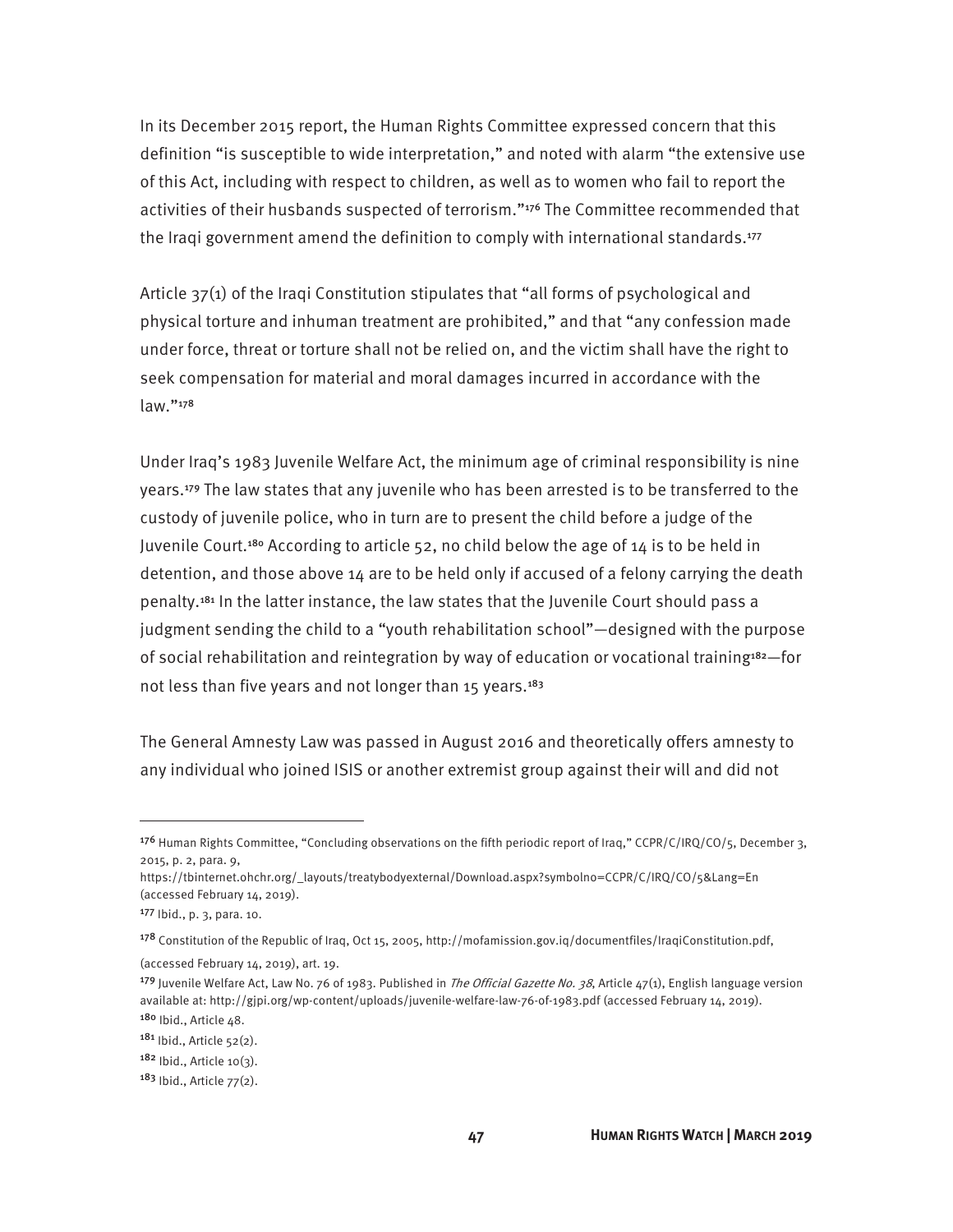commit any serious offence such as possession or use of explosives, maiming, or killing.<sup>184</sup> Judges handling counterterrorism cases often refuse to apply the law, however.<sup>185</sup>

### KRG Law

In the Kurdistan Region of Iraq, the KRG has jurisdiction in the governorates of Dohuk, Erbil, and Sulaimaniya, and has passed and applied its own distinct laws since 1992. In 2006, the KRG passed its own counter-terrorism law (no.3/2006), which calls for the death penalty for anyone who committed an act of terror or joined, founded, coordinated, or cooperated with a terrorist organization, incited, planned, financed or assisted in a terror act. It gives a life sentence to a range of criminal acts including causing destruction to a building, hijacking, kidnapping, or financing a terror attack. It further stipulates a sentence not exceeding 15 years for publishing terrorist propaganda and knowing of a terror act without notifying the authorities.<sup>186</sup>

The KRG court system has specialized criminal courts that handle counterterrorism cases, including judges specialized in handling cases of juveniles facing counterterrorism charges. As in Iraq, the KRG criminal procedure code requires authorities in the KRG to bring detainees before a judge within the first 24 hours of detention, after which a judge can order their continued detention for renewable periods of up to six months.<sup>187</sup>

In the Kurdistan Region of Iraq, the minimum age of criminal responsibility is 11.<sup>188</sup>

<sup>&</sup>lt;sup>184</sup> General Amnesty Law no. 27/2016, provision  $4(2)$ .

<sup>185</sup> Human Rights Watch, *Flawed Justice: Accountability for ISIS Crimes in Iraq*, December 2017, p. 5, 33-35.

<sup>186</sup> KRG Counter-terrorism law No. 3/2006.

<sup>187</sup> Global Justice Project: Iraq, "Criminal Procedure Code 23 of 1971, Kurdistan region of Iraq (as amended to 14 February 2010)," http://gjpi.org/wp-content/uploads/gjpi-cpc-1971-kurdish-v2.doc (accessed February 14, 2019), art. 109 and art. 123.

<sup>188</sup> Coalition of NGOs in the Kurdistan Region, "Submission to the UN Universal Periodic Review," October 2014, https://uprdoc.ohchr.org/uprweb/downloadfile.aspx?filename=1188&file=EnglishTranslation (accessed February 14, 2019).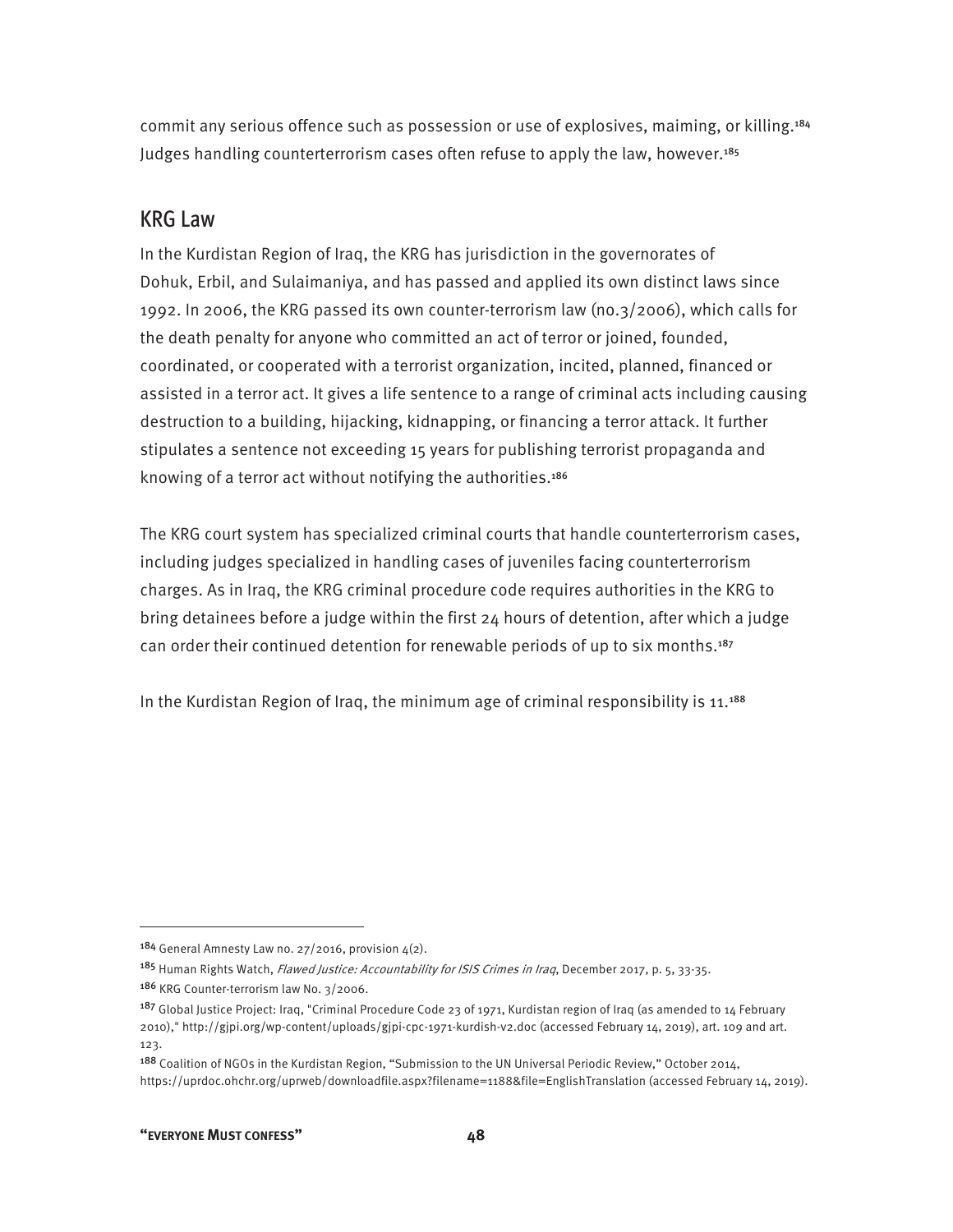## **Recommendations**

## To the Iraqi and KRG Parliaments

- Amend counter-terrorism laws to end the criminalization of mere membership in a terrorism organization for individuals associated with such groups before the age of 18, recognizing that international law prohibits the recruitment of children into armed groups.
- Amend counter-terrorism laws to ensure that the treatment of children who committed criminal acts as members of ISIS are in line with international juvenile justice standards and are primarily targeted towards their rehabilitation and reintegration.
- Raise the minimum age of criminal responsibility to at least 12, and preferably higher, in line with international children's rights standards.

## To the Iraqi Parliament

- Pass the draft Anti-Torture Law, which would require judges to order a medical examination of any detainee alleging torture within 24 hours of learning of the allegation and dismiss all evidence obtained through torture; provide criminal sanctions for the torturer as well as their commander; and require officials to allow detainees to have their lawyer present throughout the investigative period.
- Ratify and implement the Optional Protocol to the Convention against Torture (OPCAT).

## To the Iraqi and KRG Judicial Councils

- Pending changes in law, issue a public instruction to all investigative judges, prosecutors and law enforcement that no child should be arrested, detained or prosecuted on suspicion of mere membership of ISIS.
- Order the release of children detained for alleged ISIS affiliation unless they are suspected of having committed a violent offense.
- Issue instructions to ensure that children who are accused of committing violent criminal acts as part of ISIS are treated in accordance with international juvenile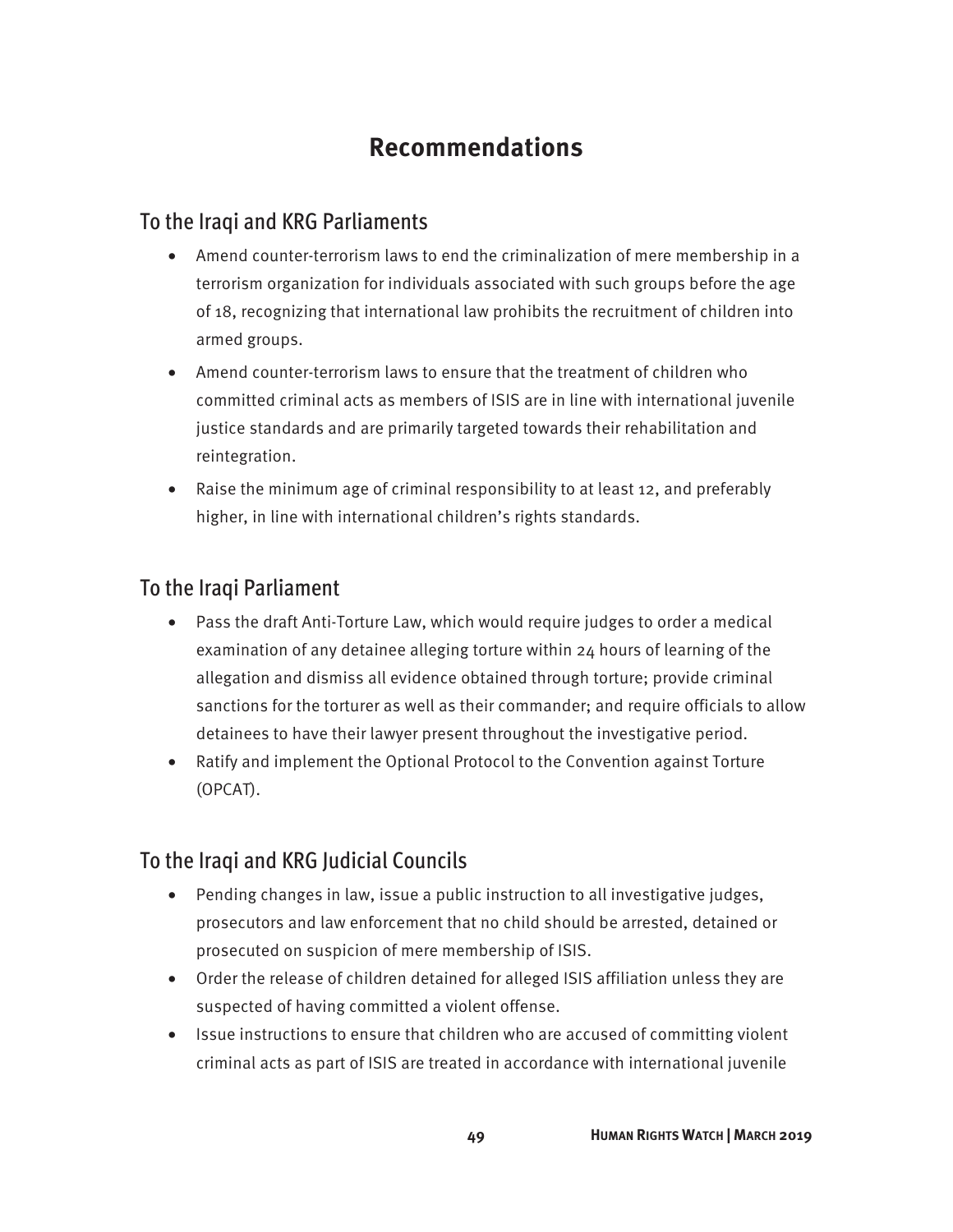justice standards. This includes detaining children only as a last resort and for the shortest appropriate period of time, detaining children separately from adults, providing them with legal counsel, prioritizing rehabilitation and reintegration into society, and ensuring that the best interests of the child are the primary consideration.

- Instruct judges to halt trials where defendants allege ill-treatment, launch full and independent investigations into the allegations, and dismiss any forced confessions. Instruct judges to proactively ask defendants who provided a confession whether their confession was coerced.
- Instruct investigative judges to inform detainees of their right to free legal services before beginning the investigative hearing.
- Order transfers of custody of detainees immediately after they allege torture or illtreatment, to protect them from retaliation.
- Ensure that all children released from detention automatically receive valid court documents in Arabic at the time of their release, stating that they have been released without charge, or have completed their sentence.

## To the Iraqi and KRG Ministries of Interior, Justice, and Labor and Social Affairs

- Adopt and implement handover protocols to ensure that children who have been associated with ISIS but not implicated in violent crimes are transferred promptly to appropriate rehabilitation programs.
- Ensure, with international support, that any children accused of crimes under national or international law allegedly committed while associated with ISIS are treated in accordance with international juvenile justice standards—notably ensuring that detention is a last resort and is used for the minimum possible time, that children are separated from adults, that the best interest of the child is the primary consideration, and that rehabilitation and reintegration into society are prioritized.
- Ensure that children accused of crimes allegedly committed while associated with ISIS are adjudicated within a child-focused juvenile justice system.
- Develop and establish alternatives to detention and judicial proceedings for children charged with offenses while associated with ISIS, including diversion and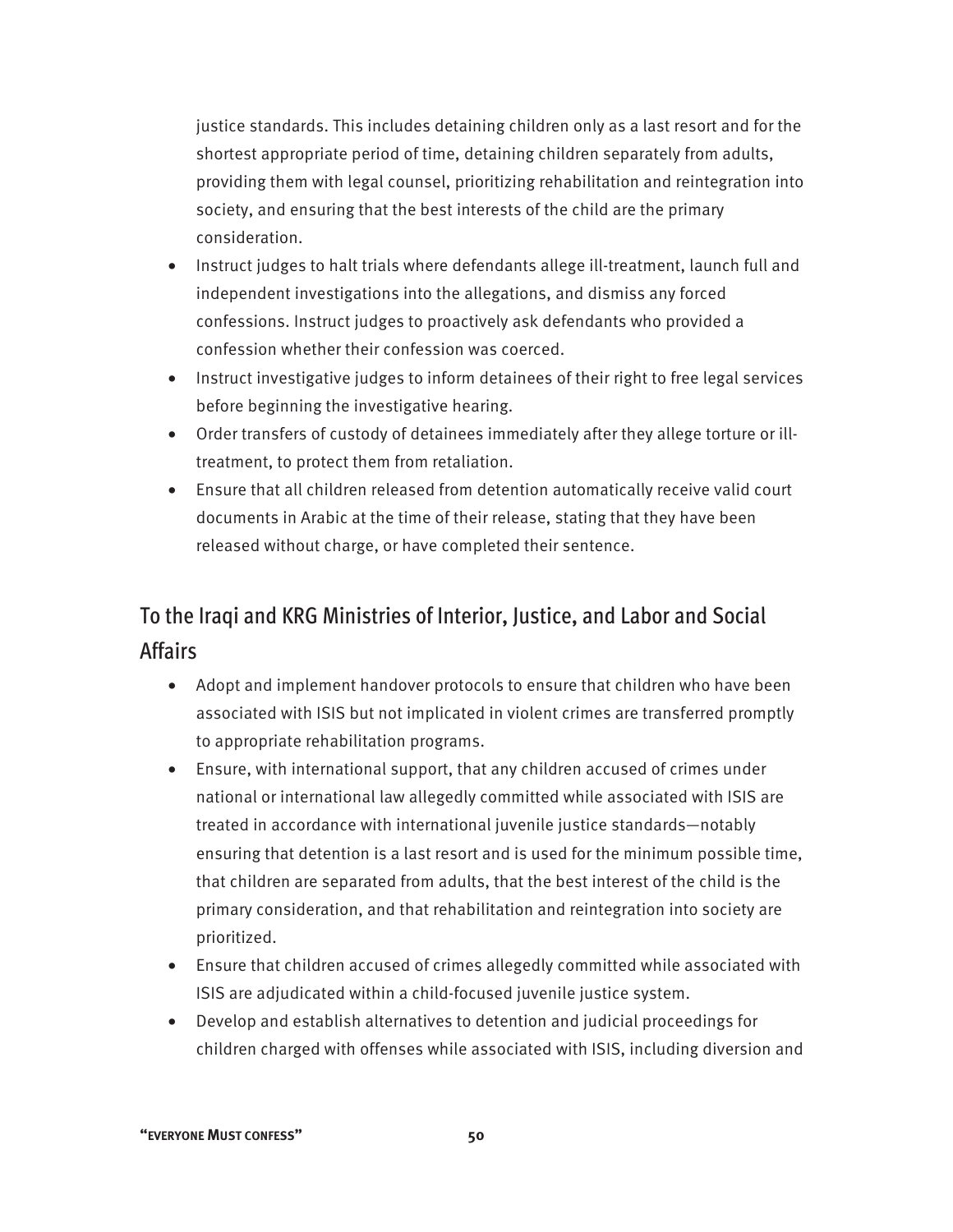rehabilitation programs, community service and community-based supervision, and educational and vocational training programs.

- Ensure that all children who are deprived of their liberty be brought before a competent authority within 24 hours to review the legality of their detention.
- Ensure all children charged with a criminal offense or brought to trial are given free and appropriate legal assistance; ensure that legal counsel is present for all interviews for criminal justice purposes.
- Order all security forces to promptly notify relatives of the whereabouts of arrested children and ensure all children in government custody are given immediate access to their relatives or a guardian and legal counsel.
- Ensure that relatives or guardians are regularly updated about their child's detention, charges and court hearings.
- Allow unrestricted and unannounced monitoring by independent humanitarian agencies of all government detention facilities where children may be held.
- With international support, provide education and other reintegration and rehabilitation services to children in government custody, including by ensuring children in detention have access to case workers.
- Ensure that children are not detained beyond the completion of their sentence.
- Set up effective complaint mechanisms for children to report alleged torture or illtreatment.

## To the Ministries of Labor and Social Affairs

• Establish, in collaboration with UNICEF and child protection agencies, appropriate rehabilitation and reintegration programs for children formerly associated with ISIS, including vocational training, education programs, medical and psycho-social counseling, and initiatives for social reintegration.

## To Foreign Governments with Child Nationals Accused of ISIS Affiliation

- Facilitate the return of child nationals and provide rehabilitation and reintegration support, in line with international standards.
- Urge Iraqi authorities to ensure that child nationals charged with violent offenses committed while associated with ISIS are treated in accordance with international juvenile justice standards.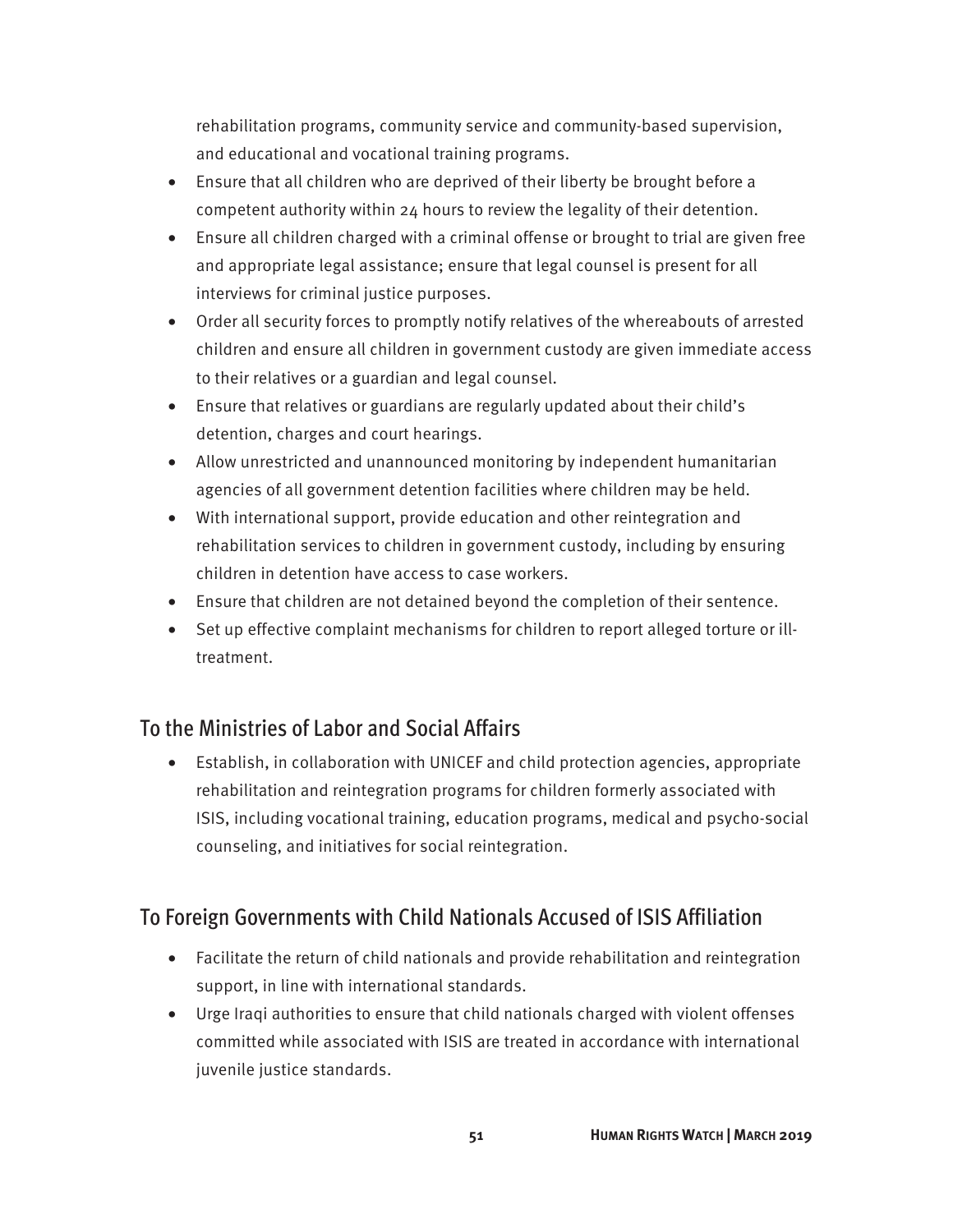## To International Donors

- Publicly support the measures outlined above to ensure that Iraqi and KRG authorities strengthen their commitment and procedures so that children, including foreign nationals, alleged to have been associated with ISIS are given the protection and support they need.
- Publicly press for and support the review of federal and regional legislation, including counter-terrorism laws, and policies relating to the handling of ISIS, to bring them in line with international standards on children's rights and juvenile justice; provide technical support and assistance to these efforts.
- Support efforts to establish alternatives to detention and judicial proceedings, including diversion and rehabilitation programs, community service and community-based supervision, and educational and vocational training programs.
- Assist federal and KRG authorities in ensuring that the detention of children complies with international standards—notably that detention is used only as a measure of last resort, that children are detained separately from adults, that they have access to legal counsel, and that rehabilitation and reintegration and the best interests of the child are a priority.
- Support appropriate child protection activities, including rehabilitation and reintegration programs that include vocational training programs, education programs, and medical and psycho-social counselling activities.
- Support clinical mental health programs for children who require more intensive support than those offered in general community-based psycho-social programs.

## To UNICEF

- Assist the Iraqi and KRG governments to establish rehabilitation and reintegration programs for children formerly associated with ISIS and help ensure that all eligible children are able to access appropriate programs.
- Work with the Iraqi and KRG governments to develop standard operating procedures on the reception and handover of children associated with ISIS, to ensure their transfer to appropriate child protection authorities.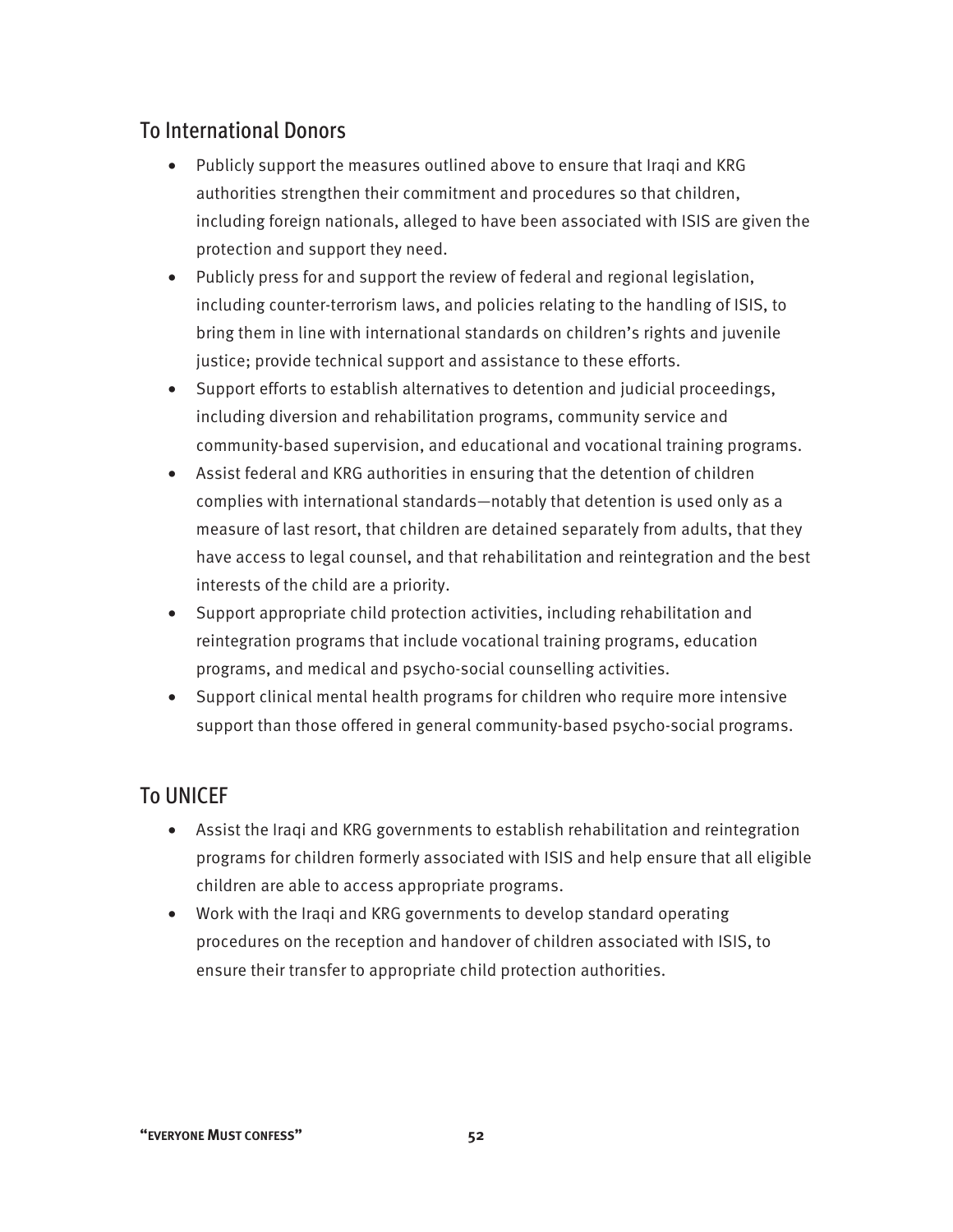## **Acknowledgements**

This report was researched by Jo Becker, advocacy director for the children's rights division of Human Rights Watch, and Belkis Wille, senior researcher in the Middle East and North Africa division of Human Rights Watch. The report was written by Jo Becker. The report was edited by Belkis Wille, Lama Fakih, deputy director in the Middle East and North Africa division, Bill van Esveld, senior researcher in the children's rights division, and Nadim Houry, director of the terrorism/counter-terrorism division. Clive Baldwin, senior legal advisor, and Tom Porteous, deputy program director, provided legal and program reviews, respectively.

Susan Raqib, senior coordinator for the children's rights division, provided production assistance. Fitzroy Hepkins prepared the report for publication.

Human Rights Watch would like to thank the boys and families who shared their experiences, making this report possible. We also thank others who offered information and their expertise.